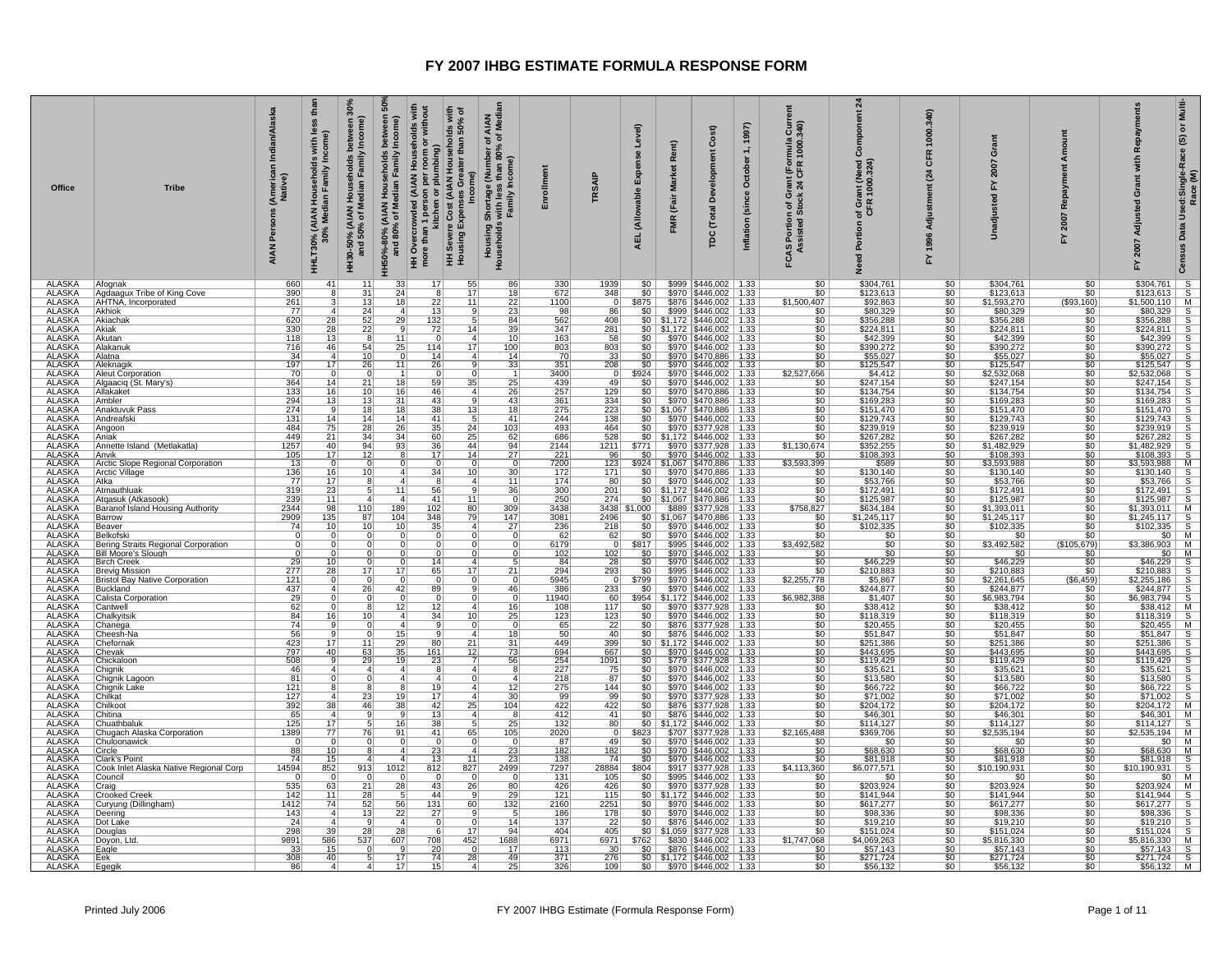| Office                         | <b>Tribe</b>                          | Indian/Alaska<br>(Americal<br>Native)<br>Persons<br><b>AIAN</b> | thai<br>30%<br>less<br>come)<br>with<br>)% (AIAN Households<br>30% Median Familv In<br><b>HHLT30%</b> | និ<br>between<br>Income)<br>between 3<br>/ Income)<br>Households<br>HH30-50% (AIAN Households I<br>and 50% of Median Family<br>HH50%-80% (AIAN<br>and | ouseholds with<br>om or without<br>lds with<br>50% of<br>Cost (AIAN Households<br>than<br>plumbing)<br>80% of Median Family<br>HH Overcrowded (AIAN Ho<br>more than 1 person per roc<br>Gre<br>ē.<br>ŏ<br>n 1 perso<br>kitchen<br>I Severe Cost<br>using Expens<br>I≣ • | AIAN<br>f Median<br>$\frac{1}{2}$ $\frac{1}{2}$<br>ye (Number oʻ<br>ss than 80% o<br>Income)<br>l Shortage<br>s with less<br>Family In<br>Housing S<br>Households | Enrollment             | TRSAIP             | Level)<br><b>Se</b><br>Expen<br>(Allowable<br><b>AEL</b> | Rent)<br><b>Market</b><br>(Fair<br><b>FMR</b> | Cost)<br><b>b</b><br>ō<br>å<br><b>Total</b><br>pc                                                                                                                                  | 1997)<br>$\div$<br>October<br>(since<br>Inflation | $rac{5}{340}$<br>mula<br>1000<br>rant (For<br>24 CFR<br>ច់<br>ចំនួ<br>FCAS Portion of | $\overline{a}$<br>õ<br>ant (Need)<br>1000.324)<br>of Gra<br>Portion<br>g<br>ۅ | 340<br>1000.<br><b>CFR</b><br>(24)<br>Adju<br>1996<br>놊 | ö<br>2007<br>걊<br>Unadjust | ount<br>ξ<br>œ<br>2007<br>놊 | Repayme<br>with<br>ō<br>Adjusted<br>2007<br>놊                                                                                                                                                                                                                                                                                                                | Multi-<br>$\bf \breve{o}$<br>ග<br>Used:Single-Race<br>Race (M)<br>Data<br>Census |
|--------------------------------|---------------------------------------|-----------------------------------------------------------------|-------------------------------------------------------------------------------------------------------|-------------------------------------------------------------------------------------------------------------------------------------------------------|-------------------------------------------------------------------------------------------------------------------------------------------------------------------------------------------------------------------------------------------------------------------------|-------------------------------------------------------------------------------------------------------------------------------------------------------------------|------------------------|--------------------|----------------------------------------------------------|-----------------------------------------------|------------------------------------------------------------------------------------------------------------------------------------------------------------------------------------|---------------------------------------------------|---------------------------------------------------------------------------------------|-------------------------------------------------------------------------------|---------------------------------------------------------|----------------------------|-----------------------------|--------------------------------------------------------------------------------------------------------------------------------------------------------------------------------------------------------------------------------------------------------------------------------------------------------------------------------------------------------------|----------------------------------------------------------------------------------|
| <b>ALASKA</b><br><b>ALASKA</b> | Eklutna                               | 57<br>$\overline{0}$                                            |                                                                                                       |                                                                                                                                                       | 14<br>$\Omega$                                                                                                                                                                                                                                                          | 14 <br>$\Omega$                                                                                                                                                   | 246                    | 191                | \$0                                                      |                                               | \$921   \$377,928   1.33                                                                                                                                                           |                                                   | \$C                                                                                   | \$34,320                                                                      | \$0                                                     | \$34,320                   | \$0                         | $\begin{array}{r} 34,320 \\ 300 \overline{)1} \\ 5121,896 \overline{)8} \\ 5102,289 \overline{)8} \\ 5385,555 \overline{)8} \\ 545,530 \overline{)8} \\ 544,340 \overline{)8} \\ 544,360 \overline{)8} \\ 544,360 \overline{)8} \\ 544,360 \overline{)8} \\ 544,360 \overline{)8} \\ 544,360 \overline{)8} \\ 544,360 \overline{)8} \\ 544,360 \overline{)8$ |                                                                                  |
| <b>ALASKA</b>                  | Ekuk<br>Ekwok                         | 130                                                             | 15                                                                                                    | 17                                                                                                                                                    | $\overline{31}$<br>11                                                                                                                                                                                                                                                   | $\frac{0}{23}$                                                                                                                                                    | 66<br>242              | $\frac{2}{130}$    | $rac{$0}{$0}$                                            |                                               | \$970   \$446,002   1.33<br>\$970   \$446,002   1.33                                                                                                                               |                                                   | $\frac{$0}{$0}$                                                                       | $\frac{$0}{$121,896}$                                                         | $rac{$0}{$0}$                                           | $rac{$0}{121,896}$         | \$0<br>\$0                  |                                                                                                                                                                                                                                                                                                                                                              |                                                                                  |
| <b>ALASKA</b>                  | Elim                                  | 255                                                             | -8                                                                                                    | 11                                                                                                                                                    | 28<br>10<br>$\overline{7}$                                                                                                                                                                                                                                              | 24                                                                                                                                                                | 406                    | 262                | $\overline{50}$                                          |                                               | \$995   \$446,002   1.33                                                                                                                                                           |                                                   | $\overline{50}$                                                                       | \$102,289                                                                     | \$0                                                     | \$102,289                  | \$0                         |                                                                                                                                                                                                                                                                                                                                                              |                                                                                  |
| <b>ALASKA</b><br><b>ALASKA</b> | Emmonak<br>Evansville (Bettles Field) | 806<br>23                                                       | 37                                                                                                    | 43                                                                                                                                                    | 62<br>112<br>14<br> 12                                                                                                                                                                                                                                                  | 103<br>$\overline{12}$<br>$\overline{4}$                                                                                                                          | 847<br>69              | 847<br>59          | $\frac{$0}{$0}$                                          |                                               | \$970   \$446,002   1.33<br>$$970$ $$446,002$ 1.33                                                                                                                                 |                                                   | $\frac{$0}{$0}$                                                                       | \$385,555<br>\$45,530                                                         | \$0<br>$\overline{\$0}$                                 | \$385,555<br>\$45,530      | \$0<br>50                   |                                                                                                                                                                                                                                                                                                                                                              |                                                                                  |
| <b>ALASKA</b>                  | Eyak                                  | 454                                                             | 27                                                                                                    | 27                                                                                                                                                    | 28<br>19<br>19                                                                                                                                                                                                                                                          | 82                                                                                                                                                                | 368                    | 461                | \$0                                                      |                                               |                                                                                                                                                                                    |                                                   | $\frac{$0}{$0}$                                                                       | \$139,809                                                                     | \$0                                                     | \$139,809                  | \$0                         |                                                                                                                                                                                                                                                                                                                                                              |                                                                                  |
| <b>ALASKA</b>                  | <b>False Pass</b>                     | 42                                                              |                                                                                                       |                                                                                                                                                       | $\overline{13}$                                                                                                                                                                                                                                                         | $\overline{5}$<br>4                                                                                                                                               | 96                     | 102                | 50                                                       |                                               | \$876 \$377,928 1.33<br>\$970 \$446,002 1.33                                                                                                                                       |                                                   |                                                                                       | \$44,340                                                                      | 50                                                      | \$44,340                   | 50                          |                                                                                                                                                                                                                                                                                                                                                              |                                                                                  |
| <b>ALASKA</b><br><b>ALASKA</b> | Fort Yukon<br>Gakona                  | 530<br>19                                                       | 50                                                                                                    | 38                                                                                                                                                    | 23<br>70<br>163<br>13<br>$\overline{4}$                                                                                                                                                                                                                                 | 154<br>4                                                                                                                                                          | 581                    | 512<br>91          | 50                                                       |                                               | \$970   \$446,002   1.33                                                                                                                                                           |                                                   | \$0                                                                                   | \$513,871<br>\$24,402                                                         | 50                                                      | \$513,871<br>\$24,402      | 50                          |                                                                                                                                                                                                                                                                                                                                                              |                                                                                  |
| <b>ALASKA</b>                  | Galena                                | 443                                                             | 23                                                                                                    | $\Delta$                                                                                                                                              | $\overline{74}$<br>14                                                                                                                                                                                                                                                   | $\frac{9}{41}$<br>$\mathbf{4}$                                                                                                                                    | 85<br>652              | 428                | $rac{$0}{$0}$                                            |                                               | \$876 \$377,928 1.33<br>\$970 \$446,002 1.33                                                                                                                                       |                                                   | $\frac{1}{100}$                                                                       | \$196,580                                                                     | $rac{$0}{$0}$<br>$rac{$0}{$0}$                          | \$196,580                  | $\frac{$0}{$0}$             | $\begin{array}{r l}\n\hline\n\$24,402 & \text{M} \\ \$196,580 & \text{S} \\ \$399,442 & \text{S} \\ \$166 & \text{S} \\ \$96,066 & \text{M}\n\end{array}$                                                                                                                                                                                                    |                                                                                  |
| <b>ALASKA</b>                  | Gambell                               | 688                                                             | 30                                                                                                    | 35                                                                                                                                                    | $\overline{21}$<br>53<br>109                                                                                                                                                                                                                                            | 99                                                                                                                                                                | 747                    | 715                | 50                                                       |                                               | \$995   \$470,886   1.33                                                                                                                                                           |                                                   |                                                                                       | \$399,442                                                                     |                                                         | \$399,442                  | \$0                         |                                                                                                                                                                                                                                                                                                                                                              |                                                                                  |
| <b>ALASKA</b><br><b>ALASKA</b> | Georgetown<br>Golovin (Chinik)        | -3<br>147                                                       | 0°                                                                                                    | $\Omega$                                                                                                                                              | $\mathbf 0$<br>$\Omega$<br>$\overline{21}$<br>41                                                                                                                                                                                                                        | $rac{0}{7}$<br> 0 <br>$\overline{4}$                                                                                                                              | 110<br>110             | 51<br>110          | 50                                                       |                                               | $$0 \mid $1,172 \mid $446,002 \mid 1.33$<br>\$995   \$446,002   1.33                                                                                                               |                                                   | $\frac{$0}{$0}$                                                                       | \$166<br>\$96,066                                                             | \$0<br>\$0                                              | \$166<br>\$96,066          | \$0<br>\$0                  |                                                                                                                                                                                                                                                                                                                                                              |                                                                                  |
| <b>ALASKA</b>                  | Goodnews Bay                          | 245                                                             | 34                                                                                                    | 17                                                                                                                                                    | 17<br>74                                                                                                                                                                                                                                                                | 60<br>5                                                                                                                                                           | 346                    | 338                |                                                          |                                               | $$0$   \$1,172   \$446,002   1.33                                                                                                                                                  |                                                   | $\overline{50}$                                                                       | \$214,733                                                                     | \$0                                                     | \$214,733                  | \$0                         |                                                                                                                                                                                                                                                                                                                                                              |                                                                                  |
| <b>ALASKA</b><br><b>ALASKA</b> | Grayling                              | 177                                                             | 24<br>$\overline{18}$                                                                                 | 19                                                                                                                                                    | 12<br>42                                                                                                                                                                                                                                                                | 14<br>$\frac{53}{18}$                                                                                                                                             | 319                    | 171<br>142         | $\frac{$0}{$0}$                                          |                                               | \$970   \$446,002   1.33                                                                                                                                                           |                                                   | $\frac{$0}{$0}$                                                                       | \$176,245                                                                     | \$0                                                     | \$176,245                  | \$0                         |                                                                                                                                                                                                                                                                                                                                                              |                                                                                  |
| <b>ALASKA</b>                  | Gulkana<br><b>Hamilton</b>            | 79<br>$\overline{0}$                                            |                                                                                                       |                                                                                                                                                       | $\overline{13}$<br>$\overline{0}$                                                                                                                                                                                                                                       | $\overline{4}$<br>$\overline{0}$<br>0                                                                                                                             | 132                    |                    | $\overline{\$0}$                                         |                                               | \$876 \$377,928 1.33                                                                                                                                                               |                                                   |                                                                                       | \$56,807<br>\$0                                                               | $\overline{\$0}$<br>\$0                                 | \$56,807<br>\$0            | 50<br>\$0                   |                                                                                                                                                                                                                                                                                                                                                              |                                                                                  |
| <b>ALASKA</b>                  | <b>Healy Lake</b>                     | 29                                                              |                                                                                                       |                                                                                                                                                       | 17                                                                                                                                                                                                                                                                      | 4 <sup>1</sup><br>$\mathbf{4}$                                                                                                                                    | $\frac{26}{34}$        | $\frac{25}{27}$    | 50                                                       |                                               | $$970$ $$446,002$ 1.33<br>$$876$ $$446,002$ 1.33                                                                                                                                   |                                                   | $rac{$0}{$0}$                                                                         | \$48,445                                                                      | 50                                                      | \$48,445                   | 50                          |                                                                                                                                                                                                                                                                                                                                                              |                                                                                  |
| <b>ALASKA</b>                  | <b>Holy Cross</b>                     | 227                                                             | 28                                                                                                    | 12                                                                                                                                                    | 33<br>16<br>12<br>44<br>44                                                                                                                                                                                                                                              | 50                                                                                                                                                                | 528                    | 219                | $\overline{\$0}$                                         |                                               | \$970   \$446,002   1.33                                                                                                                                                           |                                                   | $\overline{\$0}$                                                                      | \$165,129                                                                     | $\overline{50}$                                         | \$165, 129                 | 50                          | $\begin{array}{r} 896,066 \, \, 88\, \\ 8214,733 \, \, 88\, \\ 84176,245 \, \, 85\, \\ 866,807 \, \, 85\, \\ 848,445 \, \, 88\, \\ 848,445 \, \, 88\, \\ 87253,945 \, \, 88\, \\ 8721,907 \, \, 88\, \\ 863,860 \, \, 88\, \\ 963,860 \, \, 88\, \\ \end{array}$                                                                                             |                                                                                  |
| <b>ALASKA</b><br><b>ALASKA</b> | <b>Hoonah</b><br>Hooper Bay           | $\frac{538}{1094}$                                              | 46<br>75                                                                                              | $\frac{32}{75}$                                                                                                                                       | 32<br>236<br>58<br>33                                                                                                                                                                                                                                                   | $\begin{array}{c c}\n 81 \\  \hline\n 159\n \end{array}$                                                                                                          | $\frac{596}{1356}$     | $\frac{596}{1011}$ | $rac{$0}{$0}$                                            |                                               | \$970 \$377,928 1.33<br>\$970 \$446,002 1.33                                                                                                                                       |                                                   | $\frac{$0}{$0}{$0}$                                                                   | \$253,945<br>\$721,907                                                        | $rac{$0}{$0}$                                           | \$253,945<br>\$721,907     | \$0<br>\$0 <sub>1</sub>     |                                                                                                                                                                                                                                                                                                                                                              |                                                                                  |
| <b>ALASKA</b>                  | <b>Hughes</b>                         | 63                                                              | 10                                                                                                    | $\overline{4}$                                                                                                                                        | 23                                                                                                                                                                                                                                                                      | 19<br>$\overline{0}$                                                                                                                                              | 139                    | 61                 | 50                                                       |                                               | \$970 \$470,886 1.33                                                                                                                                                               |                                                   |                                                                                       | \$63,860                                                                      | $\overline{\$0}$                                        | \$63,860                   | 50                          |                                                                                                                                                                                                                                                                                                                                                              |                                                                                  |
| <b>ALASKA</b><br><b>ALASKA</b> | <u>Huslia</u><br>Hydaburg             | 283<br>348                                                      | 20<br>44                                                                                              | $\frac{32}{24}$                                                                                                                                       | 56<br>23<br>8<br>26<br>27<br>13                                                                                                                                                                                                                                         | 50                                                                                                                                                                | 522<br>318             | 274<br>318         | \$0<br>$\overline{\$0}$                                  |                                               | \$970   \$470,886   1.33<br>\$970   \$377,928   1.33                                                                                                                               |                                                   | $rac{1}{\$0}$                                                                         | \$204,794<br>\$170,507                                                        | \$0<br>\$0                                              | \$204,794<br>\$170,507     | \$0<br>\$0                  | \$63,860<br>\$204,794 S<br>\$26,947 S<br>\$34,014 S<br>\$136,275 S<br>\$2,796 S<br>\$1,142 M<br>\$1,142 M<br>\$1,142 M<br>\$204,794<br>\$170,507                                                                                                                                                                                                             |                                                                                  |
| <b>ALASKA</b>                  | lgiugig                               | $\overline{37}$                                                 | $\overline{4}$                                                                                        | $\overline{A}$                                                                                                                                        | $\overline{4}$<br>$\Omega$                                                                                                                                                                                                                                              | $\frac{65}{7}$<br>$\mathbf{4}$                                                                                                                                    | 65                     | 42                 | $\overline{\$0}$                                         |                                               | \$970   \$446,002   1.33                                                                                                                                                           |                                                   | \$0                                                                                   | \$26,947                                                                      | \$0                                                     | \$26,947                   | 50                          |                                                                                                                                                                                                                                                                                                                                                              |                                                                                  |
| <b>ALASKA</b>                  | Iliamna                               | 49                                                              | $\overline{a}$                                                                                        | $\boldsymbol{\Lambda}$                                                                                                                                | 8                                                                                                                                                                                                                                                                       | 4<br>$\frac{8}{32}$                                                                                                                                               | 103                    | 91                 | $\frac{$0}{$0}$                                          |                                               | \$970   \$446,002   1.33                                                                                                                                                           |                                                   | $\frac{$0}{$0}$                                                                       | \$34,014                                                                      | \$0                                                     | \$34,014                   | \$0                         |                                                                                                                                                                                                                                                                                                                                                              |                                                                                  |
| <b>ALASKA</b><br><b>ALASKA</b> | Inalik (Diomede)<br>Iqurmuit          | 150                                                             | $\overline{17}$<br>14                                                                                 | 31                                                                                                                                                    | 43<br>11<br>30 <sup>°</sup>                                                                                                                                                                                                                                             | 9<br>0                                                                                                                                                            | 190                    | 205                |                                                          |                                               | \$995   \$470,886   1.33                                                                                                                                                           |                                                   |                                                                                       | \$143,213                                                                     | \$0                                                     | \$143,213                  | \$0<br>\$0                  | \$143,213<br>\$136,275                                                                                                                                                                                                                                                                                                                                       |                                                                                  |
| <b>ALASKA</b>                  | ⊺Ivanof Ba≀                           | $\frac{320}{20}$                                                | ∩                                                                                                     | n                                                                                                                                                     | $\frac{32}{0}$<br>$\boldsymbol{\Lambda}$                                                                                                                                                                                                                                | $\frac{54}{0}$<br>$\Omega$                                                                                                                                        | $\frac{294}{15}$       | 309                | $rac{$0}{$0}$                                            |                                               | $$970$ $$446,002$ 1.33<br>$$970$ $$446,002$ 1.33                                                                                                                                   |                                                   | $\frac{$0}{$0}{$0}{$0 $$                                                              | $\frac{$136,275}{$2,796}$                                                     | $rac{$0}{$0}$<br>$rac{$0}{$0}$                          | $\frac{$136,275}{$2,796}$  | $\overline{50}$             |                                                                                                                                                                                                                                                                                                                                                              |                                                                                  |
| <b>ALASKA</b>                  | Kaguyak                               | $\overline{\mathbf{3}}$                                         |                                                                                                       |                                                                                                                                                       | $\Omega$                                                                                                                                                                                                                                                                | $\overline{0}$                                                                                                                                                    | 8                      |                    | $\overline{\$0}$                                         |                                               | \$999   \$446,002   1.33                                                                                                                                                           |                                                   |                                                                                       |                                                                               |                                                         |                            | 50                          |                                                                                                                                                                                                                                                                                                                                                              |                                                                                  |
| <b>ALASKA</b><br><b>ALASKA</b> | Kake<br>Kaktovik                      | 701<br>245                                                      | 52                                                                                                    | 30<br>$\boldsymbol{\Lambda}$                                                                                                                          | <u>31</u><br>60<br>41<br>17<br>53                                                                                                                                                                                                                                       | $\frac{72}{8}$                                                                                                                                                    | 497<br>227             | 512<br>259         | $rac{$0}{$0}$                                            |                                               | \$970 \$377,928 1.33                                                                                                                                                               |                                                   | $\frac{$0}{$0}{$0}{$0 $$                                                              | \$305,202<br>\$144,191                                                        | $rac{$0}{$0}$                                           | \$305,202<br>\$144,191     | \$0<br>\$0                  |                                                                                                                                                                                                                                                                                                                                                              |                                                                                  |
| <b>ALASKA</b>                  | Kalskag                               | 226                                                             | 21                                                                                                    | 25                                                                                                                                                    | 14<br>51                                                                                                                                                                                                                                                                | 16<br>26                                                                                                                                                          | 190                    | 190                |                                                          |                                               | \$0 \$1,067 \$470,886 1.33<br>\$0 \$1,172 \$446,002 1.33                                                                                                                           |                                                   |                                                                                       | \$184,459                                                                     | 50                                                      | \$184,459                  | 50                          |                                                                                                                                                                                                                                                                                                                                                              |                                                                                  |
| <b>ALASKA</b>                  | Kaltag                                | 201                                                             | 21                                                                                                    | 19                                                                                                                                                    | 17<br>48                                                                                                                                                                                                                                                                | 54<br>$\frac{8}{ }$                                                                                                                                               | 404                    | 194                | $$0$ $\vert$                                             |                                               | \$970 \$446,002 1.33                                                                                                                                                               |                                                   | $\frac{$0}{$0}$                                                                       | \$168,522                                                                     | \$0                                                     | \$168,522                  | \$0                         |                                                                                                                                                                                                                                                                                                                                                              |                                                                                  |
| <b>ALASKA</b><br><b>ALASKA</b> | Kanatak<br>Karluk                     | 0<br>$\overline{29}$                                            | $\boldsymbol{\Lambda}$                                                                                | $\boldsymbol{\Lambda}$                                                                                                                                | 0<br>$\overline{0}$                                                                                                                                                                                                                                                     | 0 <br>$\overline{4}$<br>$\overline{q}$                                                                                                                            | 133<br>186             | 57<br>186          | $\overline{\$0}$<br>$\overline{\text{SO}}$               |                                               | $$0 \mid $446,002 \mid 1.33$<br>\$999 \$446,002   1.33                                                                                                                             |                                                   | \$0                                                                                   | \$0<br>\$35,968                                                               | \$0<br>\$0                                              | \$0<br>\$35,968            | \$0<br>50                   |                                                                                                                                                                                                                                                                                                                                                              |                                                                                  |
| <b>ALASKA</b>                  | Kasigluk                              | 602                                                             | 29                                                                                                    | 40                                                                                                                                                    | 23<br>109                                                                                                                                                                                                                                                               | 81<br>16                                                                                                                                                          | 607                    | 603                |                                                          |                                               | $$0 \mid $1,172 \mid $446,002 \mid 1.33$                                                                                                                                           |                                                   | $\frac{$0}{$0}$                                                                       | \$340,580                                                                     | \$0                                                     | \$340,580                  | \$0                         | \$1,142 M<br>\$105,202 S<br>\$144,191 S<br>\$168,522 S<br>\$168,522 S<br>\$25,968 S<br>\$240,580 S<br>\$25,352 S<br>\$26,352 S<br>\$26,352 S<br>\$26,352 S                                                                                                                                                                                                   |                                                                                  |
| <b>ALASKA</b>                  | Kassan                                | 16                                                              |                                                                                                       |                                                                                                                                                       | $\overline{a}$                                                                                                                                                                                                                                                          | 12 <br>$\mathbf{A}$                                                                                                                                               | 57                     | 53                 | $\overline{\$0}$                                         |                                               | $$970$ $$377,928$ 1.33                                                                                                                                                             |                                                   |                                                                                       | \$26,352                                                                      | $\overline{\$0}$                                        | \$26,352                   | \$0                         |                                                                                                                                                                                                                                                                                                                                                              |                                                                                  |
| <b>ALASKA</b><br><b>ALASKA</b> | Kenaitze<br>Ketchikan                 | 2400<br>2589                                                    | $\frac{106}{121}$                                                                                     | $\frac{122}{164}$                                                                                                                                     | $\frac{190}{216}$<br>145<br>91<br>$121$<br>168                                                                                                                                                                                                                          | $\frac{385}{501}$                                                                                                                                                 | 1200<br>4660           | 3701<br>3100       | $rac{$0}{$0}$<br>$rac{$0}{$0}$                           |                                               | \$707   \$377,928   1.33<br>\$930   \$377,928   1.33                                                                                                                               |                                                   | $\frac{$0}{$0}{$0}$                                                                   | \$745,861<br>\$943,400                                                        | $rac{$0}{$0}$<br>$rac{$0}{$0}$                          | \$745,861<br>\$943.400     | $\frac{$0}{$0}$             | $\frac{$20,002}{$745,861}$ M<br>$$943,400$ M<br>$$250,075$ S                                                                                                                                                                                                                                                                                                 |                                                                                  |
| <b>ALASKA</b>                  | Kiana                                 | 404                                                             |                                                                                                       | 25                                                                                                                                                    | 25<br>65<br>20                                                                                                                                                                                                                                                          | 56                                                                                                                                                                | 683                    | 356                |                                                          |                                               | \$970   \$446,002   1.33                                                                                                                                                           |                                                   |                                                                                       | \$250,075                                                                     |                                                         | \$250,075                  | 50                          |                                                                                                                                                                                                                                                                                                                                                              |                                                                                  |
| <b>ALASKA</b><br><b>ALASKA</b> | King Island<br>King Salmon            | 403<br>51                                                       | 13                                                                                                    | 17                                                                                                                                                    | 44<br>15<br>10<br>$\mathbf 0$<br>$^{\circ}$                                                                                                                                                                                                                             | 45<br>$\mathbf 0$                                                                                                                                                 | 477<br>85              | 414<br>73          |                                                          |                                               | \$0 \$995 \$446,002 1.33<br>\$0 \$970 \$377,928 1.33<br>\$0 \$1,172 \$446,002 1.33                                                                                                 |                                                   | $\frac{1}{30}$<br>$\frac{1}{30}$                                                      | \$165,496                                                                     | $rac{$0}{$0}$                                           | \$165,496                  | \$0<br>\$0                  |                                                                                                                                                                                                                                                                                                                                                              |                                                                                  |
| <b>ALASKA</b>                  | Kipnuk                                | 715                                                             | $\overline{34}$                                                                                       | 40                                                                                                                                                    | $\overline{165}$<br>52                                                                                                                                                                                                                                                  | 116<br>$\overline{5}$                                                                                                                                             | 776                    | 776                |                                                          |                                               |                                                                                                                                                                                    |                                                   |                                                                                       | \$2,097<br>\$437,956                                                          | $\overline{\$0}$                                        | $$2,097$<br>$$437,956$     | 50                          |                                                                                                                                                                                                                                                                                                                                                              |                                                                                  |
| <b>ALASKA</b>                  | Kivalina                              | 409                                                             | 22                                                                                                    | 22                                                                                                                                                    | 11<br>79<br>13                                                                                                                                                                                                                                                          | 55                                                                                                                                                                | 389                    | 370                | \$0                                                      |                                               | \$970   \$446,002   1.33                                                                                                                                                           |                                                   | $\frac{$0}{$0}$                                                                       | \$242,941                                                                     | \$0                                                     | \$242,941                  | \$0                         |                                                                                                                                                                                                                                                                                                                                                              |                                                                                  |
| <b>ALASKA</b><br><b>ALASKA</b> | Klawock<br>Kluti Kaah (Copper Center) | 491<br>218                                                      | 40<br>35                                                                                              | 40<br>$\overline{13}$                                                                                                                                 | 29<br>34<br>19<br>$\frac{1}{37}$<br>26<br>13                                                                                                                                                                                                                            | $\frac{38}{41}$                                                                                                                                                   | 510<br>$\frac{1}{302}$ | 510<br>326         | $\overline{\text{so}}$<br>$\overline{50}$                |                                               | \$970   \$377,928   1.33<br>\$876   \$377,928   1.33                                                                                                                               |                                                   | $\overline{\$0}$                                                                      | \$185.415<br>\$129,065                                                        | $rac{$0}{$0}$                                           | \$185.415<br>\$129,065     | 50<br>\$0                   |                                                                                                                                                                                                                                                                                                                                                              |                                                                                  |
| <b>ALASKA</b>                  | Knik                                  | 1674                                                            | 80                                                                                                    | 80                                                                                                                                                    | 116<br>170<br>75                                                                                                                                                                                                                                                        | 276                                                                                                                                                               |                        | $\frac{3264}{74}$  | $\frac{1}{2}$                                            |                                               | $$779$ $$377,928$ 1.33                                                                                                                                                             |                                                   |                                                                                       | \$721,028<br>\$98,578                                                         |                                                         |                            | \$0                         |                                                                                                                                                                                                                                                                                                                                                              |                                                                                  |
| <b>ALASKA</b>                  | Kobuk                                 | 115                                                             | $\frac{13}{17}$                                                                                       |                                                                                                                                                       | 31                                                                                                                                                                                                                                                                      | $\frac{25}{38}$<br>9                                                                                                                                              | $\frac{837}{78}$       |                    | \$0                                                      |                                               | \$970   \$392,405   1.33                                                                                                                                                           |                                                   | $\frac{1}{100}$                                                                       |                                                                               | $rac{1}{100}$<br>$rac{1}{50}$                           | \$721,028<br>\$98,578      | $$0$                        |                                                                                                                                                                                                                                                                                                                                                              |                                                                                  |
| <b>ALASKA</b><br><b>ALASKA</b> | Kokhanok<br>Koliganek                 | 145<br>173                                                      | 20                                                                                                    | 12<br>$\vert$ 4                                                                                                                                       | $\overline{17}$<br>29<br>$\overline{13}$<br>52<br>15                                                                                                                                                                                                                    | 14<br>$\vert$ 4                                                                                                                                                   | 190<br>262             | 174<br>174         | \$0<br>$\frac{2}{50}$                                    |                                               | \$970   \$446,002   1.33<br>\$970   \$470,886   1.33                                                                                                                               |                                                   |                                                                                       | \$136,451<br>\$141,878                                                        | \$0                                                     | \$136,451<br>\$141,878     | \$0<br>\$0                  |                                                                                                                                                                                                                                                                                                                                                              |                                                                                  |
| <b>ALASKA</b>                  | Kongiganak                            | 395                                                             | 23                                                                                                    | $\overline{34}$                                                                                                                                       | 17<br>92                                                                                                                                                                                                                                                                | $\overline{5}$<br>45                                                                                                                                              | 480                    | 450                |                                                          |                                               | $$0$ $$1,172$ $$446,002$ 1.33                                                                                                                                                      |                                                   | $\frac{$0}{$0}$                                                                       | \$244,076                                                                     | 50                                                      | \$244,076                  | \$0                         | $\begin{array}{r} 5250,075 \\ \hline 250,075 \\ \hline 36,486 \\ \hline 52,097 \\ \hline 5242,941 \\ \hline 5185,445 \\ \hline 5724,941 \\ \hline 5172,1028 \\ \hline 598,578 \\ \hline 51721,028 \\ \hline 598,578 \\ \hline 5136,451 \\ \hline 5724,076 \\ \hline 5136,451 \\ \hline 5244,076 \\ \hline 5244,076 \\ \hline 5244,076 \\$                    |                                                                                  |
| <b>ALASKA</b>                  | Koniag, Incorporated                  | $^{\circ}$                                                      |                                                                                                       |                                                                                                                                                       | 0                                                                                                                                                                                                                                                                       | $\Omega$<br>$\overline{0}$                                                                                                                                        | 3300<br>570            | 0                  | <u>\$802  </u>                                           |                                               | \$999   \$446,002   1.33                                                                                                                                                           |                                                   | \$3,260,532                                                                           | \$0                                                                           | $\frac{$0}{$0}$                                         | \$3,260,532                | \$6,049                     |                                                                                                                                                                                                                                                                                                                                                              |                                                                                  |
| <b>ALASKA</b><br><b>ALASKA</b> | Kotlik<br>Kotzebue                    | 637<br>2466                                                     | 29<br>100                                                                                             | 12<br>101                                                                                                                                             | 121<br>58<br>123<br>275<br>76                                                                                                                                                                                                                                           | 77<br>215                                                                                                                                                         | 2538                   | 570<br>2175        | $\overline{50}$<br>50                                    |                                               | \$970   \$446,002   1.33<br>$$970$ $$446,002$ 1.33                                                                                                                                 |                                                   | \$C<br>\$0                                                                            | \$326,428<br>\$1,060,518                                                      | 50                                                      | \$326,428<br>\$1,060,518   | \$0<br>\$0                  |                                                                                                                                                                                                                                                                                                                                                              |                                                                                  |
| <b>ALASKA</b>                  | Koyuk                                 | 302                                                             | 18                                                                                                    | 13                                                                                                                                                    | 31<br>20<br>$\overline{4}$                                                                                                                                                                                                                                              | $\frac{21}{29}$                                                                                                                                                   | 381                    | 260                | \$0                                                      |                                               | \$995   \$446,002   1.33                                                                                                                                                           |                                                   |                                                                                       | \$117,144                                                                     | \$0                                                     | \$117,144                  | \$0                         | 19244,076<br>19326,428<br>19326,428<br>19326,428<br>1932,886<br>1932,886<br>1932,589,95<br>1932,488,043<br>1932,1,884<br>1932,1,884<br>1932,188<br>1932,188<br>1932,188<br>1932,188<br>1932,188<br>1932,188<br>1932,188<br>1932,188                                                                                                                          |                                                                                  |
| <b>ALASKA</b>                  | Kovukuk                               | 95<br>760                                                       | 21<br>$\overline{63}$                                                                                 | $\boldsymbol{\Delta}$<br>52                                                                                                                           | 33<br>167<br>39                                                                                                                                                                                                                                                         | 4<br>123                                                                                                                                                          | 280<br>784             | 92<br>584          |                                                          |                                               | $\begin{array}{ c c c c c c }\n\hline\n\text{$0$} & \text{$970 $& \text{$$446,002 $& 1.33$}\n\hline\n\text{$0$} & \text{$$1,172 $& \text{$$446,002 $& 1.33$}\n\hline\n\end{array}$ |                                                   | $\frac{1}{30}$<br>$\frac{1}{30}$                                                      | \$102,886<br>\$528,955                                                        | $rac{$0}{$0}$                                           | \$102.886                  | $rac{$0}{$0}$               |                                                                                                                                                                                                                                                                                                                                                              |                                                                                  |
| <b>ALASKA</b><br><b>ALASKA</b> | Kwethluk<br>Kwigillingol              |                                                                 |                                                                                                       | 17                                                                                                                                                    | 26<br>17<br>69                                                                                                                                                                                                                                                          | q                                                                                                                                                                 | 408                    | 266                |                                                          |                                               |                                                                                                                                                                                    |                                                   |                                                                                       | \$206,066                                                                     | \$0                                                     | \$528,955<br>\$206,066     | \$0                         |                                                                                                                                                                                                                                                                                                                                                              |                                                                                  |
| <b>ALASKA</b>                  | Kwinhagak (Quinhagak)                 | $\frac{379}{612}$                                               | $\frac{23}{51}$                                                                                       | 55                                                                                                                                                    | 148<br>33                                                                                                                                                                                                                                                               | $\frac{37}{128}$                                                                                                                                                  | 661                    | 616                |                                                          |                                               | $\frac{$0}{$0}$ $\frac{$1,172}{$446,002}$ 1.33<br>$\frac{$0}{$0}$ $\frac{$1,172}{$446,002}$ 1.33                                                                                   |                                                   | $rac{$0}{$0}$                                                                         | \$438,043                                                                     | \$0                                                     | \$438,043                  | \$0                         |                                                                                                                                                                                                                                                                                                                                                              |                                                                                  |
| <b>ALASKA</b><br><b>ALASKA</b> | Larsen Bav                            | 100<br>57                                                       |                                                                                                       |                                                                                                                                                       |                                                                                                                                                                                                                                                                         | 1<br>$\overline{9}$<br>$\mathbf{A}$                                                                                                                               | 471<br>255             | 73<br>115          | $\overline{\$0}$<br>50                                   |                                               | \$999   \$446,002   1.33                                                                                                                                                           |                                                   | \$0                                                                                   | \$44,419                                                                      | 50                                                      | \$44,419<br>\$21,884       | 50                          |                                                                                                                                                                                                                                                                                                                                                              |                                                                                  |
| <b>ALASKA</b>                  | Lesnoi (Woody Island)<br>Levelock     | 105                                                             | 17                                                                                                    |                                                                                                                                                       | $\overline{21}$                                                                                                                                                                                                                                                         | 26<br>$\overline{8}$                                                                                                                                              | 209                    | 124                |                                                          |                                               | \$999   \$446,002   1.33<br>$$0$ $$970$ $$446,002$ 1.33                                                                                                                            |                                                   | $rac{$0}{$0}$                                                                         | \$21,884<br>\$92,186                                                          | \$0<br>50                                               | \$92,186                   | \$0<br>50                   |                                                                                                                                                                                                                                                                                                                                                              |                                                                                  |
| <b>ALASKA</b>                  | Lime Village                          | 37                                                              | 9                                                                                                     |                                                                                                                                                       | 16                                                                                                                                                                                                                                                                      | $\mathbf{8}$<br>0                                                                                                                                                 | 44                     | 43                 |                                                          |                                               | $$0 \mid $1,172 \mid $470,886 \mid 1.33$                                                                                                                                           |                                                   | $rac{1}{100}$                                                                         | \$39,566                                                                      | \$0                                                     | \$39,566                   | \$0 <sub>1</sub>            | $\frac{$39,566}{$210,391}$ S                                                                                                                                                                                                                                                                                                                                 |                                                                                  |
| <b>ALASKA</b>                  | Lower Kalskag                         | 272                                                             | 26                                                                                                    | 14                                                                                                                                                    | 32<br>63<br>11                                                                                                                                                                                                                                                          | 46                                                                                                                                                                | 280                    | 388                |                                                          |                                               | $$0 \mid $1,172 \mid $446,002 \mid 1.33$                                                                                                                                           |                                                   |                                                                                       | \$210,391                                                                     | 50                                                      | \$210,391                  | \$0                         |                                                                                                                                                                                                                                                                                                                                                              |                                                                                  |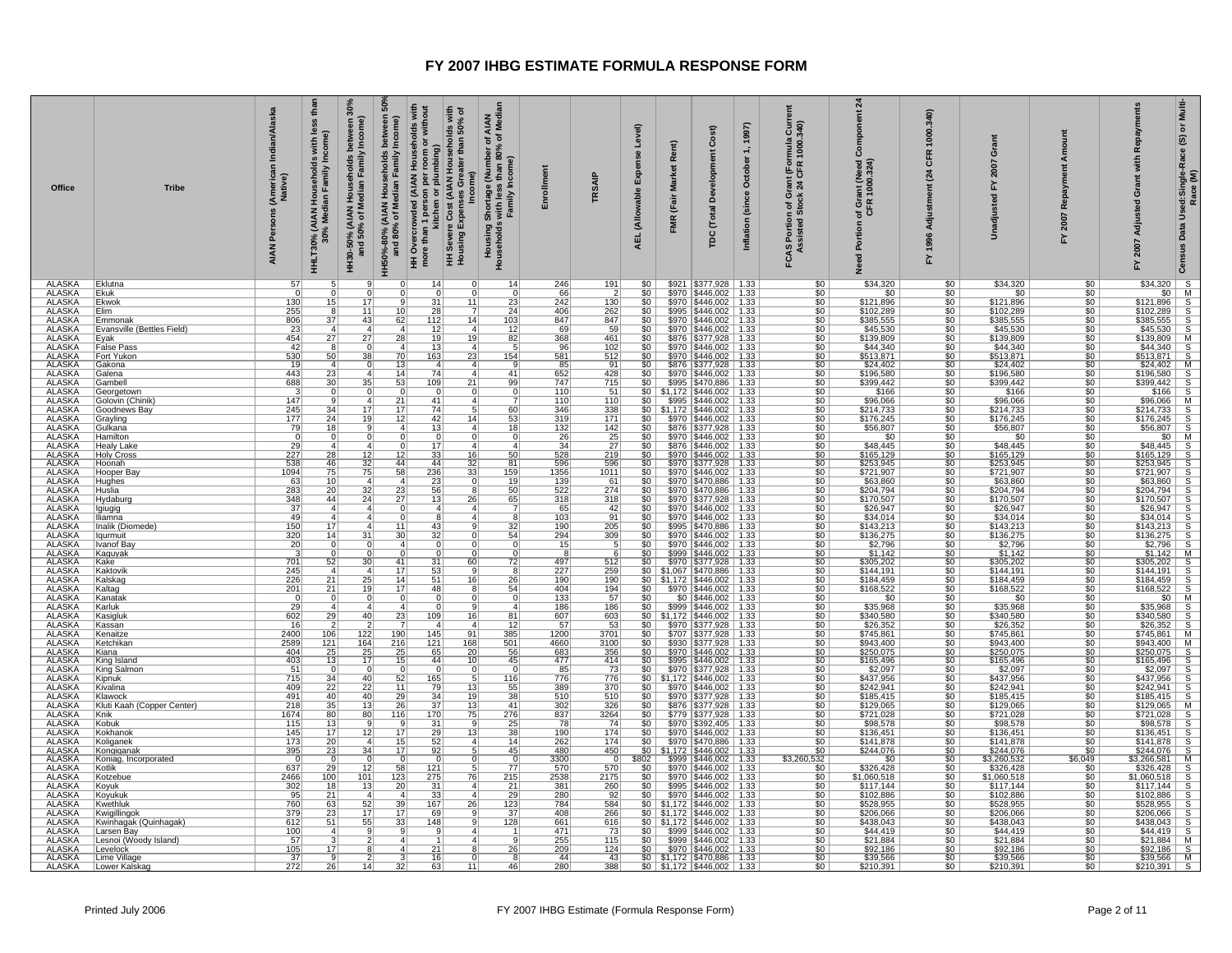| Multi-<br>៰<br>$\widehat{\mathfrak{G}}$<br>Data Used:Single-Race<br>Race (M)<br>Census                                                              |                                                                                  |                          |                                | $\frac{1}{3}$                  |                                              |                                   |                          |                                                                               |                                              |                                          |                             |                                                                      |                         |               |                                                      |                                                                                                         |                                                                  |                                              |                        |                                                  |                          |                          |                        |                                                          |                |                                                                                                                                                                              |                                   |                                                                  |                                                                                                                                                                                                |                                     |                                                    |                        |                                              |                                                                                                                                                                                                             |                                |                                     | $\frac{1}{\leq 0}$ o $\left  \alpha \right $ o $\left  \alpha \right $ |               |                                                                                        |                          |                                |                          |                                                                                               |                       |                                   | ⊠∞∞∞∞                                    |                                                      |                          |                                              |                        |                          | aaaaa                                                |                                 | $\frac{s}{s}$            |
|-----------------------------------------------------------------------------------------------------------------------------------------------------|----------------------------------------------------------------------------------|--------------------------|--------------------------------|--------------------------------|----------------------------------------------|-----------------------------------|--------------------------|-------------------------------------------------------------------------------|----------------------------------------------|------------------------------------------|-----------------------------|----------------------------------------------------------------------|-------------------------|---------------|------------------------------------------------------|---------------------------------------------------------------------------------------------------------|------------------------------------------------------------------|----------------------------------------------|------------------------|--------------------------------------------------|--------------------------|--------------------------|------------------------|----------------------------------------------------------|----------------|------------------------------------------------------------------------------------------------------------------------------------------------------------------------------|-----------------------------------|------------------------------------------------------------------|------------------------------------------------------------------------------------------------------------------------------------------------------------------------------------------------|-------------------------------------|----------------------------------------------------|------------------------|----------------------------------------------|-------------------------------------------------------------------------------------------------------------------------------------------------------------------------------------------------------------|--------------------------------|-------------------------------------|------------------------------------------------------------------------|---------------|----------------------------------------------------------------------------------------|--------------------------|--------------------------------|--------------------------|-----------------------------------------------------------------------------------------------|-----------------------|-----------------------------------|------------------------------------------|------------------------------------------------------|--------------------------|----------------------------------------------|------------------------|--------------------------|------------------------------------------------------|---------------------------------|--------------------------|
| Repavr<br>with<br>Grant<br>Adjusted<br>2007<br>≿                                                                                                    | \$53,158 S<br>\$243,213 S<br>\$256,691 S<br>\$145,346 M<br>\$145,346 M           |                          |                                | \$120,636                      | \$73,727<br>\$199,392                        | \$348,665                         | \$119,968                | $\frac{$119,968}{$97,397}$ S<br>$\frac{$2,590,049}{$97,397}$ S<br>\$2,590,049 |                                              | $\frac{$0 }{$279,240}$ S                 |                             |                                                                      |                         |               |                                                      | \$279,386 \$<br>\$279,386 \$<br>\$29,255 \$<br>\$138,266 \$<br>\$113,77 \$71,897 \$179,192 \$179,192 \$ | $\frac{64}{134,940}$ S<br>$\frac{89,374}{20,445}$ S<br>\$134,940 |                                              |                        |                                                  |                          |                          |                        |                                                          |                | $\begin{array}{r} 324445 \\ 8248,760 \\ 5258,702 \\ 5826,171 \\ 5163,284 \\ 5163,284 \\ 5163,284 \\ 5143,009 \\ 5278,995 \\ 5278,995 \\ 5278,995 \\ 5290,743 \\ \end{array}$ |                                   |                                                                  | $\frac{$280,713}{$280,713}$ $\frac{$280,713}{$30}$ $\frac{$100,713}{$309}$ $\frac{$100,713}{$309}$ $\frac{$100,713}{$309}$ $\frac{$100,713}{$391,476}$ $\frac{$100,713}{$1000}$<br>\$1,416,562 |                                     |                                                    |                        |                                              | $\begin{array}{r rr} 391,476 & \text{iv} \\ \hline 50 & \text{M} \\ \hline 51,610 & \text{S} \\ \hline 519,131 & \text{M} \\ \hline 574,428 & \text{S} \\ \hline 5212,654 & \text{S} \\ \hline \end{array}$ |                                | \$59,104<br>\$323,726               | \$79,807                                                               | \$52,566      | \$371,773<br>\$163,773                                                                 |                          |                                |                          | 9103,773 M<br>\$67,112 S<br>\$48,950 S<br>\$98,625 S<br>\$1,632 S<br>\$139,961 S<br>\$139,961 | \$110,106             | \$56,744                          | \$50,950                                 | \$175,696<br>\$65,223                                | \$203,003                | \$298,569                                    | \$31,415               | \$495,285                | \$77,593<br>\$274,467                                | \$385,036                       | \$62,268                 |
| Amount<br>Repay<br>2007<br>놊                                                                                                                        | \$0<br>\$0<br>50                                                                 | \$0                      | \$0                            | $\frac{1}{2}$<br>\$0           |                                              | $rac{60}{60}$                     | \$0                      | (\$507,100)                                                                   | 50                                           | \$0                                      | 50                          | \$0<br>50                                                            | $\frac{1}{2}$           |               |                                                      | $rac{1}{100}$                                                                                           | \$0                                                              | \$0                                          | $\overline{\$0}$       | \$0<br>\$0                                       | 50                       | \$0                      | \$0                    | $rac{1}{100}$                                            |                | \$0                                                                                                                                                                          | \$0<br>\$0                        | \$0                                                              | \$0                                                                                                                                                                                            | $rac{$0}{$0}$                       |                                                    | $rac{$0}{$0}$          |                                              | $rac{$0}{$0}$                                                                                                                                                                                               | 50                             | \$0<br>\$0                          | \$0                                                                    | \$0           | $rac{$0}{$0}$                                                                          |                          | $rac{$0}{$0}$                  | 50                       | \$0<br>50                                                                                     | \$0                   | \$0                               | \$0                                      | \$0                                                  | $rac{$0}{$0}$            | \$0                                          | \$0                    | 50                       | \$0<br>50                                            | \$0                             | 50                       |
| ant<br>ö<br>놊<br>g<br>nadju<br>5                                                                                                                    | \$53,158<br>\$243,213<br>\$256,691                                               | \$0                      | \$145,346                      | \$120,636<br>\$73,727          | \$199.392                                    | \$348,665                         | \$119,968                | \$3,097,149                                                                   | \$97,397                                     | $rac{$0}{279,240}$                       |                             | \$279,386<br>\$29,255                                                | \$138,266               | \$311,177     | \$71,897                                             | \$179,192                                                                                               | \$134,940                                                        | \$89,374<br>\$20,445                         |                        | \$348,760<br>\$258,702                           | \$826,171                | \$163,284                | \$266,838              | \$143,009                                                | \$278,995      | \$218,903                                                                                                                                                                    | \$280,713<br>\$0                  | \$163.096                                                        | \$1,416,562                                                                                                                                                                                    | \$69,975                            | \$91,476<br>\$0                                    | \$1,610                | \$19,131<br>\$74,428                         |                                                                                                                                                                                                             | \$212,654<br>\$59,104          | \$323,726                           | \$79,807                                                               | \$52,566      | \$371,773<br>\$163,773                                                                 | \$67,112                 | \$48,950                       | \$98,625                 | \$1,632<br>\$139,961                                                                          | \$110,106             | \$56,744                          | \$50,950                                 | \$175,696<br>\$65,223                                | \$203,003                | \$298,569                                    | \$31,415               | \$495,285                | \$77,593<br>\$274,467                                | \$385,036                       | \$62,268                 |
| 340<br>1000.<br>Œ<br>$\overline{a}$<br>1996<br>놊                                                                                                    | \$0<br>\$0<br>\$0                                                                | \$0                      | \$0                            | 50<br>\$0                      |                                              | $rac{$0}{$0}$                     |                          | $\frac{$0}{$0}$                                                               | 50                                           | \$0                                      | \$0                         | 50                                                                   | \$0<br>50               |               |                                                      | $rac{$0}{$0}$<br>$rac{$0}{$0}$                                                                          | \$0                                                              | \$0                                          | $\overline{50}$        | \$0 <sub>1</sub><br>50                           | $\overline{\$0}$         |                          | $\frac{$0}{0}$         | $rac{1}{100}$                                            |                | 50                                                                                                                                                                           | \$0                               | $rac{$0}{$0}$                                                    | \$0                                                                                                                                                                                            | $rac{$0}{$0}$                       | \$0                                                | 50                     |                                              | $rac{$0}{$0}$                                                                                                                                                                                               | 50                             | \$0                                 | $rac{$0}{$0}$                                                          | \$0           | $rac{$0}{$0}$                                                                          |                          | $rac{$0}{$0}$<br>$rac{$0}{$0}$ |                          | 50<br>50                                                                                      | \$0                   | $\overline{50}$                   | \$0                                      | \$0                                                  | $rac{$0}{$0}$            | \$0                                          | \$0                    | 50                       | \$0<br>50                                            | \$0                             | 50                       |
| $\overline{a}$<br>ant (Need \)<br>1000.324)<br>of Gr<br>CFR<br>Portion<br>ě                                                                         | \$53,158<br>\$243,213<br>\$256,691                                               | \$0                      | \$145,346                      | \$120,636                      | $\frac{$73,727}{$199,392}$                   | \$348,665                         | \$119,968                | \$11,573                                                                      | \$97,397                                     | \$0                                      | \$279,240                   | \$279,386<br>\$29,255                                                | \$138,266               | \$311,177     | \$71,897                                             | \$179,192                                                                                               | \$134,940                                                        | \$89,374                                     | \$20,445               | \$348,760<br>\$258,702                           | \$826,171                | \$163,284                | \$266,838              | \$143,009                                                | \$278,995      | \$218,903                                                                                                                                                                    | \$280,713<br>\$0                  | \$163,096                                                        | \$1,416,562                                                                                                                                                                                    | \$69,975                            | \$91,476<br>\$0                                    | \$1,610                | $$19,131$<br>$$74,428$                       |                                                                                                                                                                                                             | \$212,654                      | \$59,104<br>\$323,726               | \$79,807                                                               | \$52,566      | \$371,773<br>\$163,773                                                                 | \$67,112                 | \$48,950                       | \$98,625                 | \$1,632<br>\$139,961                                                                          | \$110,106             | \$56,744                          | \$50,950                                 | \$175,696<br>\$65.223                                | \$203,003                | \$298,569                                    | \$31,415               | \$495,285                | \$77,593<br>\$274,467                                | \$385,036                       | \$62,268                 |
| $rac{5}{340}$<br>mula<br>1000.3<br>rant (For<br>24 CFR<br>i Portion of Grassisted Stock 2<br>FCAS  <br>Ass                                          | \$0<br>\$0<br>\$0                                                                |                          | $rac{$0}{$0}$<br>$rac{$0}{$0}$ |                                | $\frac{$0}{$0}{$0}{$0 $$                     |                                   | $\overline{50}$          | \$3,085,576                                                                   | \$0                                          | \$0                                      | \$0                         | $rac{60}{100}$                                                       |                         |               |                                                      | $\frac{1}{30}$<br>$\frac{1}{30}$                                                                        | $rac{1}{100}$                                                    |                                              |                        | $\frac{1}{50}$                                   | \$0                      |                          | $\frac{$0}{$0}$        | $\frac{10}{100}$                                         |                |                                                                                                                                                                              | $\frac{1}{30}$<br>$\frac{1}{30}$  |                                                                  | $rac{1}{150}$                                                                                                                                                                                  |                                     | $\overline{\$0}$                                   | $rac{1}{50}$           |                                              | $\frac{1}{30}$<br>$\frac{1}{30}$                                                                                                                                                                            |                                | $rac{1}{100}$                       |                                                                        | $rac{1}{100}$ | \$ō                                                                                    |                          | $\frac{$0}{$0}$                | \$0                      | $rac{1}{150}$                                                                                 |                       | $\frac{1}{30}$<br>$\frac{1}{30}$  |                                          | $\frac{1}{30}$<br>$\frac{1}{30}$                     |                          |                                              | $\frac{$0}{$0}$        | \$0                      | $rac{1}{50}$                                         |                                 | $\frac{$0}{$0}$          |
| 1997)<br>1,<br>October<br>Inflation (since                                                                                                          |                                                                                  |                          |                                |                                |                                              |                                   |                          |                                                                               |                                              |                                          |                             |                                                                      |                         |               |                                                      |                                                                                                         |                                                                  |                                              |                        |                                                  |                          |                          |                        |                                                          |                |                                                                                                                                                                              |                                   |                                                                  |                                                                                                                                                                                                |                                     |                                                    |                        |                                              |                                                                                                                                                                                                             |                                |                                     |                                                                        |               | \$0 \$1,172 \$446,002 1.33<br>\$0 \$1,067 \$470,886 1.33<br>\$0 \$1,067 \$470,886 1.33 |                          |                                |                          |                                                                                               |                       |                                   |                                          |                                                      |                          | \$970 \$446,002 1.33<br>\$707 \$377,928 1.33 |                        |                          |                                                      | $$0$   \$970   \$446,002   1.33 | \$707   \$377,928   1.33 |
| Cost)<br><b>Market</b><br>ஃ<br>(Fair<br>(Total<br>pc                                                                                                | \$970   \$446,002   1.33<br>\$970   \$446,002   1.33<br>\$970   \$446,002   1.33 | \$995   \$446,002   1.33 | \$970   \$470,886   1.33       | $$1,172$   \$446,002   1.33    | \$876 \$446,002 1.33<br>\$970 \$446,002 1.33 | $$970$ $$446,002$ 1.33            | \$970   \$446,002   1.33 |                                                                               | \$970 \$470,886 1.33<br>\$707 \$377,928 1.33 | $$0 \mid $1,172 \mid $446,002 \mid 1.33$ | $$1,172$   \$446,002   1.33 | $$0 \mid $1,172 \mid $446,002 \mid 1.33$<br>\$970   \$446,002   1.33 | \$970 \$446,002   1.33  |               | \$970   \$470,886   1.33<br>\$970   \$446,002   1.33 | $$0 \mid $1,172 \mid $446,002 \mid 1.33$                                                                | $$0$   \$1,172   \$446,002   1.33                                | \$970 \$470,886 1.33<br>\$970 \$446,002 1.33 |                        | \$707 \$377,928 1.33<br>\$970   \$470,886   1.33 | \$995   \$446,002   1.33 | \$970   \$446,002   1.33 | $$970$ $$446,002$ 1.33 | \$876   \$446,002   1.33<br>  \$1,067   \$470,886   1.33 |                | \$970   \$446,002   1.33                                                                                                                                                     | $$0$   \$1,172   \$446,002   1.33 | \$0   \$970   \$446,002   1.33<br>\$0   \$999   \$446,002   1.33 | $$0 \mid $1,172 \mid $446,002 \mid 1.33$                                                                                                                                                       | $$1,172$ $$446,002$   1.33          | $$999$ $$446,002$ 1.33<br>\$970   \$446,002   1.33 | $$970$ $$446,002$ 1.33 | \$970 \$446,002 1.33<br>\$970 \$446,002 1.33 |                                                                                                                                                                                                             | \$970   \$377,928   1.33       | \$970 \$446,002 1.33                | \$970 \$446,002 1.33<br>\$970 \$446,002 1.33                           |               |                                                                                        | \$707 \$377,928 1.33     | $$970$ $$446,002$ 1.33         | \$999   \$446,002   1.33 | \$970   \$446,002   1.33<br>\$970   \$446,002   1.33                                          | \$970 \$446,002 1.33  | \$970   \$446,002   1.33          | $$0 \mid $1,172 \mid $446,002 \mid 1.33$ | \$970   \$470,886   1.33<br>\$970   \$446,002   1.33 | \$995   \$446,002   1.33 |                                              |                        | \$995   \$470,886   1.33 | \$930   \$377,928   1.33<br>\$970   \$446,002   1.33 |                                 |                          |
| Level)<br>Rent)<br>Expense<br>(Allowable<br>FMR<br>AEL                                                                                              | 50 <sub>1</sub><br>\$0<br>50                                                     | \$0                      | 50<br>$\overline{\text{SO}}$   |                                | \$0                                          | $rac{$0}{$0}$                     | \$0                      | \$933                                                                         | 50                                           |                                          | 50                          |                                                                      | $\sqrt{50}$<br>50       | \$0           | $\overline{\$0}$                                     |                                                                                                         |                                                                  | $$0$                                         | $\overline{\text{SO}}$ | \$0<br>$\overline{\$0}$                          | 50                       | \$0                      | $\frac{1}{50}$         | $rac{1}{50}$                                             |                | 50                                                                                                                                                                           |                                   |                                                                  |                                                                                                                                                                                                | $\overline{50}$                     | 50                                                 | $rac{$0}{$0}$          | $rac{$0}{$0}$                                |                                                                                                                                                                                                             | \$0                            | $\overline{50}$<br>\$0              | 50                                                                     |               |                                                                                        | \$0                      | \$0                            | 50                       | \$0<br>50                                                                                     | \$0                   | $\overline{50}$                   |                                          | \$0<br>\$0                                           | $\overline{50}$          |                                              | $rac{$0}{$0}$          | 50                       | 50<br>50 <sub>1</sub>                                |                                 | 50                       |
| TRSAIP                                                                                                                                              | 17<br>404<br>265                                                                 | 106                      | 176                            | 201                            | 311                                          | $\frac{237}{977}$                 | 300                      | $\Omega$                                                                      | 261                                          | 75                                       | 306                         | 401                                                                  | 47<br>165               | 400           | 135                                                  | 308                                                                                                     | 211                                                              | 81                                           | $\overline{19}$        | 899<br>386                                       | 2123                     | 174                      | 472                    | $\frac{252}{486}$                                        |                | 626<br>480                                                                                                                                                                   | 81                                | 590                                                              | 3805                                                                                                                                                                                           | 59                                  | 132                                                | $\frac{66}{51}$        | $\frac{57}{110}$                             |                                                                                                                                                                                                             | 458<br>96                      | 641                                 | 98                                                                     | 71            | 794<br>217                                                                             | 134                      | 116                            | 178                      | 33<br>629                                                                                     | 234                   | 40                                | $\overline{28}$                          | 156<br>110                                           | 334                      | 450                                          | 129                    | 728                      | 219<br>574                                           | 713                             | 100                      |
| Enrollmen                                                                                                                                           | 12 <br>77<br>515<br>345                                                          | 0 <br>98                 | 322<br>$\overline{31}$<br>497  |                                | $\frac{250}{424}$                            | 1026                              | 627                      | $\overline{0}$<br>10406                                                       | 19<br>248                                    | $\frac{75}{526}$<br>$\Omega$             | 70 <sub>1</sub>             | 69<br>512<br>10                                                      | 50 <sub>1</sub><br>717  | 598           | $\frac{83}{17}$<br>194                               | 313<br>43                                                                                               | 239                                                              | 167                                          | $\overline{0}$<br>85   | 592<br>497                                       | 2123                     | 41<br>443                | 735<br>51              | $\frac{52}{33}$<br>$\frac{256}{450}$                     |                | 70<br>715                                                                                                                                                                    | 635<br>80<br>$\Omega$             | 590                                                              | 1618                                                                                                                                                                                           | $\frac{16}{19}$<br>$\frac{65}{540}$ | $\overline{0}$<br>66                               | 51<br>$\Omega$         | 115<br>$\frac{8}{2}$                         | 269<br>5 <sup>1</sup>                                                                                                                                                                                       | 458                            | 156<br>619                          | 140<br>$\overline{12}$                                                 | 18<br>70      | 795<br>$\overline{22}$<br>197                                                          | 298<br>$\overline{0}$    | $\frac{15}{29}$<br>118         | 309                      | $\overline{0}$<br>60<br>23<br>629                                                             | 618<br>$\overline{0}$ | 8 <sup>1</sup><br>$\frac{21}{28}$ | $\overline{16 }$                         | 418<br>131<br>$\overline{7}$                         | $\overline{19}$<br>399   | 653                                          | $\frac{39}{17}$<br>129 | 793                      | 219<br>1<br>580                                      | 912                             | $\frac{87}{21}$<br>421   |
| AIAN<br>f Median<br>ð<br>৳<br>ye (Number o<br>ss than 80% ‹<br>′ Income)<br>l Shortage (<br>s with less<br>Family In<br>Housing S<br>Households     | $\frac{63}{57}$                                                                  | $\Omega$                 | 17<br>48                       | $\overline{0}$<br>$\mathbf{4}$ | 18<br>57                                     | 118                               | 45                       | $\Omega$                                                                      | $\overline{4}$                               | $\Omega$                                 |                             | 5<br>$\overline{4}$                                                  | $\overline{14}$<br>34   |               | $\mathbf{A}$                                         | 5                                                                                                       | 41<br>0                                                          | 25                                           |                        | 171<br>37                                        | $\overline{185}$         |                          | $\overline{4}$         |                                                          | $\frac{1}{2}$  | 8                                                                                                                                                                            | 81<br>5                           | $\overline{28}$                                                  | 358                                                                                                                                                                                            | $\overline{5}$                      | $\overline{4}$<br>$\overline{0}$                   | $\Omega$               | 0                                            | $\mathbf{4}$                                                                                                                                                                                                | 101<br>$\overline{4}$          | 16<br>102<br>9                      | $\overline{0}$                                                         | 0             | 24<br>$\boldsymbol{\Lambda}$                                                           | $\overline{9}$           | $\mathbf{4}$                   |                          | $\Omega$<br>13                                                                                |                       |                                   | 5                                        | 14<br>$\frac{33}{2}$<br>8                            | $\overline{A}$           | 20 <sub>1</sub>                              | 0                      | 121                      | $\boldsymbol{\Lambda}$<br>44                         |                                 |                          |
| lds with<br>50% of<br>sholds<br>than<br>Cost (AIAN Hous<br>ater<br>ncome)<br>Gre<br>8s<br>Exper<br>Severe<br>HH Sever                               | 17<br>62<br>15<br>$\overline{77}$<br>16                                          | $\overline{0}$           | 29<br>$\overline{34}$          | 15                             | 43<br>19                                     | 101                               | 13<br>13                 | $\overline{0}$                                                                | 39                                           | 0                                        | 100                         | 102<br>$\overline{0}$                                                | $\overline{21}$         | 74<br>20      | 19                                                   | 63                                                                                                      | 48                                                               | 14                                           | $\overline{0}$         | 78<br>43<br>20<br>72                             | 224<br>53                | 23<br>23                 | $\overline{98}$        | $\frac{26}{101}$<br>16                                   |                | 66                                                                                                                                                                           | 92<br>$^{\circ}$                  | 29<br>20                                                         | 325<br>114                                                                                                                                                                                     | 21                                  | $\overline{29}$<br>$\overline{0}$                  | $\overline{0}$         | 8                                            | 29                                                                                                                                                                                                          | $\overline{22}$<br>22          | 12<br>98                            | $\overline{32}$                                                        | 16            | 128<br>21<br>76                                                                        | 17                       | 8 <sup>2</sup>                 | 13<br>$\overline{4}$     | $\Omega$<br>21                                                                                | 29<br>12              | 19                                | 11                                       | 47<br>12                                             | $\overline{83}$          | 91                                           | $\overline{4}$         | 154<br>17                | 20<br>68<br>25                                       | 109<br>16                       | $\overline{4}$           |
| HH Overcrowded (AIAN Households with<br>more than 1 person per room or without<br>per room or<br>plumbing)<br>n 1 person<br>kitchen or <sub>l</sub> |                                                                                  |                          |                                |                                |                                              |                                   |                          |                                                                               |                                              |                                          |                             |                                                                      |                         |               |                                                      |                                                                                                         |                                                                  |                                              |                        |                                                  |                          |                          |                        |                                                          |                |                                                                                                                                                                              |                                   |                                                                  |                                                                                                                                                                                                |                                     |                                                    |                        |                                              |                                                                                                                                                                                                             |                                |                                     |                                                                        |               |                                                                                        |                          |                                |                          |                                                                                               |                       |                                   |                                          |                                                      |                          |                                              |                        |                          |                                                      |                                 |                          |
| និ<br>between<br>Income)<br>Households<br>and 80% of Median Family<br>HH50%-80% (AIAN                                                               | 17<br>32                                                                         |                          | 19                             | 31<br>11                       | 17                                           | 38                                | 29                       |                                                                               | 13                                           |                                          | 33                          | 33<br>$\overline{4}$                                                 | $\overline{20}$         | 26            |                                                      | 23                                                                                                      | 23                                                               |                                              |                        | 71<br>18                                         | 78                       | 17                       | 44                     | $\frac{22}{49}$                                          |                | 23                                                                                                                                                                           | 26                                | 20                                                               | 152                                                                                                                                                                                            |                                     | 24                                                 |                        |                                              | 12                                                                                                                                                                                                          | 31                             | 12<br>33                            | $\overline{12}$                                                        |               | 20<br>13                                                                               |                          | 12                             | $\overline{17}$          | $\Omega$<br>33                                                                                |                       |                                   |                                          |                                                      | 22                       | 45                                           | $\mathbf{A}$           | 35                       | 15<br>18                                             | <u>29</u>                       | 11                       |
| 30%<br>between 3<br>/ Income)<br>HH30-50% (AIAN Households I<br>and 50% of Median Family                                                            | 21<br>16                                                                         | $\Omega$                 | 12<br>$\overline{25}$          | $\bar{a}$                      | 17                                           | 50                                |                          |                                                                               | $\overline{13}$                              | - 0                                      | 39                          | $\overline{23}$<br>13                                                | $\overline{10}$         | 40            | $\overline{12}$                                      | 17                                                                                                      | 18                                                               | 12                                           |                        | $\frac{70}{22}$                                  | 87                       | 15                       | $\overline{25}$        | $\frac{19}{13}$                                          |                | 29                                                                                                                                                                           | 43                                | 13                                                               | 104                                                                                                                                                                                            |                                     | $\overline{13}$                                    |                        |                                              |                                                                                                                                                                                                             | 23<br>$\boldsymbol{\Delta}$    | 43                                  |                                                                        |               | 24<br>$\boldsymbol{\Lambda}$                                                           |                          | 12                             | 20                       | $\Omega$<br>17                                                                                | 12                    |                                   |                                          | 20                                                   | $\overline{17}$          | 29                                           | $\boldsymbol{\Lambda}$ | 48                       | 21<br>$\overline{31}$                                | 42                              |                          |
| than<br>less<br>HHLT30% (AIAN Households with Ie<br>30% Median Family Income)                                                                       | 41<br>26                                                                         | $\Omega$                 | 23                             | 14                             | $\frac{20}{29}$                              | 43                                | 13                       | $\Omega$                                                                      | 13                                           | - 0                                      | 23                          | 29<br>$\Omega$                                                       | 32                      | 32            | -8                                                   | 11                                                                                                      | -9                                                               | 14                                           | $\overline{4}$         | 41<br>20                                         | 66                       | 22                       | $\overline{13}$        | 21                                                       | $\overline{a}$ | 19                                                                                                                                                                           | $\overline{28}$                   | 29                                                               | 167                                                                                                                                                                                            | 11                                  | - q<br>$\overline{0}$<br>$\Omega$                  | $\Omega$               | 0                                            | 8                                                                                                                                                                                                           | 67                             | 12<br>31                            | $\overline{12}$                                                        | 11            | $\frac{31}{11}$                                                                        | 17                       | $\overline{4}$                 | 16                       | $\Omega$<br>19                                                                                | 23                    | 10                                | 11                                       | 19<br>-8                                             | $\overline{17}$          | 22                                           |                        | 58                       | 17<br>32                                             | 63                              | 24                       |
| Indian/Alaska<br>(American<br>Native)<br>Persons<br><b>AIAN</b>                                                                                     | 18<br>412<br>386                                                                 | $\Omega$                 | 227<br>218                     | 96                             | 245                                          | 786                               | 320                      | 226                                                                           | 172                                          | $\mathbf 0$                              | 389                         | 437                                                                  | 69<br>171               | 476           | 131                                                  | 352                                                                                                     | 219                                                              | 84                                           | $\overline{28}$        | 945<br>451                                       | 2068                     | 190                      | 642                    | $\frac{358}{424}$                                        |                | 323                                                                                                                                                                          | 511                               | 192                                                              | 3236                                                                                                                                                                                           | 69                                  | 218                                                | 26                     | $\frac{31}{100}$                             |                                                                                                                                                                                                             | 502<br>117                     | 614                                 | 131                                                                    | 43            | 732<br>242                                                                             | 158                      | 75                             | 180                      | 34<br>425                                                                                     | 411                   | 41                                | $\overline{24}$                          | 161<br>145                                           | 378                      | 593                                          | 206                    | 679                      | 309<br>515                                           | 823                             | 112                      |
| <b>Tribe</b>                                                                                                                                        | Manley Hot Springs<br>Manokotak<br>Marshall                                      | Mary's Igloo             | McGrath                        | Mekoryuk                       | Mentasta<br>Minto                            | Mountain Village (Asa'Carsarmiut) | Naknek                   | <b>NANA Corporation</b>                                                       | Nanwelek (English Bay)                       | Napaimute                                | Napakiak                    | Napaskiak                                                            | Nelson Lagoon<br>Nenana | New Stuyahok  | Newhalen                                             | Newtok                                                                                                  | Nightmute                                                        | Nikolai                                      | Nikolsk                | Ninilchil<br>Noatak                              | Nome                     | Nondalton                | Noorvik                | Northway                                                 | Nuigsut        | Nulato                                                                                                                                                                       | l Nunapitchul<br>Ohogamiut        | Old Harbor                                                       | Orutsararmuit (Bethel)                                                                                                                                                                         | Oscarville                          | Ouzinkie<br>Paimiut                                | Pauloff Harbor Village | Pedro Bay                                    | Perryville                                                                                                                                                                                                  | Petersburg                     | Pilot Point<br><b>Pilot Station</b> | Pitka's Point                                                          | Platinum      | Point Hope                                                                             | Point Lay<br>Port Graham | Port Heiden                    | Port Lions               | Portage Creek<br>Qagan Tayagungin (Sand Point)                                                | Qawalangin (Unalaska) | Rampart                           | <b>Red Devil</b>                         | Ruby<br>Saint George                                 | Saint Michael            | Saint Paul                                   | Salamatoff             | Savoonga                 | Saxman<br>Scammon Bay                                | Selawik                         | Seldovia                 |
| <b>Office</b>                                                                                                                                       | <b>ALASKA</b><br><b>ALASKA</b><br><b>ALASKA</b>                                  | <b>ALASKA</b>            | <b>ALASKA</b>                  | <b>ALASKA</b><br><b>ALASKA</b> | <b>ALASKA</b>                                | <b>ALASKA</b>                     | <b>ALASKA</b>            | <b>ALASKA</b>                                                                 | <b>ALASKA</b>                                | <b>ALASKA</b>                            | <b>ALASKA</b>               | <b>ALASKA</b><br><b>ALASKA</b>                                       | <b>ALASKA</b>           | <b>ALASKA</b> | <b>ALASKA</b>                                        | <b>ALASKA</b>                                                                                           | <b>ALASKA</b>                                                    | ALASKA                                       | <b>ALASKA</b>          | <b>ALASKA</b><br><b>ALASKA</b>                   | <b>ALASKA</b>            | <b>ALASKA</b>            | <b>ALASKA</b>          | <b>ALASKA</b>                                            | <b>ALASKA</b>  | <b>ALASKA</b>                                                                                                                                                                | <b>ALASKA</b><br><b>ALASKA</b>    | <b>ALASKA</b>                                                    | <b>ALASKA</b>                                                                                                                                                                                  | <b>ALASKA</b>                       | <b>ALASKA</b><br><b>ALASKA</b>                     | <b>ALASKA</b>          | <b>ALASKA</b>                                | <b>ALASKA</b>                                                                                                                                                                                               | <b>ALASKA</b><br><b>ALASKA</b> | <b>ALASKA</b>                       | <b>ALASKA</b>                                                          | <b>ALASKA</b> | <b>ALASKA</b><br><b>ALASKA</b>                                                         | <b>ALASKA</b>            | <b>ALASKA</b>                  | <b>ALASKA</b>            | <b>ALASKA</b><br><b>ALASKA</b>                                                                | <b>ALASKA</b>         | <b>ALASKA</b>                     | <b>ALASKA</b>                            | <b>ALASKA</b><br><b>ALASKA</b>                       | <b>ALASKA</b>            | <b>ALASKA</b>                                | <b>ALASKA</b>          | <b>ALASKA</b>            | <b>ALASKA</b><br><b>ALASKA</b>                       | ALASKA                          | <b>ALASKA</b>            |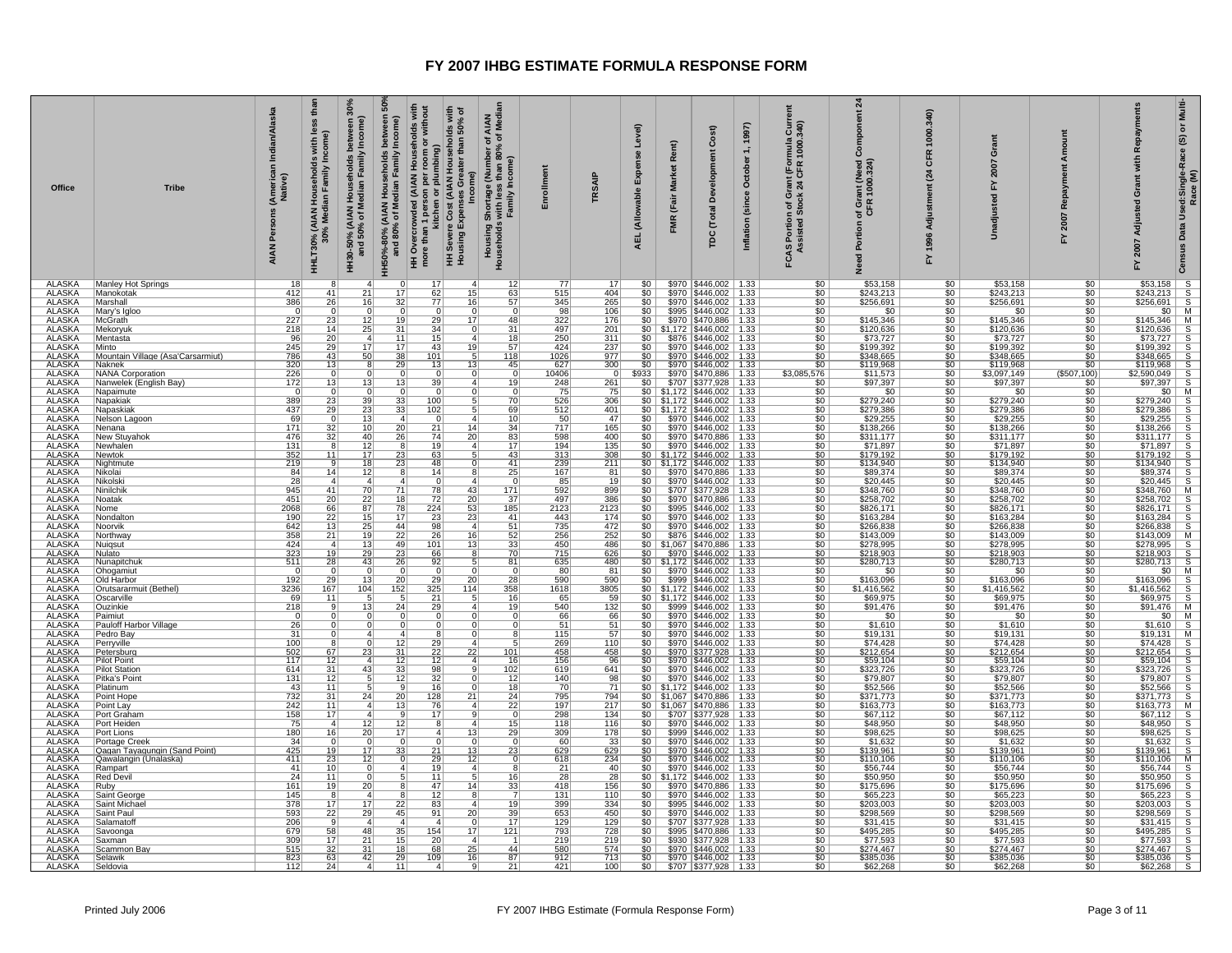| <b>Office</b>                  | <b>Tribe</b>                     | Indian/A<br>(Americar<br>Native)<br><b>AIAN</b> | than<br>SS<br>with les<br>l Households<br>Jian Family Ind<br>AIAN Hou<br>HHLT30%<br>30° | 30%<br>Income)<br>Median Family<br>olds<br>÷.<br>0% (AIAN<br>50% of M<br>HH30-50°,<br>and 5 | និ<br>between<br>Income)<br>(AIAN Households<br>6 of Median Family<br>НН50%-80% ( <i>I</i><br>and 80% | HH Overcrowded (AIAN Households with<br>more than 1 person per room or without<br>per room o<br>plumbing)<br>n 1 person p<br>kitchen or p<br>Ξ | nolds with<br>an 50% of<br>than<br>es Greater<br>(AIAN Hou<br>re Cost<br>Expense<br>Cost<br>HH Severe<br>Housing l | AIAN<br>Median<br>đ<br>ቴ<br>80%<br>Shortage (Number)<br>s with less than 80%<br>ss than 80<br>Income)<br>– Housing Shor <sub>es</sub><br>Households with less<br>Family I | <u>sin</u>       | <b>SAIP</b>           | Level)<br>able<br>(Allow<br><b>AEL</b> | Rent)<br><b>Market</b><br>(Fair<br><b>FMR</b> | $\widehat{\mathbf{s}}$<br>යි<br>velopm<br>å<br><b>Total</b><br>pc           | 997)<br>ctober<br>Ō<br>(since<br>Inflation | င်များ<br>၁၁၁<br>mula<br>1000<br><b>E</b><br>CFR<br>$\frac{1}{24}$<br>ᅙ⋇<br>۾ ڇ<br>ຼທ<br>FCAS Portion<br>Assisted | $\boldsymbol{z}$<br>ō<br>ant (Need<br>1000.324)<br>ចំ ៥<br>'৯ ত<br>등<br>힡 | 340<br>1000.<br>CFR<br>$\mathbf{z}$<br>Adjustment<br>1996<br>≿ | ō<br>2007<br>겂<br>짛<br><b>Unadiu</b> | 2007<br>걊                           | œ<br>O                       | Multi-<br>৳<br>$\circledS$<br>Used:Single-Race<br>Race (M)<br>Data<br>Census |
|--------------------------------|----------------------------------|-------------------------------------------------|-----------------------------------------------------------------------------------------|---------------------------------------------------------------------------------------------|-------------------------------------------------------------------------------------------------------|------------------------------------------------------------------------------------------------------------------------------------------------|--------------------------------------------------------------------------------------------------------------------|---------------------------------------------------------------------------------------------------------------------------------------------------------------------------|------------------|-----------------------|----------------------------------------|-----------------------------------------------|-----------------------------------------------------------------------------|--------------------------------------------|-------------------------------------------------------------------------------------------------------------------|---------------------------------------------------------------------------|----------------------------------------------------------------|--------------------------------------|-------------------------------------|------------------------------|------------------------------------------------------------------------------|
| <b>ALASKA</b>                  | Shageluk                         | 129                                             | 10 <sup>1</sup>                                                                         | 16                                                                                          | 10 <sup>1</sup>                                                                                       | 40                                                                                                                                             | 0 <sup>1</sup>                                                                                                     | 26                                                                                                                                                                        | 249              | 125                   |                                        |                                               | $$0 \mid $970 \mid $446,002 \mid 1.33$                                      |                                            | \$0                                                                                                               | \$104,547                                                                 | 50 <sub>1</sub>                                                | \$104.547                            | \$0                                 | $$104,547$ S                 |                                                                              |
| <b>ALASKA</b><br><b>ALASKA</b> | Shaktoolik                       | 240<br>170                                      | -91<br>$\overline{17}$                                                                  | 20<br>12                                                                                    | 20<br><b>q</b>                                                                                        | 33<br>43                                                                                                                                       | $\vert$ 4                                                                                                          | 30 <sup>1</sup><br>27                                                                                                                                                     | 369<br>245       | 205<br>170            | $$0$  <br>SO <sub>1</sub>              |                                               | \$995   \$446,002   1.33<br>\$970   \$446,002   1.33                        |                                            | 50<br>$\overline{\$0}$                                                                                            | \$118,617<br>\$125,621                                                    | 50<br>50                                                       | \$118,617<br>\$125,621               | $\overline{50}$<br>$\overline{\$0}$ | $$118,617$ S<br>$$125,621$ S |                                                                              |
| <b>ALASKA</b>                  | Sheldon's Point<br>Shishmaref    | 581                                             | 28                                                                                      | 38                                                                                          | 44                                                                                                    | 143                                                                                                                                            | 21                                                                                                                 | 56                                                                                                                                                                        | 643              | 503                   | $$0$                                   |                                               | \$995   \$446,002   1.33                                                    |                                            | \$0                                                                                                               | \$400,823                                                                 | \$0                                                            | \$400,823                            | \$0                                 | $$400,823$   S               |                                                                              |
| <b>ALASKA</b>                  | Shungnak                         | 272                                             | 18                                                                                      | 4 <sup>1</sup>                                                                              | 18                                                                                                    | 43                                                                                                                                             | $\vert$ 4                                                                                                          | 30                                                                                                                                                                        | 266              | 253                   | $$0$                                   |                                               | \$970 \$470,886 1.33                                                        |                                            |                                                                                                                   | \$139,983                                                                 | \$0                                                            | \$139,983                            | 50                                  | $$139,983$ S                 |                                                                              |
| <b>ALASKA</b>                  | Skagway                          | 52                                              | 4 <sup>1</sup>                                                                          | -1                                                                                          |                                                                                                       | -3                                                                                                                                             | 3                                                                                                                  | 14                                                                                                                                                                        | 26               | 26                    |                                        |                                               | $$0$   \$970   \$377,928   1.33                                             |                                            | $rac{1}{50}$                                                                                                      | \$21,632                                                                  | 50 <sub>1</sub>                                                | \$21,632                             | $\overline{\$0}$                    | $$21,632$ M                  |                                                                              |
| <b>ALASKA</b>                  | Sleetmute                        | 102                                             | 22                                                                                      | $\Omega$                                                                                    | a                                                                                                     | 26                                                                                                                                             | 5 <sup>5</sup>                                                                                                     | 22                                                                                                                                                                        | 126              | 111                   |                                        |                                               | $$0 \mid $1,172 \mid $446,002 \mid 1.33$                                    |                                            | 50                                                                                                                | \$91,504                                                                  | \$0                                                            | \$91,504                             | $\overline{50}$                     | $$91,504$ S                  |                                                                              |
| <b>ALASKA</b>                  | Solomon                          | 3 <sup>1</sup>                                  | 0                                                                                       | 0                                                                                           | n                                                                                                     | $\Omega$                                                                                                                                       | $\Omega$                                                                                                           | 0 <sup>1</sup>                                                                                                                                                            | 68               | 61                    | SO I                                   |                                               | \$995   \$446,002   1.33                                                    |                                            | \$0                                                                                                               | \$161                                                                     | SO <sub>1</sub>                                                | \$161                                | \$0                                 | $$161$ S                     |                                                                              |
| <b>ALASKA</b>                  | South Naknek                     | 120                                             | 17                                                                                      | $\overline{\mathbf{g}}$                                                                     | $\overline{\mathbf{8}}$                                                                               | 13                                                                                                                                             | 4                                                                                                                  | 24                                                                                                                                                                        | 245              | 137                   | 50                                     |                                               | \$970   \$446,002   1.33                                                    |                                            | 50                                                                                                                | \$71,180                                                                  | 50 <sub>1</sub>                                                | \$71,180                             | 50                                  | $$71,180$ S                  |                                                                              |
| <b>ALASKA</b>                  | Stebbins                         | 569                                             | 44                                                                                      | 44                                                                                          | 22                                                                                                    | 122                                                                                                                                            | 16                                                                                                                 | 69                                                                                                                                                                        | 642              | 642                   | $$0$                                   |                                               | \$995   \$446,002   1.33                                                    |                                            | \$0                                                                                                               | \$366,281                                                                 | \$0                                                            | \$366,281                            | \$0                                 | $$366,281$ S                 |                                                                              |
| <b>ALASKA</b>                  | <b>Stevens Village</b>           | 86                                              | 21                                                                                      | $\overline{4}$                                                                              | 4                                                                                                     | 29                                                                                                                                             | $\vert$ 4                                                                                                          | 29                                                                                                                                                                        | 196              | 119                   | \$0                                    |                                               | \$970   \$446,002   1.33                                                    |                                            | \$0                                                                                                               | \$96,013                                                                  | 50                                                             | \$96,013                             | \$0                                 | $$96,013$ S                  |                                                                              |
| <b>ALASKA</b>                  | <b>Stony River</b>               | 55                                              | 11                                                                                      |                                                                                             |                                                                                                       | 21                                                                                                                                             |                                                                                                                    | 24                                                                                                                                                                        | 48               | 56                    |                                        |                                               | $$0$   \$1,172   \$470,886   1.33                                           |                                            | $\overline{\$0}$                                                                                                  | \$82,649                                                                  | 50                                                             | \$82,649                             | $\overline{50}$                     | $$82,649$ S                  |                                                                              |
| <b>ALASKA</b>                  | Sun'aq Tribe of Kodiak           | 867                                             | 50                                                                                      | 34                                                                                          | 55                                                                                                    | 19                                                                                                                                             | 63                                                                                                                 | 139                                                                                                                                                                       | 1246             | 1760                  | SO                                     |                                               | \$999   \$377,928   1.33                                                    |                                            | $\overline{50}$                                                                                                   | \$283,806                                                                 | 50                                                             | \$283,806                            | \$0                                 | \$283,806   M                |                                                                              |
| <b>ALASKA</b>                  | Takotna                          | 22                                              | $\vert$ 4                                                                               | $\overline{4}$                                                                              | $\Omega$                                                                                              | 12                                                                                                                                             | 0                                                                                                                  | 8                                                                                                                                                                         | 42               | 21                    | 50                                     |                                               | \$970   \$470,886   1.33                                                    |                                            | 50                                                                                                                | \$31,984                                                                  | 50                                                             | \$31,984                             | $\overline{50}$                     | $$31,984$ S                  |                                                                              |
| <b>ALASKA</b>                  | Tanacross                        | 135                                             | 24                                                                                      | 13                                                                                          | 13                                                                                                    | 46                                                                                                                                             | $\vert$                                                                                                            | 47                                                                                                                                                                        | 169              | 124                   | \$0                                    |                                               | \$876   \$446,002   1.33                                                    |                                            | \$0                                                                                                               | \$146,597                                                                 | \$0                                                            | \$146,597                            | \$0                                 | $$146,597$ S                 |                                                                              |
| <b>ALASKA</b><br><b>ALASKA</b> | Tanana<br><b>Tatitlek</b>        | 254<br>99                                       | 25<br>13                                                                                | 19                                                                                          | 30<br>15                                                                                              | 78<br>9                                                                                                                                        | 12<br>9                                                                                                            | 70<br>19                                                                                                                                                                  | 962<br>90        | 218<br>79             | \$0 <br>50                             |                                               | \$970   \$470,886   1.33                                                    |                                            | $\overline{50}$<br>50                                                                                             | \$260,550<br>\$63,944                                                     | 50<br>50 <sub>1</sub>                                          | \$260,550<br>\$63,944                | \$0<br>$\overline{\$0}$             | $$260,550$ S<br>$$63,944$ S  |                                                                              |
| <b>ALASKA</b>                  | Tazlina                          | 96                                              | 9                                                                                       | $\Omega$                                                                                    | $\overline{4}$                                                                                        | 4 <sup>1</sup>                                                                                                                                 | 4 <sup>1</sup>                                                                                                     | 6 <sup>1</sup>                                                                                                                                                            | 147              | 159                   | \$0                                    |                                               | \$876   \$377,928   1.33<br>\$876   \$377,928   1.33                        |                                            | \$0                                                                                                               | \$26,096                                                                  | 50                                                             | \$26,096                             | \$0                                 | \$26,096 M                   |                                                                              |
| ALASKA                         | Telida                           | 3                                               | 0                                                                                       | $\Omega$                                                                                    | $\Omega$                                                                                              | $\overline{0}$                                                                                                                                 | 0                                                                                                                  | 0 <sup>1</sup>                                                                                                                                                            | 2 <sup>1</sup>   | -31                   | SO I                                   |                                               | $\overline{$970}$   \$470,886   1.33                                        |                                            | \$0                                                                                                               | \$158                                                                     | SO <sub>1</sub>                                                | \$158                                | \$0                                 | $$158$ S                     |                                                                              |
| <b>ALASKA</b>                  | Teller                           | 275                                             | 17                                                                                      | 21                                                                                          | 17                                                                                                    | 65                                                                                                                                             | 11                                                                                                                 | 33                                                                                                                                                                        | 208              | 91                    | 50                                     |                                               | \$995   \$446,002   1.33                                                    |                                            | \$0                                                                                                               | \$195,377                                                                 | 50                                                             | \$195,377                            | $\overline{50}$                     | $$195,377$ S                 |                                                                              |
| <b>ALASKA</b>                  | Tetlin                           | 122                                             |                                                                                         | 20                                                                                          | $\vert$                                                                                               | 45                                                                                                                                             | -91                                                                                                                | 33                                                                                                                                                                        | 281              | 109                   | SO <sub>1</sub>                        |                                               | \$876   \$446,002   1.33                                                    |                                            | \$0                                                                                                               | \$146,173                                                                 | \$0                                                            | \$146,173                            |                                     | $$146,173$ S                 |                                                                              |
| ALASKA                         | Tlingit-Haida Central Council    | 5598                                            | $\frac{21}{439}$                                                                        | 409                                                                                         | 261                                                                                                   | 178                                                                                                                                            | 397                                                                                                                | 1045                                                                                                                                                                      | 25484            | 25485                 |                                        |                                               | $$757$   \$1,059   \$377,928   1.33                                         |                                            | \$4,110,893                                                                                                       | \$2,054,815                                                               | \$0                                                            | \$6,165,708                          | $\frac{$0}{($233,060)}$             | \$5,932,648   M              |                                                                              |
| <b>ALASKA</b>                  | Togiak                           | 761                                             | 83                                                                                      | 51                                                                                          | 39                                                                                                    | 135                                                                                                                                            | 62                                                                                                                 | 157                                                                                                                                                                       | 915              | 808                   |                                        |                                               | $$0 \mid $970 \mid $446,002 \mid 1.33$                                      |                                            | \$0                                                                                                               | \$609,626                                                                 | 50 <sub>1</sub>                                                | \$609,626                            | \$0                                 | $$609,626$ S                 |                                                                              |
| <b>ALASKA</b>                  | Toksook Bay-Nunakauyarmuit Tribe | 577                                             | 38                                                                                      | 22                                                                                          | 31                                                                                                    | 93                                                                                                                                             | 5 <sup>1</sup>                                                                                                     | 67                                                                                                                                                                        | 654              | 644                   |                                        |                                               | $$0 \mid $1,172 \mid $446,002 \mid 1.33$                                    |                                            | \$0                                                                                                               | \$276,577                                                                 | \$0                                                            | \$276,577                            | \$0                                 | $$276,577$ S                 |                                                                              |
| <b>ALASKA</b>                  | Tuluksak                         | 463                                             | 17                                                                                      | 34                                                                                          | 29                                                                                                    | 85                                                                                                                                             | 5 <sup>1</sup>                                                                                                     | 78                                                                                                                                                                        | 377              | 298                   |                                        |                                               | $$0 \mid $1,172 \mid $446,002 \mid 1.33$                                    |                                            | \$0                                                                                                               | \$253,851                                                                 | SO <sub>1</sub>                                                | \$253,851                            | \$0                                 | $$253,851$ S                 |                                                                              |
| <b>ALASKA</b>                  | Tuntutuliak                      | 420                                             | $\overline{22}$                                                                         | 26                                                                                          | $\overline{21}$                                                                                       | 80                                                                                                                                             | 5                                                                                                                  | 44                                                                                                                                                                        | 421              | 334                   |                                        |                                               | $$0 \mid $1,172 \mid $446,002 \mid 1.33$                                    |                                            | 50                                                                                                                | \$222,896                                                                 | 50 <sub>1</sub>                                                | \$222,896                            | 50                                  | $$222.896$ S                 |                                                                              |
| <b>ALASKA</b>                  | Tununak                          | 354                                             | 33                                                                                      | 31                                                                                          | 25                                                                                                    | 74                                                                                                                                             | -91                                                                                                                | 87                                                                                                                                                                        | 243              | 259                   |                                        |                                               | $$0 \mid $1,172 \mid $446,002 \mid 1.33$                                    |                                            | $\overline{50}$                                                                                                   | \$256,729                                                                 | 50                                                             | \$256,729                            | \$0                                 | $$256,729$ S                 |                                                                              |
| <b>ALASKA</b>                  | <b>Twin Hills</b>                | 63                                              | $\vert 4 \vert$                                                                         | 9                                                                                           | $\overline{a}$                                                                                        | 17                                                                                                                                             | $\overline{0}$                                                                                                     | 17                                                                                                                                                                        | 96               | 70                    |                                        |                                               | $$0$   \$970   \$446,002   1.33                                             |                                            | 50                                                                                                                | \$49,605                                                                  | 50                                                             | \$49,605                             | 50                                  | $$49,605$ S                  |                                                                              |
| <b>ALASKA</b>                  | Tyonek                           | 200                                             | 20                                                                                      | 27                                                                                          | 21                                                                                                    | $\overline{9}$                                                                                                                                 | 11                                                                                                                 | 53                                                                                                                                                                        | 572              | 585                   | $$0$                                   |                                               | \$707   \$446,002   1.33                                                    |                                            | \$0                                                                                                               | \$121,039                                                                 | \$0                                                            | \$121,039                            | \$0                                 | $$121,039$ S                 |                                                                              |
| <b>ALASKA</b><br><b>ALASKA</b> | Uqashik                          | 9<br>14                                         | 4 <sup>1</sup><br>$\overline{0}$                                                        | 4 <sup>1</sup><br>$\Omega$                                                                  | $\Omega$<br>n                                                                                         | $\overline{4}$<br>$\Omega$                                                                                                                     | $\vert$<br>$\overline{0}$                                                                                          | 8 <sup>1</sup><br>$\Omega$                                                                                                                                                | 81<br>31         | 12 <sup>1</sup><br>28 | 50                                     |                                               | \$970   \$446,002   1.33                                                    |                                            | 50                                                                                                                | \$22,342<br>\$653                                                         | SO<br>50                                                       | \$22,342<br>\$653                    | \$0<br>$\overline{50}$              | $$22,342$ M<br>$$653$ $$$    |                                                                              |
| <b>ALASKA</b>                  | Umkumiute<br>Unalakleet          | 706                                             | 42                                                                                      | 34                                                                                          | 48                                                                                                    | 92                                                                                                                                             | 17                                                                                                                 | 66                                                                                                                                                                        |                  |                       |                                        |                                               | $$0 \mid $1,172 \mid $446,002 \mid 1.33$<br>$$0$   \$995   \$446,002   1.33 |                                            | $\overline{50}$                                                                                                   | \$332,271                                                                 | \$0                                                            | \$332,271                            | \$0                                 | $$332,271$ S                 |                                                                              |
| <b>ALASKA</b>                  | Unga                             | 44                                              | 0                                                                                       | $\Omega$                                                                                    |                                                                                                       | $\Omega$                                                                                                                                       | $\Omega$                                                                                                           | 11                                                                                                                                                                        | 1541<br>87       | 806<br>87             | SO <sub>1</sub>                        |                                               | \$970   \$446,002   1.33                                                    |                                            | \$0<br>$\overline{50}$                                                                                            | \$2.747                                                                   | 50                                                             | \$2,747                              | \$0                                 | $$2.747$ S                   |                                                                              |
| <b>ALASKA</b>                  | Venetie                          | 336                                             | 20                                                                                      | 18                                                                                          | 21                                                                                                    | 24                                                                                                                                             | 15                                                                                                                 | 59                                                                                                                                                                        | 237              | 237                   | 50                                     |                                               | \$970   \$446,002   1.33                                                    |                                            | 50                                                                                                                | \$138,571                                                                 | 50 <sub>1</sub>                                                | \$138,571                            | 50                                  | $$138,571$ M                 |                                                                              |
| <b>ALASKA</b>                  | Wainwright                       | 547                                             | 27 <sup>1</sup>                                                                         | 20                                                                                          | 26                                                                                                    | 114                                                                                                                                            | -91                                                                                                                | 45                                                                                                                                                                        | 593              | 613                   | $$0$                                   |                                               | $$1.067$ $$470.886$ 1.33                                                    |                                            | \$0                                                                                                               | \$312,861                                                                 | SO <sub>1</sub>                                                | \$312,861                            | \$0                                 | \$312,861                    | $\overline{s}$                                                               |
| <b>ALASKA</b>                  | <b>Wales</b>                     | 141                                             | 11                                                                                      | $\overline{4}$                                                                              | 17 <sup>1</sup>                                                                                       | 43                                                                                                                                             | 9                                                                                                                  | 19 <sup>1</sup>                                                                                                                                                           | 224              | 127                   | SO <sub>1</sub>                        |                                               | \$995   \$446,002   1.33                                                    |                                            |                                                                                                                   | \$126,913                                                                 | 50                                                             | \$126,913                            | $\overline{50}$                     | $$126,913$ S                 |                                                                              |
| <b>ALASKA</b>                  | <b>White Mountain</b>            | 188                                             | 25                                                                                      | 24                                                                                          | 13                                                                                                    | 45                                                                                                                                             | 16                                                                                                                 | $\overline{33}$                                                                                                                                                           | 337              | 146                   | 50                                     |                                               | \$995   \$446,002   1.33                                                    |                                            | $\frac{$0}{\$0}$                                                                                                  | \$179,934                                                                 | 50                                                             | \$179,934                            | $\overline{\$0}$                    | $$179,934$ S                 |                                                                              |
| <b>ALASKA</b>                  | Wrangell                         | 611                                             | 44                                                                                      | 34                                                                                          | 68                                                                                                    | 24                                                                                                                                             | $\vert$                                                                                                            | 128                                                                                                                                                                       | 551              | 551                   | SO <sub>1</sub>                        |                                               | \$970   \$377,928   1.33                                                    |                                            | \$0                                                                                                               | \$194,944                                                                 | SO <sub>1</sub>                                                | \$194,944                            | \$0                                 | $$194,944$ S                 |                                                                              |
| <b>ALASKA</b>                  | Yakutat                          | 375                                             | $\overline{28}$                                                                         | 20                                                                                          | 27                                                                                                    | 47                                                                                                                                             | 16                                                                                                                 | 54                                                                                                                                                                        | $\overline{385}$ | 358                   | 50                                     |                                               | \$970   \$377,928   1.33                                                    |                                            | 50                                                                                                                | \$154,717                                                                 | 50 <sub>1</sub>                                                | \$154,717                            | $\overline{50}$                     | $$154,717$ M                 |                                                                              |
| ALASKA                         | <b>TOTAL</b>                     | 109.782                                         | 6.958                                                                                   | 6.407                                                                                       | 6.986                                                                                                 | 12.622                                                                                                                                         | 4.669                                                                                                              | 16.001                                                                                                                                                                    | 186.905          | 147.474               |                                        |                                               |                                                                             |                                            | \$40.724.627                                                                                                      | \$53.631.838                                                              | \$0                                                            | \$94,356,465                         | (\$939,409)                         | \$93,417,056                 |                                                                              |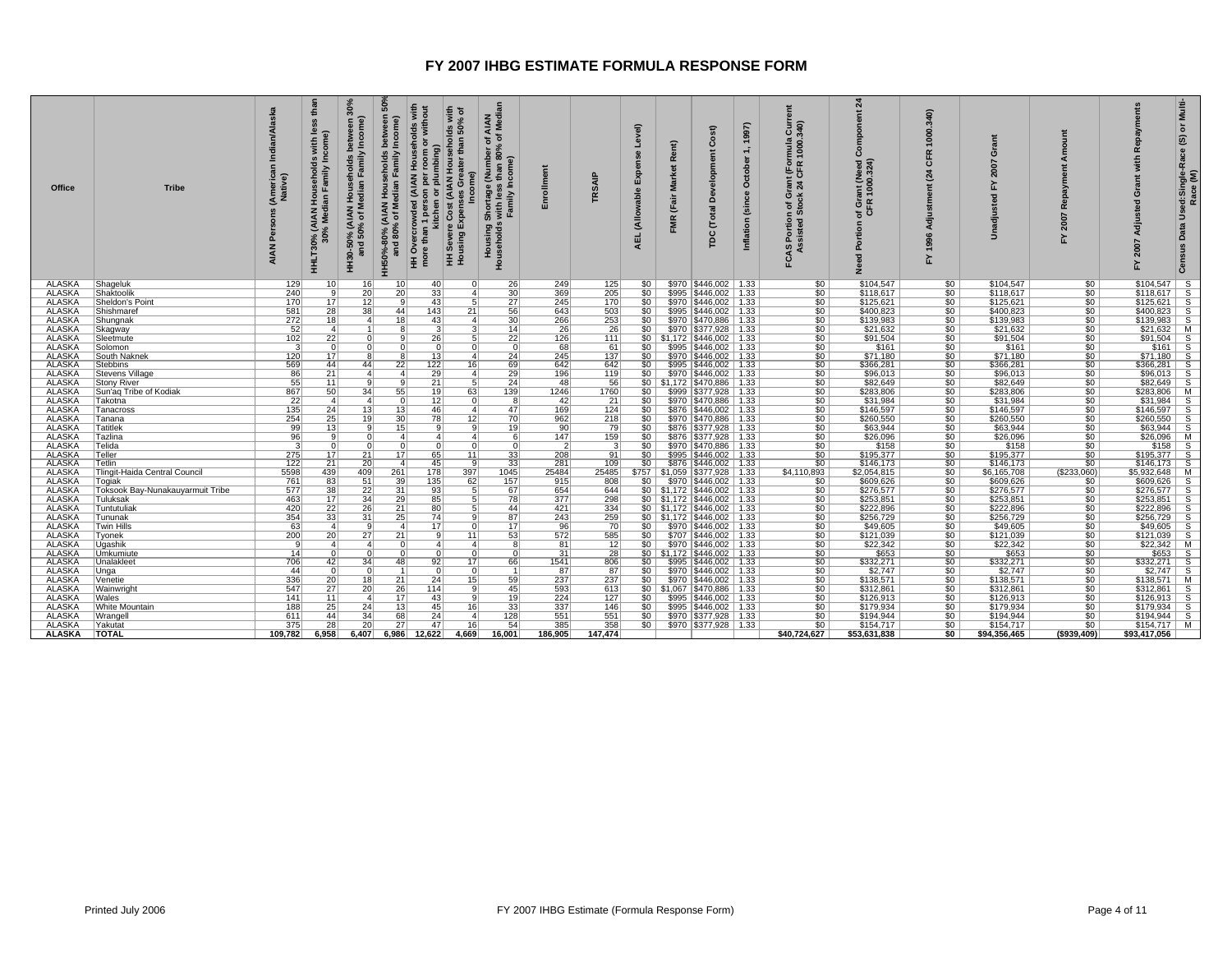| <b>CHICAGO</b><br><b>CHICAGO</b><br><b>CHICAGO</b><br>CHICAGO<br>CHICAGO<br><b>CHICAGO</b>                                                                          | CHICAGO<br><b>CHICAGO</b><br><b>CHICAGO</b><br>CHICAGO<br><b>CHICAGO</b><br><b>CHICAGO</b>                                                                 | <b>CHICAGO</b><br><b>CHICAGO</b><br><b>CHICAGO</b><br><b>CHICAGO</b><br><b>CHICAGO</b>                                      | <b>CHICAGO</b><br><b>CHICAGO</b><br><b>CHICAGO</b><br><b>CHICAGO</b><br>CHICAGO                                                                              | CHICAGO<br><b>CHICAGO</b><br><b>CHICAGO</b><br>CHICAGO                           | <b>CHICAGO</b><br><b>CHICAGO</b><br><b>CHICAGO</b><br><b>CHICAGO</b><br><b>CHICAGO</b><br><b>CHICAGO</b>                                                                  | <b>CHICAGO</b><br><b>CHICAGO</b><br><b>CHICAGO</b><br><b>CHICAGO</b><br><b>CHICAGO</b>                                            | <b>CHICAGO</b><br><b>CHICAGO</b><br><b>CHICAGO</b><br>CHICAGO<br><b>CHICAGO</b><br><b>CHICAGO</b>                                                                             | <b>CHICAGO</b><br><b>CHICAGO</b><br>CHICAGO<br><b>CHICAGO</b><br><b>CHICAGO</b>                                                | CHICAGO<br><b>CHICAGO</b><br><b>CHICAGO</b><br><b>CHICAGO</b><br><b>CHICAGO</b>                                                                       | CHICAGO<br><b>CHICAGO</b><br><b>CHICAGO</b><br><b>CHICAGO</b><br><b>CHICAGO</b><br>CHICAGO                                                                    | Office<br><b>CHICAGO</b>                                                                                                                           |
|---------------------------------------------------------------------------------------------------------------------------------------------------------------------|------------------------------------------------------------------------------------------------------------------------------------------------------------|-----------------------------------------------------------------------------------------------------------------------------|--------------------------------------------------------------------------------------------------------------------------------------------------------------|----------------------------------------------------------------------------------|---------------------------------------------------------------------------------------------------------------------------------------------------------------------------|-----------------------------------------------------------------------------------------------------------------------------------|-------------------------------------------------------------------------------------------------------------------------------------------------------------------------------|--------------------------------------------------------------------------------------------------------------------------------|-------------------------------------------------------------------------------------------------------------------------------------------------------|---------------------------------------------------------------------------------------------------------------------------------------------------------------|----------------------------------------------------------------------------------------------------------------------------------------------------|
| <b>Tuscarora Nation</b><br>Upper Sioux Indian Community<br>Waccamaw Siouan State Tribe<br>Wampanoag Tribe<br>White Earth Band of Minnesota Chippewa<br><b>TOTAL</b> | Seneca Nation of New York<br> Shakopee Sioux<br>Sokagoan Chippewa Tribe<br>St. Regis Mohawk Tribe<br>Stockbridge-Munsee Tribe<br>Tonawanda Band of Senecas | Sac & Fox Tribe<br>Saginaw Chippewa<br>Saint Croix Chippewa<br>Sault Ste. Marie Tribe<br>Seminole Tribe                     | <b>Pleasant Point</b><br>Poarch Band of Creek Indians<br>Pokagon Band of Potawatomi<br>Red Cliff Band of Lake Superior Chippewa<br>Red Lake Band of Chippewa | Oneida Tribe<br>Onondaga Nation<br>Passamaquoddy Indian Tribe<br>Penobscot Tribe | Miccosukee Tribe<br>Mille Lacs Band of Minnesota Chippewa<br>Mississippi Choctaw Tribe<br>MOWA Band of Choctaw Indians<br>Narragansett Tribe<br>Oneida Nation of New York | Little Traverse Bay Band<br>Lower Sioux<br>Lumbee State Tribe<br>Match-e-be-nash-she-wish Band of Potta<br>Menominee Indian Tribe | Keweenaw Bay Indian Community<br>Lac Courte Oreilles<br>Lac Du Flambeau Band<br>Lac Vieux Desert Band<br>Leech Lake Band of Minnesota Chippewa<br>Little River Band of Ottawa | Haliwa-Saponi State Tribe<br>Hannahville Community<br>Ho-Chunk Nation<br>Houlton Band of Maliseets<br>Huron Band of Potawatomi | Eastern Cherokee<br>Fond Du Lac Band of Minnesota Chippewa<br>Forest County Potawatomi<br>Grand Portage Band of Minn. Chippewa<br>Grand Traverse Band | Bad River Band<br><b>Bay Mills Indian Community</b><br>Boise Forte Band of Minnesota Chippewa<br>Catawba Indian Tribe<br>Cayuga Nation<br>Coharie State Tribe | <b>Tribe</b><br>Aroostook Band of Micmac                                                                                                           |
| 372<br>865<br>1561<br>387<br>6160                                                                                                                                   | 3792<br>250<br>348<br>5146<br>828<br>239                                                                                                                   | 737<br>6032<br>592<br>13343<br>6228                                                                                         | 1225<br>4586<br>5632<br>987<br>6947                                                                                                                          | 10920<br>856<br>648<br>2222                                                      | - 0<br>3085<br>9273<br>1413<br>2149<br>2000                                                                                                                               | 2115<br>344<br>63737<br>588<br>3312                                                                                               | 1705<br>2792<br>2071<br>121<br>6312<br>1189                                                                                                                                   | 2566<br>391<br>13056<br>499<br>1342                                                                                            | 7270<br>7804<br>$\frac{964}{475}$<br>4996                                                                                                             | 2212<br>1031<br>507<br>4956<br>934<br>2174                                                                                                                    | Indian/Alaska<br>(American I<br>Native)<br>Persons<br><b>AIAN</b><br>1031                                                                          |
| 14 <br>75<br>89<br>$\frac{15}{521}$<br>235,316 15,324                                                                                                               | 291<br>$\frac{26}{25}$<br>311<br>$\overline{25}$<br>43                                                                                                     | $\frac{50}{0}$<br>32<br>728<br>368                                                                                          | 122<br>310<br>$\frac{364}{94}$<br>592                                                                                                                        | 654<br>-41<br>58<br>227                                                          | $\overline{0}$<br>$\frac{191}{398}$<br>77<br>147<br>183                                                                                                                   | 101<br>$\overline{a}$<br>4212<br>38<br>231                                                                                        | 93<br>233<br>116<br>15<br>584<br>91                                                                                                                                           | $\frac{233}{19}$<br>858<br>$\frac{37}{112}$                                                                                    | 417<br>632<br>11<br>35<br>240                                                                                                                         | $\frac{162}{56}$<br>46<br>357<br>101<br>174                                                                                                                   | than<br>with<br>Households<br>Ξ<br>Family<br>HHLT30% (AIAN H<br>30% Media<br>77                                                                    |
| 57<br>66<br>108<br>19<br>379<br>11.924                                                                                                                              | 214<br>-5<br>13<br>314<br>53<br>20                                                                                                                         | 58<br>$\overline{0}$<br>19<br>685<br>313                                                                                    | 79<br>285<br>358<br>61<br>327                                                                                                                                | 507<br>16<br>56<br>171                                                           | - 0<br>$\frac{208}{315}$<br>57<br>140<br>113                                                                                                                              | 96<br>2809<br>37<br>133                                                                                                           | 88<br>158<br>103<br>353<br>78                                                                                                                                                 | 165<br>17<br>786<br>30 <sup>1</sup><br>114                                                                                     | 346<br>451<br>35<br>228                                                                                                                               | 116<br>53<br>45<br>305<br>76<br>207                                                                                                                           | 30%<br>Income)<br>Median Family<br>130-50% (AIAN<br>and 50% of M<br>62                                                                             |
| 59<br>58<br>91<br>34<br>499<br>17.612                                                                                                                               | 276<br>27<br>16<br>398<br>$\overline{51}$<br>44                                                                                                            | $\frac{57}{32}$<br>56<br>1108<br>492                                                                                        | 90<br>375<br>501<br>103<br>324                                                                                                                               | 1001<br>$\frac{25}{56}$<br>200                                                   | - 0<br>206<br>533<br>67<br>191<br>164                                                                                                                                     | 196<br>4503<br>52<br>187                                                                                                          | 141<br>225<br>155<br>11<br>474<br>102                                                                                                                                         | 139<br>27<br>1332<br>44<br>164                                                                                                 | 420<br>564<br>10<br>60<br>462                                                                                                                         | 245<br>86<br>31<br>533<br>90<br>131                                                                                                                           | between<br>(AIAN Households<br>6 of Median Family<br>нн50%-80% (А<br>and 80% <sub>o</sub><br>90                                                    |
| 17<br>35<br>35<br>258<br>8,175                                                                                                                                      | 111<br>-5<br>14<br>191<br>33<br>27                                                                                                                         | 37<br>210<br>13<br>240<br>589                                                                                               | 30<br>103<br>161<br>26<br>331                                                                                                                                | 352<br>13<br>$\overline{4}$<br>55                                                | $\Omega$<br>146<br>427<br>50<br>$\mathbf{Q}$<br>56                                                                                                                        | 82<br>c<br>2002<br>17<br>124                                                                                                      | 31<br>95<br>43<br>276<br>63                                                                                                                                                   | 88<br>19<br>435<br>10 <sup>1</sup><br>33                                                                                       | 261<br>313<br>38<br>20<br>193                                                                                                                         | 86<br>19<br>26<br>177<br>44<br>80                                                                                                                             | with<br>without<br>$\overline{5}$<br>ing)<br>room<br>owded (AIAN<br>효료<br>n 1 person<br>kitchen or<br>than<br>Over<br>more<br>Ŧ<br>20 <sub>1</sub> |
| 14<br>50<br>68<br>23<br>213<br>10,330                                                                                                                               | 213<br>32<br>10<br>285<br>16<br>14                                                                                                                         | 22<br>344<br>19<br>461<br>473                                                                                               | 61<br>239<br>277<br>31<br>189                                                                                                                                | 400<br>20<br>17<br>201                                                           | $\Omega$<br>$\frac{133}{241}$<br>59<br>126<br>160                                                                                                                         | 108<br>14<br>2816<br>29<br>58                                                                                                     | 59<br>92<br>46<br>15<br>256<br>64                                                                                                                                             | 113<br>17<br>653<br>22<br>87                                                                                                   | $\frac{133}{359}$<br>$\frac{27}{38}$<br>254                                                                                                           | 78<br>36<br>292<br>87<br>114                                                                                                                                  | lds with<br>50% of<br>olds<br>Cost (AIAN Househ<br>ō<br>HH Severe Cost (AIA<br>Housing Expenses (<br>-46                                           |
| 130<br>184<br>276<br>36<br>1005<br>36,481                                                                                                                           | 498<br>57<br>725<br>66<br>108                                                                                                                              | 146<br>2065<br>878                                                                                                          | 771<br>1208<br>118<br>830                                                                                                                                    | 1892<br>45<br>37<br>$\frac{511}{176}$                                            | 474<br>458<br>129<br>477<br>429                                                                                                                                           | 394<br>1320<br>128<br>236                                                                                                         | 70<br>215<br>147<br>989<br>272                                                                                                                                                | 495<br>$\overline{38}$<br>2789<br>34<br>390                                                                                    | 550<br>1311<br>102<br>849                                                                                                                             | 336<br>15<br>-49<br>1121<br>267<br>492                                                                                                                        | AIAN<br>FMedi<br>৳<br>৳<br>(Number of<br>than 80%<br>ncome)<br>흑<br>Shortage (<br>s with less<br>Family In<br>Housing S<br>Households<br>140       |
| 439<br>1450<br>1065<br>19629<br>264,860                                                                                                                             | 7321<br>354<br>1227<br>10830<br>1560                                                                                                                       | 1309<br>3016<br>1031<br>30324<br>3114                                                                                       | 2014<br>2293<br>2816<br>5312<br>9538                                                                                                                         | 14745<br>1364<br>2247                                                            | 400<br>3602<br>9239<br>3011<br>2748<br>1000                                                                                                                               | 3889<br>838<br>32076<br>294<br>8154                                                                                               | 3085<br>5522<br>3250<br>442<br>8294<br>3058                                                                                                                                   | 3719<br>744<br>6528<br>864<br>671                                                                                              | 13620<br>3902<br>$\frac{1235}{1106}$<br>3963                                                                                                          | 6618<br>1610<br>2931<br>2478<br>467<br>1600                                                                                                                   | ollmen<br>區<br>904                                                                                                                                 |
| 664<br>413<br>1450<br>304<br>7687<br>195,622                                                                                                                        | 7322<br>764<br>446<br>10830<br>737<br>689                                                                                                                  | 1343<br>1288<br>2648<br>16415<br>2959                                                                                       | 897<br>1811<br>1155<br>2513<br>9912                                                                                                                          | 5382<br>0 I<br>707<br>618                                                        | 589<br>2053<br>8099<br>3011<br>2748<br>650                                                                                                                                | 1362<br>737<br>32076<br>189<br>5111                                                                                               | 2097<br>7721<br>1643<br>322<br>8875<br>1382                                                                                                                                   | 3604<br>583<br>6284<br>437<br>374                                                                                              | 7477<br>3379<br>1235<br>451<br>3217                                                                                                                   | 2243<br>1268<br>2644<br>1836<br>467<br>1600                                                                                                                   | TRSAIP<br>904                                                                                                                                      |
| $\overline{50}$<br>\$232<br>\$170                                                                                                                                   | \$159<br>\$232<br>\$205<br>\$228<br>\$162<br>\$0                                                                                                           | \$196<br>\$188<br>\$171<br>\$238<br>\$196                                                                                   | \$181<br>\$157<br>\$238<br>\$144<br>\$186                                                                                                                    | \$184<br>\$0<br>\$193<br>\$181                                                   | \$0<br>$$228$<br>$$152$<br>\$161<br>$\overline{50}$<br>\$251                                                                                                              | \$0<br>\$232<br>\$170<br>\$0<br>\$159                                                                                             | \$161<br>\$159<br>\$160<br>\$180<br>\$196<br>\$0                                                                                                                              | \$170<br>50<br>\$237<br>\$193<br>\$0                                                                                           | \$219<br>\$203<br>\$195<br>\$175<br>\$175                                                                                                             | $$204$<br>$$194$<br>\$231<br>\$0<br>50<br>\$170                                                                                                               | Level)<br>Expe<br>(Allowable<br><b>AEL</b><br>\$193                                                                                                |
| \$625                                                                                                                                                               | \$882<br>\$525<br>\$528<br>\$503<br>\$620                                                                                                                  | \$505                                                                                                                       | \$559<br>\$560<br>\$601                                                                                                                                      | \$589<br>\$586<br>\$559<br>\$570                                                 | \$438                                                                                                                                                                     | \$555<br>\$503<br>\$656                                                                                                           | \$503<br>\$503                                                                                                                                                                | \$506<br>\$503<br>\$600<br>\$592                                                                                               | \$528<br>\$525<br>\$503<br>\$639                                                                                                                      | \$516<br>\$535<br>\$608<br>\$625                                                                                                                              | Rent)<br><b>Market</b><br>(Fair<br><b>FMR</b>                                                                                                      |
| $$286.037$   1.33<br>\$506   \$298,347   1.33<br>\$503 \$192,272   1.33<br>\$644   \$1,121   \$339,416   1.33<br>\$195   \$503   \$264,786   1.33                   | \$581   \$294,366   1.33<br>  \$307,471   1.33<br>$$264,420$   1.33<br>\$252,995<br>$$260,143$   1.33<br>$$294,366$   1.33                                 | $$261,406$   1.33<br>$$517$ $$259,125$ 1.33<br>\$535   \$273,095   1.33<br>\$513 \$243,878 1.33<br>\$818   \$215,196   1.33 | $$251,488$   1.33<br>$$205,028$   1.33<br>$$273,523$   1.33<br>$$503$ $$273,095$ 1.33<br>\$525   \$268,208   1.33                                            | \$274,969 1.33<br>$$268,146$   1.33<br>$$251,488$   1.33<br>$$251,488$   1.33    | \$967   \$211,592   1.33<br>\$570   \$287,432   1.33<br>\$476   \$180,112   1.33<br>  \$205,028   1.33<br>\$897   \$290,833   1.33<br>$$581$ $$268,146$ 1.33              | $$235,705$   1.33<br>$$248,983$   1.33<br>\$517   \$192,272   1.33<br>$$236,479$   1.33<br>\$540   \$274,969   1.33               | $$250,816$   1.33<br>$$503$ $$273,095$   1.33<br>\$525   \$264,420   1.33<br>$$249,675$ 1.33<br>\$514   \$268,208   1.33<br>$$519$ $$231,184$ 1.33                            | \$193,287 1.33<br>$$246,254$ 1.33<br>$$265,560$   1.33<br>\$516   \$240,063   1.33<br>$$258,392$   1.33                        | \$195,690   1.33<br>\$539   \$292,727   1.33<br>$$264,420$   1.33<br>\$292,727   1.33<br>$$231,184$   1.33                                            | $$503$ $$273,095$ 1.33<br>$$234,565$   1.33<br>$$289,305$   1.33<br>$$181.744$   1.33<br>$$294,366$   1.33<br>\$510   \$192,272   1.33                        | Cost)<br><b>Developm</b><br>Total<br>pc<br>\$516   \$240,063   1.33                                                                                |
|                                                                                                                                                                     | 1.33                                                                                                                                                       |                                                                                                                             |                                                                                                                                                              |                                                                                  |                                                                                                                                                                           |                                                                                                                                   |                                                                                                                                                                               |                                                                                                                                |                                                                                                                                                       |                                                                                                                                                               | 1997)<br>$\div$<br>October<br>(since<br>Inflation                                                                                                  |
| $\frac{$0}{$0}$<br>\$55,722<br>\$53,572<br>3328,401<br>\$1,906,337<br>\$40,662,004                                                                                  | \$1,489,888<br>\$0<br>\$728,427<br>\$1,289,377<br>\$253,750                                                                                                | \$104.020<br>\$436,366<br>\$1,073,302<br>\$2,321,428<br>\$1,394,890                                                         | \$481,594<br>\$768,126<br>\$52,456<br>\$699,520<br>\$1,986,459                                                                                               | \$1,386,614<br>\$0<br>\$597,281<br>\$391,654                                     | \$0<br>\$721,818<br>\$2,447,471<br>\$275,816<br>$\overline{50}$<br>\$173,305                                                                                              | \$0<br>\$171,216<br>\$924,765<br>\$0<br>\$1,839,667                                                                               | \$1,276,445<br>\$2,023,293<br>\$1,139,120<br>\$203,029<br>\$2,035,311<br>$\overline{50}$                                                                                      | \$162,866<br>\$106,518<br>\$988,484<br>\$371,436<br>\$0                                                                        | \$2,316,464<br>1.706.141<br>\$298,307<br>\$122,616<br>\$397,164                                                                                       | \$958.853<br>\$668,486<br>\$766,602<br>\$267,201<br>\$0<br>\$98,283                                                                                           | rmula Curr<br>1000.340)<br>r<br>GE<br>$\frac{1}{24}$<br>FCAS Portion of G<br>Assisted Stock<br>\$402.145                                           |
| \$141,847<br>\$255,121<br>\$271,623<br>\$88,207<br>\$1,353,118<br>\$48,124,584                                                                                      | \$1,106,588<br>\$116,910<br>\$52,049<br>\$1,110,025<br>\$143,655<br>\$140,537                                                                              | \$192,699<br>\$776,247<br>\$100,441<br>\$2,223,831<br>\$1,767,686                                                           | \$262,531<br>\$926,935<br>\$1,606,175<br>\$240,985<br>\$1,573,320                                                                                            | \$2,303,557<br>\$98,554<br>\$101,487<br>\$648,967                                | \$50,000<br>\$743,828<br>\$968,142<br>\$229,585<br>\$536,613<br>\$676,053                                                                                                 | \$423,542<br>\$32,202<br>\$11,492,888<br>\$145,385<br>\$610,597                                                                   | \$249,480<br>\$635,409<br>\$354,927<br>\$38,827<br>\$1,707,093<br>\$279,229                                                                                                   | \$505,055<br>\$83,075<br>\$3,147,241<br>\$84,942<br>\$379,465                                                                  | \$944,014<br>\$1,978,187<br>\$100,206<br>\$157,552<br>\$964,683                                                                                       | \$489.941<br>\$134,938<br>\$263,359<br>\$1,053,954<br>\$429,392<br>\$442,027                                                                                  | শ্ৰ<br>႙<br>ant (Need<br>1000.324)<br>of Gr<br>CFR<br>۵ĭ<br>\$189,656                                                                              |
| $\overline{50}$<br>\$0<br>\$0<br>50<br>$\overline{50}$<br>\$578,708                                                                                                 | \$0<br>\$0<br>\$0<br>50<br>$\overline{50}$<br>\$0                                                                                                          | 50<br>$\overline{\overline{\$0}}$<br>\$0<br>50<br>50                                                                        | $\overline{50}$<br>\$0<br>$\overline{50}$<br>$\overline{50}$<br>\$0                                                                                          | \$0<br>\$0<br>\$0<br>50                                                          | \$0<br>$rac{$0}{$0}$<br>\$0<br>50<br>50                                                                                                                                   | \$0<br>$\overline{50}$<br>50<br>$\overline{50}$<br>\$0                                                                            | \$0<br>50<br>$\overline{\$0}$<br>\$0<br>50<br>\$0                                                                                                                             | \$0<br>$\overline{50}$<br>\$0<br>50<br>$\overline{50}$                                                                         | \$0<br>\$0<br>$rac{$0}{$0}$<br>$50^{-}$                                                                                                               | \$0<br>$\overline{\$0}$<br>\$537,552<br>\$0<br>$\$0$<br>\$41,156                                                                                              | 1000.340)<br>똕<br>$\mathbf{z}$<br>Adjustm<br>996<br>≧<br>\$0                                                                                       |
| \$141,847<br>\$310,844<br>\$325,195<br>\$416,608<br>\$3,259,455<br>\$88,786,588                                                                                     | \$2,596,475<br>\$116,910<br>\$780,475<br>\$2,399,402<br>\$397,405<br>\$140,537                                                                             | \$296,719<br>\$1,212,614<br>\$1,173,743<br>\$4,545,259<br>\$3,162,576                                                       | \$744,125<br>\$1,695,061<br>\$1,658,631<br>\$940,505<br>\$3,559,778                                                                                          | \$3,690,170<br>\$98,554<br>\$698,768<br>\$1,040,620                              | \$50,000<br>\$1,465,646<br>\$3,415,614<br>\$505,401<br>\$536,613<br>\$849,358                                                                                             | \$423,542<br>\$203,417<br>\$12,417,653<br>\$145,385<br>\$2,450,264                                                                | \$1,525,926<br>\$2,658,702<br>\$1,494,047<br>\$241,856<br>\$3,742,404<br>\$279,229                                                                                            | \$667,920<br>\$189,593<br>\$4,135,726<br>\$456,378<br>\$379,465                                                                | \$3,260,477<br>\$3.684.328<br>\$398,513<br>\$280,168<br>\$1,361,847                                                                                   | \$1,448,793<br>\$803,424<br>\$1,029,961<br>\$1,321,156<br>\$429,392<br>\$540,310                                                                              | Ĕ<br>ō<br>2007<br>놊<br>Unadiu<br>\$591,802                                                                                                         |
| $\overline{50}$<br>$\overline{\$0}$<br>$\overline{\$0}$<br>$\overline{50}$<br>\$48,903)<br>(\$612,053)                                                              | (\$3,143)<br>\$0<br>\$27,277<br>\$68,606<br>$($ \$51,489)<br>\$0                                                                                           | $\overline{50}$<br>\$0<br>\$0<br>$\overline{50}$<br>šō                                                                      | $\overline{50}$<br>\$0<br>$\overline{50}$<br>$\overline{\$0}$<br>$\overline{\$0}$                                                                            | \$0<br>$\overline{50}$<br>\$52,361)<br>\$8,306                                   | \$0<br>$\frac{$0}{\$0}$<br>\$0<br>50<br>$\overline{50}$                                                                                                                   | \$0<br>$\overline{50}$<br>$\overline{50}$<br>$\overline{50}$<br>(\$66,123)                                                        | (\$40,176)<br>$rac{1}{100}$<br>$\overline{50}$<br>(\$66,251)<br>\$0                                                                                                           | $\overline{50}$<br>$\overline{\$0}$<br>$\overline{\$0}$<br>$\overline{50}$<br>$\overline{50}$                                  | (\$185,039)<br>$\overline{50}$<br>\$0<br>$\overline{\$0}$<br>50                                                                                       | (\$10,991)<br>\$0<br>\$0<br>\$0<br>$\overline{50}$<br>\$0                                                                                                     | mount<br>Repaym<br>2007<br>놊<br>\$0                                                                                                                |
| \$141,847<br>$$310,844$ M<br>$$325,195$ S<br>$$416,608$ M<br>$$3,210,552$ M<br>\$88,174,535                                                                         | 2,593,332 S<br>\$116,910 S<br>\$2,593,332<br>$$753,198$ M<br>$$2,330,796$ M<br>$$345,916$ S<br>\$140,537                                                   | \$296,719<br>\$1,212,614<br>\$1,173,743<br>$$4,545,259$ M<br>$$3,162,576$ S                                                 | $$744,125$ M<br>$$1,695,061$ S<br>$$1,658,631$ S<br>$$940,505$ S<br>\$3,559,778                                                                              | \$3,690,170 M<br>$$98,554$ S<br>\$646,407 M<br>$$1,048,926$ M                    | \$50,000 M<br>\$1,465,646   M<br>$\frac{1}{33,415,614}$ M<br>$$505,401$ S<br>$$536,613$ M<br>$$849,358$ S                                                                 | $$279,229$ M<br>$$423,542$ M<br>$$203,417$ M<br>$$12,417,653$ S<br>$$145,385$ S<br>$$2,384,141$ S                                 | $$1,485,750$ M<br>$$2,658,702$ S<br>$$1,494,047$ S<br>$$241,856$ S<br>$$3,676,153$ S                                                                                          | \$667,920 S<br>\$189,593 S<br>$$4,135,726$ M<br>$$456,378$ M<br>$\frac{1}{3379,465}$ M                                         | $\frac{$3,075,438}{$3,684,328}$ M<br>$\frac{$398,513}{280,168}$ M<br>$$1,361,847$ M                                                                   | $$1,437,802$ M<br>$$803,424$ M<br>\$1,029,961<br>\$1,321,156<br>$$429,392$ S<br>$$540,310$ M                                                                  | Repayments<br>with<br>Grant<br>Adjusted<br>2007<br>놊<br>$$591,802$ M                                                                               |
|                                                                                                                                                                     | $\overline{s}$                                                                                                                                             | S<br>$\overline{\mathsf{M}}$<br>$\overline{s}$                                                                              | <u>s</u>                                                                                                                                                     |                                                                                  |                                                                                                                                                                           |                                                                                                                                   |                                                                                                                                                                               |                                                                                                                                |                                                                                                                                                       | $\frac{s}{s}$                                                                                                                                                 | Multi-<br>Used:Single-Race (S) or<br>Race (M)<br><b>Census Data</b>                                                                                |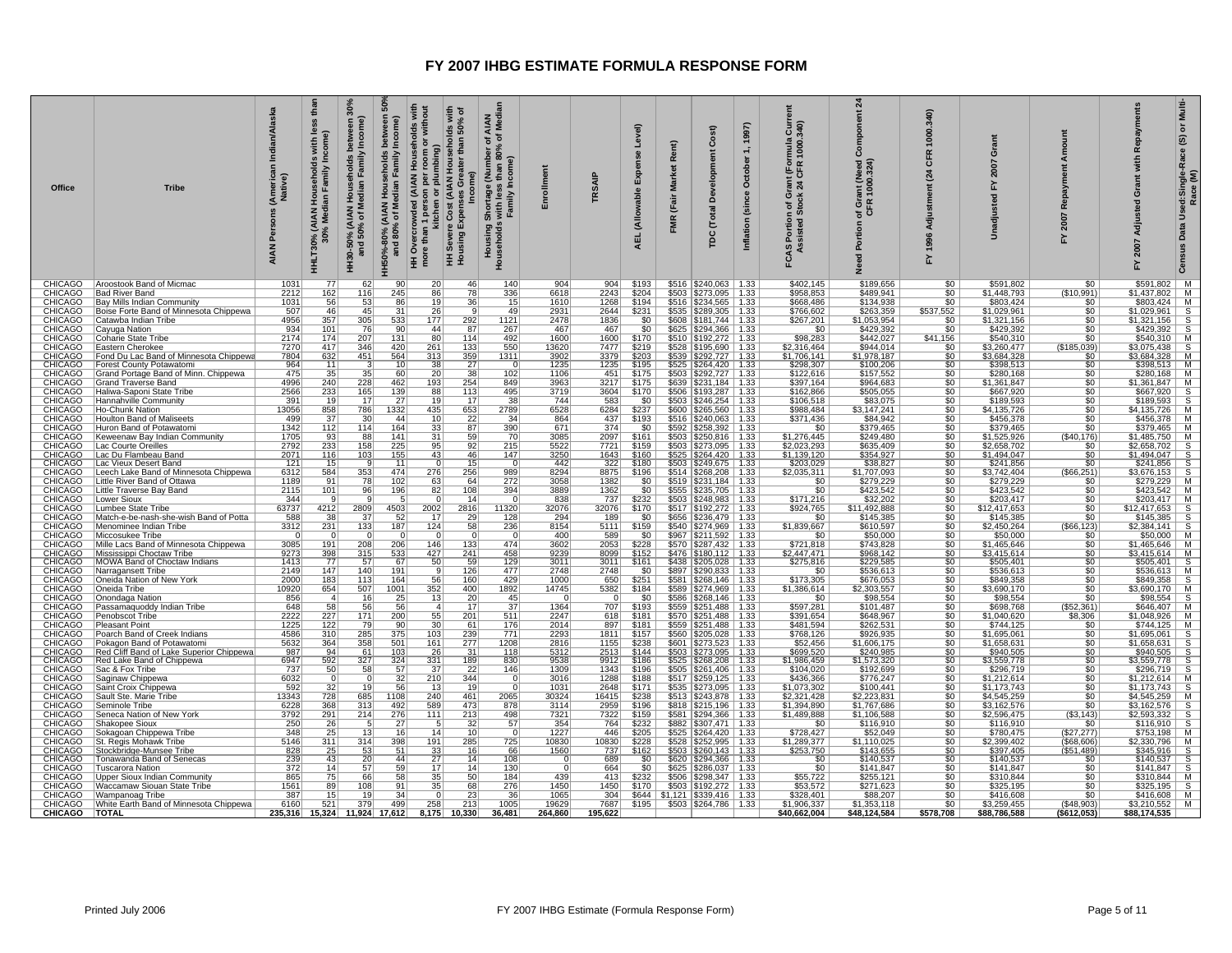| Office                         | <b>Tribe</b>                             | ska<br>(Americal)<br>Native) | than<br>$\omega$<br>with<br>come<br>usehold<br>Family<br>고 등<br>고 등<br>(AIAN I)<br>% Medi<br>THLT3 | 30%<br>จ<br>Incom<br>Family<br>holds<br>House<br>edian<br>ż<br><b>AIAN</b><br>৳<br>HH30-50% (<br>and 50° | និ<br>Income)<br>ehold:<br>$\vec{a}$ $\vec{b}$<br>$80^{\circ}$<br>and | <b>River</b><br>ā<br>Household<br>plumbing)<br>(AIAN Hou<br>$\overline{a}$<br>ā<br>11 pers<br>kitchen<br>owded<br>Cost<br>ੋ<br><b>P</b><br>ഄ<br>more<br>Ŧ | with<br>% of<br>olds<br>In 50°<br>$\epsilon$<br>e Cost<br>Expen:<br>ā<br>王 훈 | AIAN<br>Median<br>৳<br>눙<br>80%<br>ייסיי.<br>Shortage (Number v<br>Fam <sup>al S</sup> amal<br>g g<br>Housin<br>Household | Enrollme     | <b>SAIP</b>  | Level)<br><b>Se</b><br>Exp<br>(Allowable<br><b>AEL</b> | Rent)<br><b>Market</b><br>(Fair<br>FMR | st)<br>ت<br>്ട്<br>otal<br>Ε<br>g                    | 1997)<br>€<br>October<br>Inflation (since | Current<br>340)<br>rmula<br>1000.<br>ື້∝<br>동등<br>iant<br>24 C<br>≫ ق<br>ិ ខ័<br>Portion<br>sisted St<br>CAS | $\overline{a}$<br>ã<br>Õ<br>ant (Need)<br>1000.324)<br>ō<br>$\alpha$<br>농호<br>ō<br>Ĕ<br>ő.<br>꿂 | 340)<br>1000.<br>$\alpha$<br>쁑<br>24<br>1996<br>놊 | ō<br>2007                  | ◀<br>œ<br>2007<br>놊  | Multi-<br>$\overline{5}$<br>$\circledast$<br>Used:Single-Race<br>Race (M)<br>Data<br>Census |
|--------------------------------|------------------------------------------|------------------------------|----------------------------------------------------------------------------------------------------|----------------------------------------------------------------------------------------------------------|-----------------------------------------------------------------------|-----------------------------------------------------------------------------------------------------------------------------------------------------------|------------------------------------------------------------------------------|---------------------------------------------------------------------------------------------------------------------------|--------------|--------------|--------------------------------------------------------|----------------------------------------|------------------------------------------------------|-------------------------------------------|--------------------------------------------------------------------------------------------------------------|-------------------------------------------------------------------------------------------------|---------------------------------------------------|----------------------------|----------------------|---------------------------------------------------------------------------------------------|
| <b>DENVER</b>                  | <b>Blackfeet Tribe</b>                   | 9310                         | 696                                                                                                | 417                                                                                                      | 557                                                                   | 522                                                                                                                                                       | 275                                                                          | 661                                                                                                                       | 15640        | 8831         | \$148                                                  |                                        | \$508 \$238,189   1.33                               |                                           | \$4,691,011                                                                                                  | \$1,835,488                                                                                     | 50                                                | \$6,526,499                | (S287.755)           | $$6,238,744$ S                                                                              |
| <b>DENVER</b>                  | <b>Cheyenne River Sioux</b>              | 6924                         | 598                                                                                                | 306                                                                                                      | 390                                                                   | 404                                                                                                                                                       | 295                                                                          | 469                                                                                                                       | 14277        | 11422        | \$153                                                  |                                        | \$484   \$216.847   1.33                             |                                           | \$3,608,262                                                                                                  | \$1,396,779                                                                                     | \$0                                               | \$5,005,041                | (S220.076)           | \$4.784.965<br>- S                                                                          |
| <b>DENVER</b>                  | <b>Crow Creek Sioux</b>                  | 2101                         | 258                                                                                                | 75                                                                                                       | 74                                                                    | 143                                                                                                                                                       | 52                                                                           | 169                                                                                                                       | 3507         | 3002         | \$158                                                  |                                        | \$486   \$220,228   1.33                             |                                           | \$1,044,634                                                                                                  | \$417,963                                                                                       | \$0                                               | \$1,462,597                | (\$439,041)          | \$1,023,556<br>-S                                                                           |
| <b>DENVER</b>                  | Crow Tribe                               | 5787                         | 231                                                                                                | 272                                                                                                      | 238                                                                   | 385                                                                                                                                                       | 108                                                                          | 348                                                                                                                       | 10924        | 7739         | \$206                                                  | \$506                                  | \$235.583   1.33                                     |                                           | \$1,542,136                                                                                                  | \$960,718                                                                                       | \$0                                               | \$2,502,854                | \$0                  | \$2.502.854<br><b>S</b>                                                                     |
| <b>DENVER</b>                  | <b>Flandreau Santee Sioux</b>            | 1450                         | -91                                                                                                | $\overline{14}$                                                                                          | 14                                                                    |                                                                                                                                                           | 0                                                                            | $\overline{0}$                                                                                                            | 725          | 1922         | \$204                                                  |                                        | $$484$ $$225,523$   1.33                             |                                           | \$314,665                                                                                                    | \$53,707                                                                                        | $\overline{50}$                                   | \$368,372                  | (\$18,310)           | $$350,062$ S                                                                                |
| <b>DENVER</b>                  | Fort Belknap Indian Community            | 2956                         | 230                                                                                                | 161                                                                                                      | 153                                                                   | 174                                                                                                                                                       | 96                                                                           | 32                                                                                                                        | 6427         | 4834         | \$184                                                  |                                        | $$508$ $$226.133$   1.33                             |                                           | \$1,981,588                                                                                                  | \$535.115                                                                                       | \$0                                               | \$2,516,703                | ( \$66, 105)         | $$2,450,598$ S                                                                              |
| <b>DENVER</b>                  | Fort Peck Assiniboine and Sioux          | 7083                         | 553                                                                                                | 434                                                                                                      | 390                                                                   | 289                                                                                                                                                       | 256                                                                          | 565                                                                                                                       | 11645        | 7036         | \$145                                                  | \$503                                  | $$229,555$   1.33                                    |                                           | \$3,444,907                                                                                                  | \$1.381.584                                                                                     | \$0                                               | \$4.826.491                | \$0                  | \$4,826,491<br>-S                                                                           |
| <b>DENVER</b>                  | Ft. Berthold Affiliated Tribes           | 4329                         | 301                                                                                                | 194                                                                                                      | 307                                                                   | 222                                                                                                                                                       | 94                                                                           | 137                                                                                                                       | 10789        | 8396         | \$159                                                  |                                        | \$488   \$230,044   1.33                             |                                           | \$2,723,552                                                                                                  | \$719,495                                                                                       | 50                                                | \$3,443,046                | 50                   | $$3,443,046$ S                                                                              |
| <b>DENVER</b>                  | <b>Goshute Reservation</b>               | 103                          | 17                                                                                                 | $\vert$ 4                                                                                                | $\vert$ 4                                                             | $\Omega$                                                                                                                                                  | $\vert$ 4                                                                    | $\Omega$                                                                                                                  | 440          | 187          | \$402                                                  |                                        | \$643   \$226,948   1.33                             |                                           | \$206,505                                                                                                    | \$17,905                                                                                        | \$0                                               | \$224,410                  | \$0                  | $$224.410$ S                                                                                |
| <b>DENVER</b>                  | Lower Brule Sioux                        | 1415                         | 102                                                                                                | 77                                                                                                       | 73                                                                    | 128                                                                                                                                                       | 47                                                                           | 35                                                                                                                        | 2824         | 1447         | \$177                                                  |                                        | \$484 \$220,228 1.33                                 |                                           | \$913,516                                                                                                    | \$286,600                                                                                       | \$0                                               | \$1,200,116                | ( \$74,442)          | $$1,125,674$ S                                                                              |
| <b>DENVER</b>                  | Northern Arapahoe                        | 4695                         | 420                                                                                                | 193                                                                                                      | 293                                                                   | 286                                                                                                                                                       | 153                                                                          | 582                                                                                                                       | 7686         | 7670         | \$0                                                    |                                        | \$495   \$213,670   1.33                             |                                           | \$1,212,813                                                                                                  | \$948.612                                                                                       | $50^{-}$                                          | \$2.161.425                | 50                   | $$2.161.425$ S                                                                              |
| <b>DENVER</b>                  | Northern Chevenne                        | 4627                         | 334                                                                                                | $\frac{223}{27}$                                                                                         | 214                                                                   | 401                                                                                                                                                       | 164                                                                          | 234                                                                                                                       | 8182         | 5068         | \$148                                                  |                                        | \$503   \$235,583   1.33                             |                                           | \$2,169,376                                                                                                  | \$1,020,152                                                                                     | \$0                                               | \$3,189,527                | \$0                  | $$3,189,527$ S                                                                              |
| <b>DENVER</b>                  | NW Band of Shoshone Nation               | 716                          | $\overline{20}$                                                                                    |                                                                                                          | 60                                                                    | 46                                                                                                                                                        | 20                                                                           | 92                                                                                                                        | 437          | 314          | \$0                                                    |                                        | \$572   \$229,840   1.33                             |                                           | \$77,907                                                                                                     | \$117,492                                                                                       | $\overline{50}$                                   | \$195,399                  | \$0                  | $$195,399$ M                                                                                |
| <b>DENVER</b>                  | Oglala Sioux of Pine Ridge Reservation   | 29291                        | 1611                                                                                               | 1059                                                                                                     | 682                                                                   | 2365                                                                                                                                                      | 537                                                                          | 1796                                                                                                                      | 43925        | 45829        | \$151                                                  |                                        | \$484   \$222,875   1.33                             |                                           | \$6,595,965                                                                                                  | \$4,304,683                                                                                     | \$0                                               | \$10,900,649               | \$0                  | $$10,900,649$ M                                                                             |
| <b>DENVER</b>                  | Omaha Tribe                              | 2645                         | 142                                                                                                | 100                                                                                                      | 137                                                                   | 226                                                                                                                                                       | 49                                                                           | 178                                                                                                                       | 5605         | 2501         | \$194                                                  |                                        | \$502   \$245,113   1.33                             |                                           | \$994,773                                                                                                    | \$521,513                                                                                       | \$0                                               | \$1,516,285                | (\$62,335)           | $$1,453,950$ S                                                                              |
| <b>DENVER</b><br><b>DENVER</b> | Ponca Tribe of Nebraska                  | 4692<br>3325                 | 414<br>412                                                                                         | 332<br>140                                                                                               | 412<br>93                                                             | 188<br>384                                                                                                                                                | 224<br>42                                                                    | 1086<br>232                                                                                                               | 2346<br>5505 | 2341<br>4372 | \$256<br>\$217                                         |                                        | \$619   \$245,113   1.33<br>\$503   \$226,133   1.33 |                                           | \$325,044<br>\$1,809,870                                                                                     | \$1,316,056<br>\$741.478                                                                        | \$0<br>50                                         | \$1,641,100<br>\$2,551,348 | \$0<br>$($ \$90,443) | $$1,641,100$ S<br>$$2,460,905$ S                                                            |
| <b>DENVER</b>                  | Rocky Boy Chippewa-Cree<br>Rosebud Sioux | 10145                        | 1215                                                                                               | 528                                                                                                      | 399                                                                   | 788                                                                                                                                                       | 683                                                                          | 1104                                                                                                                      | 25196        | 21417        | \$127                                                  |                                        | $$484$ $$220.228$   1.33                             |                                           | \$4,458,402                                                                                                  | \$2.784.914                                                                                     | \$0                                               | \$7.243.316                | (S174.752)           | $$7.068.564$ S                                                                              |
| <b>DENVER</b>                  | Salish and Kootenai Tribes               | 7763                         | 580                                                                                                | 384                                                                                                      | 561                                                                   | 267                                                                                                                                                       | 253                                                                          | 1002                                                                                                                      | 6970         | 4584         | \$211                                                  |                                        | $$543$ $$234,565$   1.33                             |                                           | \$2,653,480                                                                                                  | \$1,555,599                                                                                     | $\overline{50}$                                   | \$4,209,079                | 50                   | $$4,209,079$ S                                                                              |
| <b>DENVER</b>                  | Santee Sioux Tribe                       | 646                          | 72                                                                                                 | 32                                                                                                       | 51                                                                    | 18                                                                                                                                                        | 14                                                                           | $\Omega$                                                                                                                  | 3848         | 762          | \$169                                                  |                                        | $$502$ $$223,242$ 1.33                               |                                           | \$828,389                                                                                                    | \$121,321                                                                                       | \$158,738                                         | \$949,710                  | \$0                  | $$949,710$ S                                                                                |
| <b>DENVER</b>                  | Shoshone Tribe of the Wind River Reser   | 2516                         | 225                                                                                                | 103                                                                                                      | 157                                                                   | 153                                                                                                                                                       | 82                                                                           | 185                                                                                                                       | 3557         | 3557         | \$149                                                  |                                        | \$495   \$217,621   1.33                             |                                           | \$1,104,427                                                                                                  | \$488,108                                                                                       | \$0                                               | \$1,592,535                | \$0                  | \$1,592,535<br>- S                                                                          |
| <b>DENVER</b>                  | Sisseton-Wahpeton Oyate                  | 3876                         | 309                                                                                                | $\overline{227}$                                                                                         | 190                                                                   | 186                                                                                                                                                       | 102                                                                          | 49                                                                                                                        | 11727        | 11266        | \$133                                                  |                                        | \$484   \$215,707   1.33                             |                                           | \$2,881,607                                                                                                  | \$612,217                                                                                       | \$0                                               | \$3,493,823                | \$0                  | $$3,493,823$ S                                                                              |
| <b>DENVER</b>                  | Skull Valley Band of Goshute             | 32                           | $\Omega$                                                                                           | $\Omega$                                                                                                 | $\Omega$                                                              | $\Omega$                                                                                                                                                  | 0                                                                            | 0                                                                                                                         | 118          | 26           | \$0                                                    | \$630                                  | $$228,048$   1.33                                    |                                           | \$0                                                                                                          | \$789                                                                                           | \$0                                               | \$789                      | \$0                  | $$789$ S                                                                                    |
| <b>DENVER</b>                  | Southern Ute Tribe                       | 1770                         | 119                                                                                                | 98                                                                                                       | 144                                                                   | 58                                                                                                                                                        | 64                                                                           | 162                                                                                                                       | 1399         | 2101         | \$160                                                  |                                        | \$745   \$230.898   1.33                             |                                           | \$957.727                                                                                                    | \$289.798                                                                                       | \$0                                               | \$1,247.525                | \$0                  | $$1.247.525$ M                                                                              |
| <b>DENVER</b>                  | Spirit Lake Sioux Tribe                  | 3785                         | 244                                                                                                | 177                                                                                                      | 176                                                                   | 300                                                                                                                                                       | 71                                                                           | 229                                                                                                                       | 5426         | 5426         | \$166                                                  |                                        | \$475   \$227,396   1.33                             |                                           | \$1,665,680                                                                                                  | \$689,570                                                                                       | 50                                                | \$2,355,250                | (\$210,004)          | $$2,145,246$ S                                                                              |
| <b>DENVER</b>                  | <b>Standing Rock Sioux</b>               | 6598                         | 443                                                                                                | 267                                                                                                      | 352                                                                   | 425                                                                                                                                                       | 106                                                                          | 210                                                                                                                       | 13948        | 10633        | \$164                                                  |                                        | \$479 \$231.184 1.33                                 |                                           | \$3,603,011                                                                                                  | \$1.075.246                                                                                     | \$0                                               | \$4,678,257                | \$0                  | $$4,678,257$ S                                                                              |
| <b>DENVER</b>                  | Turtle Mountain Band of Chippewa         | 10170                        | 2609                                                                                               | 310                                                                                                      | 757                                                                   | 394                                                                                                                                                       | 345                                                                          | 2443                                                                                                                      | 30451        | 31011        | \$188                                                  |                                        | \$496   \$228,537   1.33                             |                                           | \$5,150,439                                                                                                  | \$2.610.518                                                                                     | \$0                                               | \$7.760.957                | $($ \$393.599)       | \$7.367.358 M                                                                               |
| <b>DENVER</b>                  | Uintah & Ouray Ute Indian Tribe          | 3033                         | 327                                                                                                | 170                                                                                                      | 192                                                                   | 184                                                                                                                                                       | 111                                                                          | 505                                                                                                                       | 3174         | 3174         | \$136                                                  |                                        | \$514   \$228,048   1.33                             |                                           | \$756,656                                                                                                    | \$742,344                                                                                       | 50                                                | \$1,499,000                | \$0                  | $$1,499,000$ S                                                                              |
| <b>DENVER</b>                  | Utah Paiute Tribe                        | 1668                         | 107                                                                                                | 83                                                                                                       | 126                                                                   | 110                                                                                                                                                       | 77                                                                           | 148                                                                                                                       | 834          | 1120         | \$218                                                  |                                        | \$596 \$225,848   1.33                               |                                           | \$1,245,449                                                                                                  | \$372,333                                                                                       | \$0                                               | \$1,617,782                | \$0                  | $$1,617,782$ S                                                                              |
| <b>DENVER</b>                  | Ute Mountain Tribe                       | 1736                         | 176                                                                                                | 123                                                                                                      | 102                                                                   | 106                                                                                                                                                       | 32                                                                           | 171                                                                                                                       | 2068         | 2068         | \$167                                                  |                                        | \$570   \$236,926   1.33                             |                                           | \$1,040,937                                                                                                  | \$367,165                                                                                       | \$0                                               | \$1,408,102                | $($ \$91,380)        | $$1,316,722$ S                                                                              |
| <b>DENVER</b>                  | Winnebago Tribe                          | 2031                         | 130                                                                                                | 111                                                                                                      | 124                                                                   | 149                                                                                                                                                       | 30                                                                           | 137                                                                                                                       | 4192         | 1688         | \$140                                                  |                                        | $$502$   \$245,113   1.33                            |                                           | \$1,032,838                                                                                                  | \$391,743                                                                                       | \$0                                               | \$1,424,581                | ( \$50, 369)         | $$1,374,212$ S                                                                              |
| <b>DENVER</b>                  | <b>Yankton Sioux</b>                     | 3083                         | 262                                                                                                | 150                                                                                                      | 203                                                                   | 214                                                                                                                                                       | 130                                                                          | 312                                                                                                                       | 7742         | 4553         | \$189                                                  |                                        | $$484$ $$218.599$   1.33                             |                                           | \$1,319,140                                                                                                  | \$684.568                                                                                       | \$0                                               | \$2,003,708                | \$0                  | \$2,003,708<br>-S                                                                           |
| <b>DENVER</b>                  | <b>TOTAL</b>                             | 150.299                      | 13.166                                                                                             | 6,792                                                                                                    | 7,623                                                                 | 9,525                                                                                                                                                     | 4.517                                                                        | 13,271                                                                                                                    | 271,534      | 226.297      |                                                        |                                        |                                                      |                                           | \$62,354,706                                                                                                 | \$29,361,574                                                                                    | \$158,738                                         | \$91,716,279               | ( \$2,178,611)       | \$89,537,668                                                                                |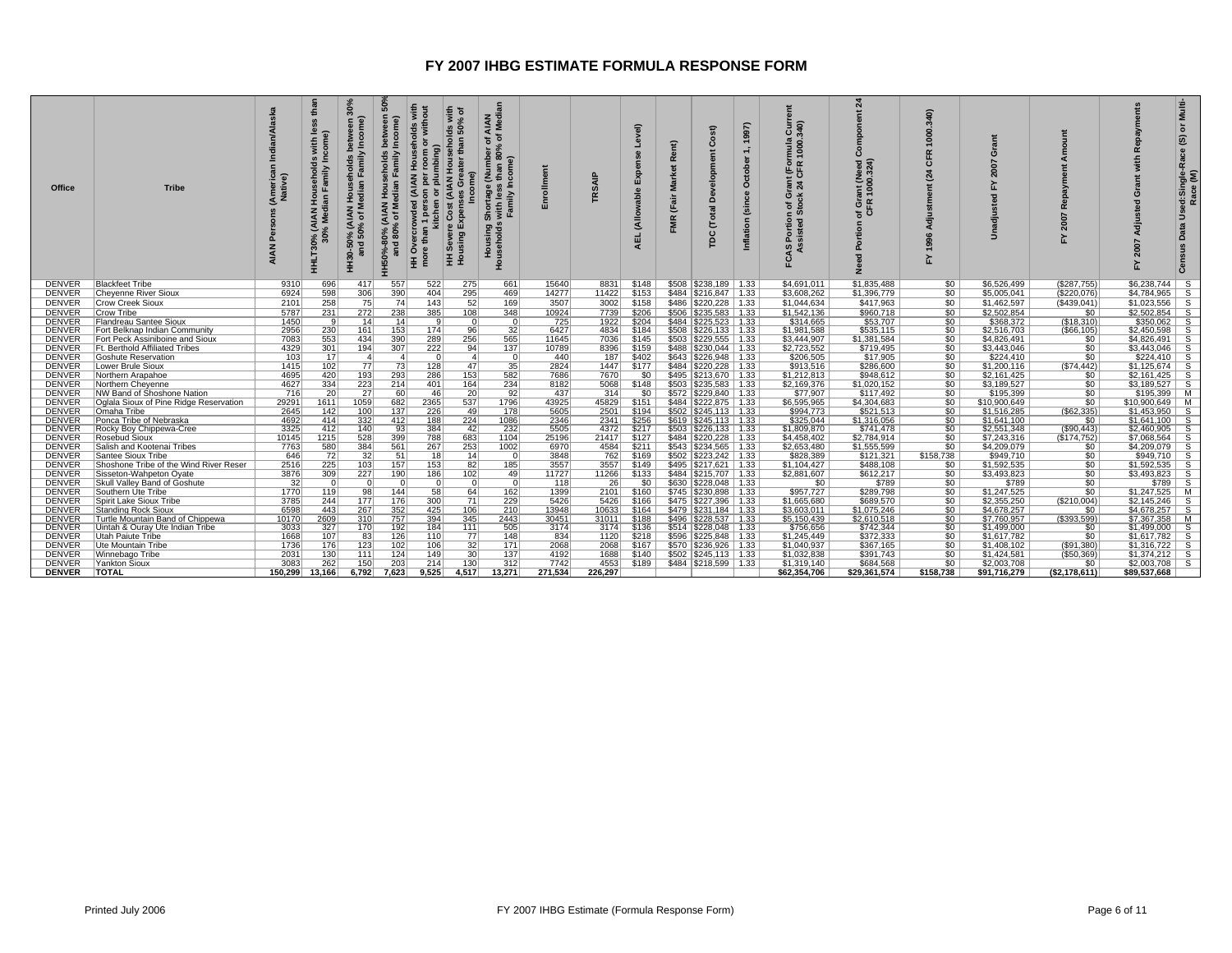| <b>Office</b>                                     | <b>Tribe</b>                                         | (America<br>Native)<br><b>AIAN</b> | than<br>with<br>Family<br>HHLT30% (AIAN Hou<br>30% Median | 30%<br>จิ<br>드<br>'niy<br>aseholds<br>Median<br>훈<br><b>1% (AIAN)</b><br>50% of M<br>HH30-50%<br>and | Incom<br>betw<br><mark>∖ Households</mark><br>Iedian Family I<br>(AIAN<br>6 of Me<br>0% ()<br>80%<br>HH50%-8<br>and | ds with<br>50% of<br>withou<br>Cost (AIAN Households<br>nan<br>plumbing)<br>(AIAN<br>$\overleftarrow{\mathtt{o}}$<br>kitchen<br>$\mathbf{\Phi}$<br>more than<br>HH Severe<br>Housing I<br>ó<br>Ξ | AIAN<br>Media<br>(Number c<br>than 80%<br>Income)<br>Shortage<br>≝ ≝<br>with<br>Fami<br><b>De</b><br>Housin<br>Househol | Enrolm         | <b>SAIP</b>    | Level)<br><b>Expens</b><br>(Allowable<br><b>AEL</b> | Rent)<br><b>Market</b><br>(Fair<br>ξ | $\widehat{\mathbf{r}}$<br>ت<br>Developm<br>Total<br>8 | October<br>(since<br>Inflation | $rac{5}{340}$<br>mula<br>1000.<br>t (For<br>$\frac{1}{24}$<br>n of Gr<br>Stock<br>Portion<br>sisted<br>FCAS I<br>Ass | ম<br>$\tilde{\Omega}$<br>ant (Need)<br>1000.324)<br>of Gr<br>CFR<br>휸<br>ě | 340)<br>80<br>œ<br>۳<br>ন | 붙<br>ō<br>2007<br>놊      | ount<br>œ              | Repayments<br>$w$ ith<br>Grant<br>Adjusted<br>2007<br>놊 | Multi-<br>ŏ<br>Used:Single-Race (S)<br>Race (M)<br>Data |
|---------------------------------------------------|------------------------------------------------------|------------------------------------|-----------------------------------------------------------|------------------------------------------------------------------------------------------------------|---------------------------------------------------------------------------------------------------------------------|--------------------------------------------------------------------------------------------------------------------------------------------------------------------------------------------------|-------------------------------------------------------------------------------------------------------------------------|----------------|----------------|-----------------------------------------------------|--------------------------------------|-------------------------------------------------------|--------------------------------|----------------------------------------------------------------------------------------------------------------------|----------------------------------------------------------------------------|---------------------------|--------------------------|------------------------|---------------------------------------------------------|---------------------------------------------------------|
|                                                   | OKLAHOMA   Absentee-Shawnee                          | 6026                               | 270                                                       | 306                                                                                                  | 503                                                                                                                 | 165<br>251                                                                                                                                                                                       | 384                                                                                                                     | 3013           | 12721          | \$138                                               |                                      | $$561$ $$199,641$ 1.33                                |                                | \$2,285,272                                                                                                          | \$925,436                                                                  | 50                        | \$3,210,708              | \$105,022              | $$3,105,686$ S                                          |                                                         |
|                                                   | OKLAHOMA   Alabama-Couchatta                         | 495                                | 28                                                        | 24                                                                                                   | 47                                                                                                                  | 17<br>15                                                                                                                                                                                         | 48                                                                                                                      | 1001           | 603            | \$0                                                 |                                      | \$484   \$183,893   1.33                              |                                | \$121,942                                                                                                            | \$71,871                                                                   | \$0                       | \$193,813                | (\$77,852)             | \$115,961                                               | $\overline{s}$                                          |
|                                                   | OKLAHOMA   Alabama-Quassarte Tribal Town             | 676                                | $\overline{33}$                                           | 37<br>87                                                                                             | 59                                                                                                                  | $\overline{22}$<br>$\overline{20}$<br>70                                                                                                                                                         | 129                                                                                                                     | 338            | 808            | 50 <sub>1</sub>                                     |                                      | $$648$ $$191,454$ 1.33                                |                                | \$0                                                                                                                  | \$113,259                                                                  | $\overline{50}$           | \$113.259                | \$0                    | $$113,259$ S                                            |                                                         |
| OKLAHOMA   Apache Tribe<br>OKLAHOMA   Caddo Tribe |                                                      | 1987<br>2689                       | 118<br>160                                                | 118                                                                                                  | 139<br>189                                                                                                          | 73<br>94<br>99                                                                                                                                                                                   | 215<br>444                                                                                                              | 1846<br>3975   | 2937<br>3975   | $$0$  <br>\$143                                     |                                      | $$451$ $$198,527$ 1.33<br>\$452   \$198,527   1.33    |                                | \$627,574<br>\$90,890                                                                                                | \$519,238<br>\$399,246                                                     | \$534,737<br>\$0          | \$1,146,812<br>\$490,136 | \$0<br>\$0             | $$1,146,812$ M<br>$$490,136$ M                          |                                                         |
|                                                   | OKLAHOMA Cherokee Nation                             | 116047                             | 6406                                                      | 6104                                                                                                 | 9002                                                                                                                | 3212<br>4505                                                                                                                                                                                     | 19170                                                                                                                   | 241226         | 123215         | \$163                                               |                                      | \$503   \$191,454   1.33                              |                                | \$13,190,626                                                                                                         | \$16,506,584                                                               | \$0                       | \$29,697,210             | \$0                    | \$29,697,210   M                                        |                                                         |
|                                                   | OKLAHOMA Cheyenne-Arapaho Tribes                     | 11475                              | 619                                                       | 534                                                                                                  | 863                                                                                                                 | 480<br>506                                                                                                                                                                                       | 1762                                                                                                                    | 11615          | 11615          | <b>SO</b>                                           |                                      | \$503   \$195,371   1.33                              |                                | \$655,823                                                                                                            | \$1,783,295                                                                | \$0                       | \$2,439,118              |                        | $$2,439,118$ M                                          |                                                         |
| OKLAHOMA Chickasaw                                |                                                      | 36044                              | 1972                                                      | 2008                                                                                                 | 3170                                                                                                                | 895<br>1417                                                                                                                                                                                      | 5741                                                                                                                    | 48934          | 26746          | \$171                                               |                                      | \$466   \$191,591   1.33                              |                                | \$6,707,383                                                                                                          | \$5,133,643                                                                | 50                        | \$11,841,027             | $rac{$0}{$0}$          | $$11,841,027$ M                                         |                                                         |
|                                                   | OKLAHOMA Chitimacha Tribe                            | 323                                | 14                                                        | 5                                                                                                    | 22                                                                                                                  | -5                                                                                                                                                                                               | 8                                                                                                                       | 1060           | 450            | <b>SO</b>                                           |                                      | \$466   \$206,958   1.33                              |                                | \$85,235                                                                                                             | \$29,181                                                                   | \$0                       | \$114,416                | (\$2,246)              | $$112,170$ S                                            |                                                         |
|                                                   | OKLAHOMA Choctaw Nation                              | 44903                              | 2746                                                      | 2729                                                                                                 | 3727                                                                                                                | 1303<br>1806                                                                                                                                                                                     | 7824                                                                                                                    | 162721         | 92550          | \$137                                               |                                      | \$455   \$197,003   1.33                              |                                | \$5.217.603                                                                                                          | \$6,961,218                                                                | $\overline{\$0}$          | \$12,178,821             | (\$168,263)            | $$12,010,558$   M                                       |                                                         |
|                                                   | OKLAHOMA   Citizen Band Potawatomi Tribe             | 11510                              | 499                                                       | 591                                                                                                  | 979                                                                                                                 | 298<br>466                                                                                                                                                                                       | 2043                                                                                                                    | 24504          | 11011          | SO <sub>1</sub>                                     |                                      | \$491   \$199,641   1.33                              |                                | \$112,074                                                                                                            | \$1,702,902                                                                | 50                        | \$1,814,976              | \$0                    | $$1,814,976$ M                                          |                                                         |
|                                                   | OKLAHOMA Comanche Nation<br>OKLAHOMA Coushatta Tribe | 7931<br>22                         | 471<br>-41                                                | 347<br>- 0                                                                                           | 557<br>11                                                                                                           | 279<br>292<br>$\Omega$                                                                                                                                                                           | 925<br>$\Omega$                                                                                                         | 11662<br>819   | 11722<br>819   | $$0$  <br>SO I                                      |                                      | $$451$ $$199,914$   1.33<br>\$421   \$203,939   1.33  |                                | \$1,400,529                                                                                                          | \$1,118,961<br>\$50,000                                                    | \$0<br>SO <sub>1</sub>    | \$2,519,490<br>\$91,628  | \$0<br>\$0             | $$2,519,490$ M<br>$$91,628$ S                           |                                                         |
|                                                   | OKLAHOMA   Delaware Nation of West Oklahoma          | 321                                | $\overline{19}$                                           | 14                                                                                                   | 23                                                                                                                  | $\overline{12}$<br>11                                                                                                                                                                            | 41                                                                                                                      | 1369           | 475            | 50                                                  |                                      | $$451$   \$198,527   1.33                             |                                | \$41,628<br>\$38,302                                                                                                 | \$45,475                                                                   | $\overline{\$0}$          | \$83,777                 | \$0                    | $$83.777$ M                                             |                                                         |
|                                                   | OKLAHOMA   Eastern Shawnee Tribe                     |                                    |                                                           | $\overline{4}$                                                                                       | $\vert$ 4                                                                                                           | $\boldsymbol{\varLambda}$                                                                                                                                                                        | 10                                                                                                                      | 2342           | 592            | $$0$                                                |                                      |                                                       |                                | \$30,990                                                                                                             |                                                                            |                           | \$57,864                 |                        | $$57,864$ M                                             |                                                         |
|                                                   | OKLAHOMA   Fort Sill Apache Tribe                    | $\frac{152}{386}$                  | $\frac{13}{23}$                                           | 17 <sup>1</sup>                                                                                      | $\overline{27}$                                                                                                     | $\frac{13}{14}$<br>14                                                                                                                                                                            | 53                                                                                                                      | 602            | 570            | \$0 <sub>1</sub>                                    |                                      | \$451   \$201,301   1.33<br>\$451   \$198,527   1.33  |                                | \$35,749                                                                                                             | \$26,874<br>\$55,271                                                       | $rac{1}{50}$              | \$91,020                 | $\frac{$0}{$0}$        | $$91,020$ M                                             |                                                         |
|                                                   | OKLAHOMA   Iowa Tribe of Kansas and Nebraska         | 831                                | 39                                                        | 62                                                                                                   | 69                                                                                                                  | 31<br>18                                                                                                                                                                                         | 100                                                                                                                     | 3059           | 3837           | \$170                                               |                                      | \$516 \$232,172 1.33                                  |                                | \$302,395                                                                                                            | \$133,060                                                                  | 50                        | \$435,455                | \$0                    | $$435,455$ M                                            |                                                         |
|                                                   | OKLAHOMA   lowa Tribe of Oklahoma                    | 571                                | 40                                                        | 22                                                                                                   | 59                                                                                                                  | 18<br>31                                                                                                                                                                                         | 116                                                                                                                     | 497            | 3842           | \$131                                               |                                      | \$483   \$203,803   1.33                              |                                | \$13,213                                                                                                             | \$99,106                                                                   | \$0                       | \$112,319                | \$0                    | $$112,319$ M                                            |                                                         |
|                                                   | OKLAHOMA Jena Band of Choctaw                        | 462                                | $\overline{22}$                                           | 44                                                                                                   | 34                                                                                                                  | 14                                                                                                                                                                                               | 100                                                                                                                     | 231            | 136            | 50                                                  |                                      | \$473   \$194,229   1.33                              |                                | \$0                                                                                                                  | \$76,608                                                                   | 50 <sub>1</sub>           | \$76,608                 | \$0                    | $$76,608$ S                                             |                                                         |
| OKLAHOMA   Kaw Tribe                              | OKLAHOMA Kialegee Tribal Town                        | 3104<br>478                        | $\frac{204}{24}$                                          | 173<br>$\overline{27}$                                                                               | 292<br>41                                                                                                           | $\frac{125}{17}$<br>89<br>13                                                                                                                                                                     | 565<br>92                                                                                                               | 2795<br>320    | 3621<br>320    | \$0 <sub>1</sub><br>$\overline{50}$                 |                                      | \$470   \$195,371   1.33<br>\$648   \$195,616   1.33  |                                | \$266,182<br>\$0                                                                                                     | \$490,016<br>\$70.414                                                      | \$0<br>50                 | \$756,198<br>\$70,414    | \$0<br>ŜŌ.             | \$756,198 M<br>$$70.414$ M                              |                                                         |
|                                                   | OKLAHOMA Kickapoo Tribe                              | 807                                | 54                                                        | 33                                                                                                   | 60                                                                                                                  | 25<br>16                                                                                                                                                                                         | 58                                                                                                                      | 1633           | 1835           | \$128                                               |                                      | \$533   \$207,203   1.33                              |                                | \$636,093                                                                                                            | \$184,322                                                                  | \$316,038                 | \$820,415                | $\overline{\$0}$       | $$820,415$ S                                            |                                                         |
|                                                   | OKLAHOMA Kickapoo Tribe of Oklahoma                  | 2608                               | 167                                                       | 150                                                                                                  | 228                                                                                                                 | 67<br>115                                                                                                                                                                                        | 527                                                                                                                     | 2635           | 2675           | \$0                                                 |                                      | \$500   \$191,591   1.33                              |                                | \$79,940                                                                                                             | \$410,460                                                                  | \$0                       | \$490,399                | \$0                    | \$490,399 M                                             |                                                         |
| OKLAHOMA   Kiowa Tribe                            |                                                      | 7632                               | 453                                                       | 334                                                                                                  | 536                                                                                                                 | 268<br>281                                                                                                                                                                                       | 1146                                                                                                                    | 11280          | 11280          | <b>SO</b> I                                         |                                      | $$481$   \$198,527   1.33                             |                                | \$496,195                                                                                                            | \$1,111,615                                                                | \$0 <sub>1</sub>          | \$1,607,810              | \$0                    | $$1,607,810$ M                                          |                                                         |
| OKLAHOMA   Miami Tribe                            |                                                      | 562                                | 20                                                        | 22                                                                                                   | 48                                                                                                                  | 20                                                                                                                                                                                               | 90                                                                                                                      | 2953           | 811            | 50                                                  |                                      | \$451   \$201,301   1.33                              |                                | \$0                                                                                                                  | \$71,249                                                                   | $\overline{\$0}$          | \$71,249                 | \$0                    | $$71,249$ M                                             |                                                         |
| OKLAHOMA   Modoc Tribe                            |                                                      | 80                                 | 4                                                         | Ö,                                                                                                   |                                                                                                                     | $\Omega$                                                                                                                                                                                         | $\Omega$                                                                                                                | 160            | 160            | $$152$<br>$$144$                                    |                                      | $$451$ $$201,301$   1.33                              |                                | \$64,580                                                                                                             | $$2,947$<br>\$11,889,264                                                   | $rac{1}{50}$              | \$67,527<br>\$15,155,503 | \$0                    | $$67,527$ M                                             |                                                         |
|                                                   | OKLAHOMA   Muscogee (Creek) Nation                   | 83349<br>9897                      | 4186                                                      | 4645                                                                                                 | 7230<br>844                                                                                                         | 2254<br>2995                                                                                                                                                                                     | 15093<br>1874                                                                                                           | 56567<br>19929 | 55817<br>11960 | 50                                                  |                                      | \$589 \$191,454 1.33                                  |                                | \$3,266,239<br>\$504,857                                                                                             |                                                                            | 50                        |                          | \$4,362                | $$15,159,865$ M                                         |                                                         |
| OKLAHOMA   Osage Tribe                            | OKLAHOMA   Otoe-Missouria Tribe                      | 399                                | 579<br>38                                                 | 635<br>30                                                                                            | 36                                                                                                                  | 261<br>181<br>13<br>15                                                                                                                                                                           | 55                                                                                                                      | 1478           | 570            | \$146                                               |                                      | \$648   \$195,752   1.33<br>\$462   \$195,371   1.33  |                                | \$210,885                                                                                                            | \$1,353,761<br>\$76,162                                                    | \$0                       | \$1,858,618<br>\$287,047 | \$0<br>\$0             | $$1,858,618$ M<br>$$287,047$ S                          |                                                         |
| OKLAHOMA   Ottawa Tribe                           |                                                      | 1338                               | 89                                                        | 125                                                                                                  | 103                                                                                                                 | 73<br>33                                                                                                                                                                                         | 318                                                                                                                     | 2412           | 526            | $\sqrt{50}$                                         |                                      | \$451   \$201,301   1.33                              |                                | \$0                                                                                                                  | \$252,883                                                                  | 50                        | \$252,883                | 50                     | $$252,883$ M                                            |                                                         |
| OKLAHOMA   Pawnee Tribe                           |                                                      |                                    | 139                                                       | 137                                                                                                  | 187                                                                                                                 | 87<br>111                                                                                                                                                                                        | 414                                                                                                                     | 2896           | 1966           | \$138                                               |                                      | \$456   \$196,758   1.33                              |                                | \$168,179                                                                                                            | \$396,365                                                                  | \$0                       | \$564,544                | \$0                    | \$564,544 M                                             |                                                         |
| OKLAHOMA   Peoria Tribe                           |                                                      | 2780<br>1854                       | 68                                                        | 73                                                                                                   | 158                                                                                                                 | 22<br>66                                                                                                                                                                                         | $\Omega$                                                                                                                | 2678           | 2678           | \$137                                               |                                      | \$451   \$201,301   1.33                              |                                | \$1,324,597                                                                                                          | \$182,956                                                                  | 50 <sub>1</sub>           | \$1,507,552              | $\overline{\$0}$       | $$1,507,552$ M                                          |                                                         |
| OKLAHOMA   Ponca Tribe                            |                                                      | 1603                               | 105                                                       | 90                                                                                                   | 151                                                                                                                 | 64<br>46                                                                                                                                                                                         | 296                                                                                                                     | 2560           | 1870           | \$129                                               |                                      | \$470   \$195,371   1.33                              |                                | \$189,942                                                                                                            | \$252,040                                                                  | 50                        | \$441.982                | \$0                    | $$441,982$   M                                          |                                                         |
|                                                   | OKLAHOMA   Prairie Band of Potawatomi                | 556                                | -91                                                       | 38                                                                                                   | 25                                                                                                                  | 47<br>-9                                                                                                                                                                                         | - 81                                                                                                                    | 4870           | 2018           | S166 I                                              |                                      | \$568   \$207,203   1.33                              |                                | \$241,139                                                                                                            | \$78,943                                                                   | \$0                       | \$320,082                | \$0                    | $$320,082$ S                                            |                                                         |
| OKLAHOMA   Quapaw Tribe                           | OKLAHOMA   Sac and Fox of Missouri                   | 1871<br>57                         | 106<br>$-4$                                               | 128<br>$\Omega$                                                                                      | 176<br>$\overline{a}$                                                                                               | 61<br>44<br>$\Omega$                                                                                                                                                                             | 409<br>$\Omega$                                                                                                         | 3278<br>440    | 1689<br>440    | SO I<br>\$163                                       |                                      | \$451   \$201,301   1.33<br>\$527   \$207,203   1.33  |                                | \$0<br>\$173,987                                                                                                     | \$293.079<br>\$3,436                                                       | SO <sub>1</sub><br>50     | \$293.079<br>\$177,423   | \$0<br>\$0             | \$293.079 M<br>$$177,423$ M                             |                                                         |
|                                                   | OKLAHOMA   Sac and Fox Tribe                         | 5924                               | 410                                                       | 441                                                                                                  | 390                                                                                                                 | 160                                                                                                                                                                                              | 1036                                                                                                                    | 3163           | 8523           | \$131                                               |                                      | \$509   \$199,641   1.33                              |                                | \$684,899                                                                                                            | \$1,099,690                                                                |                           | \$1,784,589              | \$0                    | $$1,784,589$ S                                          |                                                         |
|                                                   | OKLAHOMA   Seminole Nation                           | 5992                               | 301                                                       | 334                                                                                                  | 520                                                                                                                 | $\frac{228}{215}$<br>162                                                                                                                                                                         | 1018                                                                                                                    | 14307          | 4013           | \$157                                               |                                      | \$451   \$191,591   1.33                              |                                | \$887,245                                                                                                            | \$842,209                                                                  | $rac{1}{50}$              | \$1,729,454              | ( \$68,044)            | $$1,661,410$ M                                          |                                                         |
|                                                   | OKLAHOMA   Seneca-Cayuga                             | 752                                | 26                                                        | 46                                                                                                   | 79                                                                                                                  | 26<br>26                                                                                                                                                                                         | 152                                                                                                                     | 3998           | 1214           | 50                                                  |                                      | \$451   \$201,301   1.33                              |                                | \$0                                                                                                                  | \$118,769                                                                  | 50                        | \$118,769                | \$0                    | $$118,769$ M                                            |                                                         |
| OKLAHOMA Shawnee                                  |                                                      | $\overline{0}$                     | 0                                                         | -01                                                                                                  | - 0                                                                                                                 | $\Omega$                                                                                                                                                                                         | 0                                                                                                                       | 1433           | 510            | \$0 <sub>1</sub>                                    |                                      | \$454   \$205,326   1.33                              |                                | 50                                                                                                                   | \$0                                                                        | \$0                       | \$0                      | \$0                    |                                                         | $$0$ M                                                  |
|                                                   | OKLAHOMA   Texas Band of Kickapoo Indians            | 713                                | 143                                                       | 39                                                                                                   | -9                                                                                                                  | 19<br>86                                                                                                                                                                                         | 171                                                                                                                     | 477            | 476            | \$180                                               |                                      | \$484   \$171,680   1.33                              |                                | \$83,256                                                                                                             | \$150,966                                                                  | SO <sub>1</sub>           | \$234,222                | \$0                    | \$234,222 M                                             |                                                         |
|                                                   | OKLAHOMA   Thlopthlocco Tribal Town                  | 1141<br>552                        | 57                                                        | 64                                                                                                   | 99                                                                                                                  | 31<br>41                                                                                                                                                                                         | 220                                                                                                                     | 764            | 764            | $\sqrt{50}$                                         |                                      | $$648$ $$195,616$ 1.33                                |                                | \$0                                                                                                                  | \$168,112                                                                  | 50 <sub>1</sub>           | \$168,112                | \$0<br>$\overline{50}$ | $$168, 112$ M<br>$$421.217$ M                           |                                                         |
| OKLAHOMA Tonkawa Tribe                            | OKLAHOMA   Tunica-Biloxi Tribe                       | 1560                               | 61<br>146                                                 | 22<br>30 <sub>1</sub>                                                                                | 35<br>112                                                                                                           | 29<br>18<br>109<br>49                                                                                                                                                                            | 21<br>288                                                                                                               | 481<br>980     | 1102<br>318    | \$169<br>50                                         |                                      | \$470   \$195.371   1.33<br>\$454   \$194,229   1.33  |                                | \$337,174<br>50                                                                                                      | \$84,043<br>\$285,566                                                      | \$0<br>50                 | \$421,217<br>\$285,566   | \$Ō                    | $$285,566$ M                                            |                                                         |
|                                                   | OKLAHOMA   United Keetoowah                          | $\overline{1}$                     | 0                                                         | $\Omega$                                                                                             | $\Omega$                                                                                                            | $\Omega$                                                                                                                                                                                         | $\Omega$                                                                                                                | 8819           | 8260           | \$0                                                 |                                      | \$454   \$191,454   1.33                              |                                | 50                                                                                                                   | \$23                                                                       | \$0                       | \$23                     | \$0                    |                                                         | $$23$ S                                                 |
| OKLAHOMA Wichita Tribe                            |                                                      | 1101                               | 65                                                        | 48                                                                                                   | 77                                                                                                                  | 41<br>39                                                                                                                                                                                         | 92                                                                                                                      | 2254           | 1627           | <b>SO</b> I                                         |                                      | \$451   \$198.527   1.33                              |                                | \$321.707                                                                                                            | \$147,415                                                                  | \$0                       | \$469,122                | \$0                    | \$469,122 M                                             |                                                         |
|                                                   | OKLAHOMA   Wyandotte Nation                          | 2722                               | 173                                                       | 127                                                                                                  | 247                                                                                                                 | 82<br>169                                                                                                                                                                                        | 531                                                                                                                     | 4303           | 2159           | 50                                                  |                                      | \$495   \$201,301   1.33                              |                                | \$39,433                                                                                                             | \$498,836                                                                  | 50                        | \$538,270                | \$0                    | \$538,270 M                                             |                                                         |
| <b>OKLAHOMA TOTAL</b>                             |                                                      |                                    | 382,283 21,129 20,844 31,170                              |                                                                                                      |                                                                                                                     | 10,775 14,658                                                                                                                                                                                    | 63.588                                                                                                                  | 680,677        | 437.826        |                                                     |                                      |                                                       |                                | \$40,933,758                                                                                                         | \$56,266,770                                                               | \$850,775                 | \$97,200,528             | (\$417,065)            | \$96,783,463                                            |                                                         |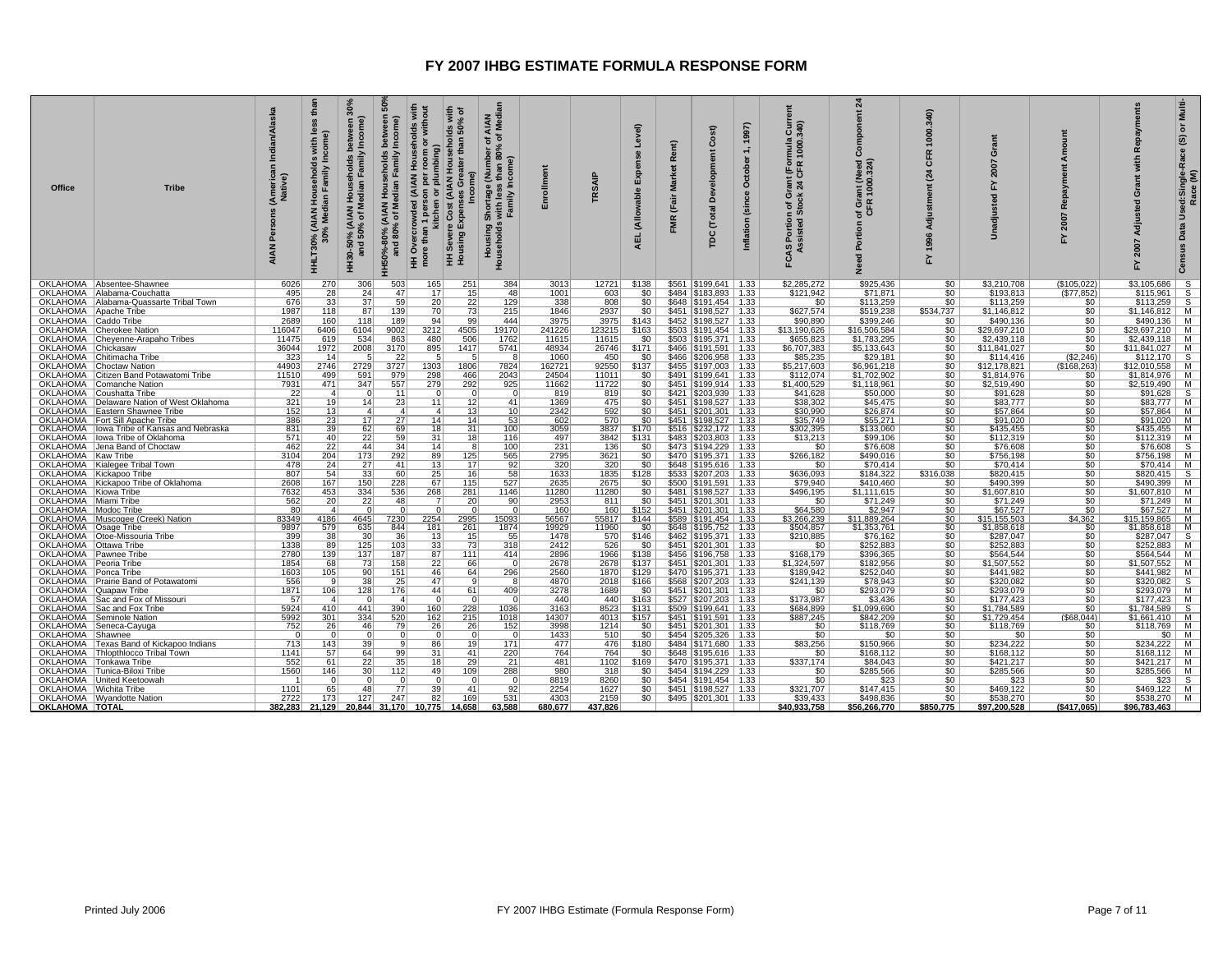| Office                           | Tribe                                                    | an/Alas<br>ja<br>(American<br>Native)<br>Persons<br><b>AIAN</b> | thār<br>less<br>with<br>l Households<br>dian Family Inc<br>HHLT30% (AIAN<br>30% Med | Income)<br>Median Family<br>오<br>HH30-50% (AIAN<br>and 50% of N | between<br>Income)<br>Households<br>HH50%-80% (AIAN Households<br>and 80% of Median Family | HH Overcrowded (AIAN Households with<br>more than 1 person per room or without<br>kitchen or plumbing)<br>HH Severe Cost (AIAN Households with<br>lds with<br>50% of<br>than<br>Greater<br>Income)<br>IS <sub>es</sub><br><b>HH Severe Cost</b><br>Housing Expens | AIAN<br>F Medi<br>৳<br>৳<br>ge (Number o <sup>.</sup><br>ss than 80% <b>o</b><br>' Income)<br>l Shortage (<br>s with less<br>Family In<br>Housing S<br>Plonseto<br>Househol | Enrollmen                      | <b>TRSAIP</b>          | Level)<br>Expe<br>(Allowable<br><b>AEL</b> | Rent)<br><b>Market</b><br>(Fair<br>FMR | Cost)<br>relopm<br>ٷ<br>त्त्व<br>Č<br>pc                                                         | 1997)<br>October<br>Inflation (since | rmula Curr<br>1000.340)<br>rant (For<br>24 CFR<br>ত হু<br>ចទី<br><b>FCAS Portion c</b><br>Assisted St | $\frac{24}{3}$<br>Component<br>ant (Need<br>1000.324)<br>of Gre<br>Portion<br>g<br>ž | 1000.340)<br><b>CFR</b><br>$\overline{a}$<br>Adju<br>1996<br>놊 | ö<br>2007<br>짒<br>adjust<br>å | ount<br>€ء<br>œ<br>2007<br>۲ŗ       | Repayme<br>with<br>ō<br>Adjusted<br>2007<br>놊                                                                                                                                                                                                                                                                                                                                     | Multi-<br>$\overline{\sigma}$<br>$\widehat{\mathfrak{G}}$<br>Used:Single-Race<br>Race (M)<br>Data |
|----------------------------------|----------------------------------------------------------|-----------------------------------------------------------------|-------------------------------------------------------------------------------------|-----------------------------------------------------------------|--------------------------------------------------------------------------------------------|-------------------------------------------------------------------------------------------------------------------------------------------------------------------------------------------------------------------------------------------------------------------|-----------------------------------------------------------------------------------------------------------------------------------------------------------------------------|--------------------------------|------------------------|--------------------------------------------|----------------------------------------|--------------------------------------------------------------------------------------------------|--------------------------------------|-------------------------------------------------------------------------------------------------------|--------------------------------------------------------------------------------------|----------------------------------------------------------------|-------------------------------|-------------------------------------|-----------------------------------------------------------------------------------------------------------------------------------------------------------------------------------------------------------------------------------------------------------------------------------------------------------------------------------------------------------------------------------|---------------------------------------------------------------------------------------------------|
| PHOENIX                          | PHOENIX   Acoma Pueblo<br>Agua Caliente Band of Cahuilla | 2930<br>297                                                     | 112                                                                                 | 75<br>17                                                        | 159                                                                                        | 215<br>69<br>36<br>17                                                                                                                                                                                                                                             | 141<br>82                                                                                                                                                                   | 4754<br>412                    | 4762<br>412            | \$0                                        |                                        | $$0$   \$456   \$229,269   1.33<br>\$911   \$260,025   1.33                                      |                                      | \$656,454                                                                                             | \$486,948<br>\$113,309                                                               | \$0                                                            | \$1,143,402<br>\$113,309      | \$0                                 | $$1,143,402$ S                                                                                                                                                                                                                                                                                                                                                                    |                                                                                                   |
| PHOENIX                          | Ak-Chin                                                  | 696                                                             | $\frac{36}{51}$<br>$\Omega$                                                         | $\overline{37}$<br>$\Omega$                                     | $\frac{29}{64}$                                                                            | 62                                                                                                                                                                                                                                                                | 121                                                                                                                                                                         | 730                            | 984                    | 3329                                       |                                        | \$770   \$235,461   1.33                                                                         |                                      | $\frac{$0}{203,734}$                                                                                  | \$150,277                                                                            | $rac{$0}{$0}$                                                  | \$354,011                     | $rac{$0}{$0}$                       | $\begin{array}{c cc}\n 1,145,462 & 0 \\  \hline\n $113,309 & M \\  $354,011 & S \\  $50,000 & S \\  $150,337 & S\n \end{array}$                                                                                                                                                                                                                                                   |                                                                                                   |
| <b>PHOENIX</b><br><b>PHOENIX</b> | Alturas Rancheria<br>Auburn Rancheria                    | 526                                                             | 28                                                                                  | 14                                                              | - 0<br>26                                                                                  | $\Omega$<br>19<br>37                                                                                                                                                                                                                                              | 68                                                                                                                                                                          | 263                            | -91<br>214             | \$0                                        |                                        | \$627   \$292,238   1.33<br>$$0 \mid $1,008 \mid $289,224 \mid 1.33$                             |                                      | $rac{1}{150}$                                                                                         | \$50,000<br>\$150,337                                                                | 50<br>\$0                                                      | \$50,000<br>\$150,337         | \$0<br>\$0                          |                                                                                                                                                                                                                                                                                                                                                                                   |                                                                                                   |
| <b>PHOENIX</b>                   | Augustine Band of Cahuilla                               | $\Omega$                                                        | $\overline{0}$                                                                      | $\overline{0}$                                                  | $\overline{0}$                                                                             |                                                                                                                                                                                                                                                                   | $\overline{0}$                                                                                                                                                              | $\overline{\mathbf{g}}$        |                        | 50                                         |                                        | \$911   \$260,025   1.33                                                                         |                                      | $\overline{50}$                                                                                       | \$0                                                                                  | \$0                                                            | \$0                           | \$0                                 |                                                                                                                                                                                                                                                                                                                                                                                   |                                                                                                   |
| PHOENIX<br>PHOENIX               | Barona Group of Capitan Grande<br>Berry Creek Rancheria  | 383<br>928                                                      | $\Omega$<br>70                                                                      | 0<br>62                                                         | $^{\circ}$<br>92                                                                           | 18<br>15<br>45<br>78                                                                                                                                                                                                                                              | $\Omega$<br>188                                                                                                                                                             | 388<br>464                     | 494<br>464             | \$380                                      |                                        | \$395   \$1,158   \$253,923   1.33<br>\$678 \$292,238 1.33                                       |                                      | \$103,255<br>\$226,615                                                                                | \$73,573<br>\$310,124                                                                | \$56,174<br>\$0                                                | \$176,828<br>\$536,739        | (\$100.951)<br>\$0                  | $\begin{array}{c c}\n\hline\n\text{$150,331}$ & \text{$\bullet$} \\ \hline\n\$0$ & \text{M} \\ \hline\n\$75,877$ & \text{S} \\ \$536,739$ & \text{M}\n\end{array}$                                                                                                                                                                                                                |                                                                                                   |
| PHOENIX                          | Big Lagoon Rancheria                                     | 21                                                              |                                                                                     | $\mathbf{Q}$                                                    | $\Omega$                                                                                   | $\vert$<br>$\mathbf{q}$                                                                                                                                                                                                                                           | 17                                                                                                                                                                          | 18                             | 18                     | \$0                                        |                                        | \$701 \$296,922 1.33                                                                             |                                      | \$0                                                                                                   | \$34,631                                                                             | \$0                                                            | \$34,631                      | \$0                                 | $\begin{array}{r l} \textbf{5536}, \textbf{739} & \textbf{M} & \textbf{S} \\ \textbf{534,631} & \textbf{S} & \textbf{S} \\ \textbf{84,631} & \textbf{S} & \textbf{S} \\ \textbf{854,77} & \textbf{572} & \textbf{S} \\ \textbf{8301,643} & \textbf{88,718} & \textbf{S} \\ \textbf{8301,643} & \textbf{88,718} & \textbf{S} \\ \textbf{851,097} & \textbf{835,200} & \textbf{MS}$ |                                                                                                   |
| PHOENIX                          | Big Pine Band                                            | 304                                                             | $\frac{33}{17}$                                                                     | 15                                                              | 21                                                                                         | 16                                                                                                                                                                                                                                                                | $\frac{30}{25}$                                                                                                                                                             | 398                            | 414                    | \$233                                      |                                        | \$613   \$284,703   1.33                                                                         |                                      | \$205,857                                                                                             | \$99,131                                                                             | \$44,560                                                       | \$304,988                     | (\$132,416)                         |                                                                                                                                                                                                                                                                                                                                                                                   |                                                                                                   |
| PHOENIX<br><b>PHOENIX</b>        | Big Sandy Rancheria<br>Big Valley Rancheria              | 93<br>938                                                       | 70                                                                                  | 56                                                              | 70                                                                                         | 45<br>73                                                                                                                                                                                                                                                          | <u> 196  </u>                                                                                                                                                               | 331<br>696                     | 298<br>502             | 50<br>\$0 <sub>1</sub>                     |                                        | \$702   \$291,831<br>\$686   \$298,266   1.33                                                    | 1.33                                 | \$0                                                                                                   | \$46,715<br>\$301,643                                                                | 50<br>\$0                                                      | \$46,715<br>\$301,643         | 50<br>\$0                           |                                                                                                                                                                                                                                                                                                                                                                                   |                                                                                                   |
| <b>PHOENIX</b>                   | <b>Blue Lake Rancheria</b>                               | 36                                                              |                                                                                     |                                                                 |                                                                                            |                                                                                                                                                                                                                                                                   |                                                                                                                                                                             | 50                             | 86                     | \$0                                        |                                        | \$701   \$296,922   1.33                                                                         |                                      | $rac{1}{150}$                                                                                         | $$8,718$<br>$$25,345$                                                                | \$0                                                            | \$8,718                       | \$0                                 |                                                                                                                                                                                                                                                                                                                                                                                   |                                                                                                   |
| <b>PHOENIX</b>                   | Bridgeport Paiute Indian Colony                          | 23                                                              | 13                                                                                  |                                                                 |                                                                                            |                                                                                                                                                                                                                                                                   |                                                                                                                                                                             | 134                            | 87                     | \$233                                      |                                        | \$901   \$284,703   1.33                                                                         |                                      | \$155,652                                                                                             |                                                                                      | \$0                                                            | \$180,997                     | \$0                                 |                                                                                                                                                                                                                                                                                                                                                                                   |                                                                                                   |
| <b>PHOENIX</b><br><b>PHOENIX</b> | Buena Vista Rancheria<br>Cabazon Band                    | 21<br>$\overline{19}$                                           | $\Omega$                                                                            | $^{\circ}$                                                      |                                                                                            | $\Omega$                                                                                                                                                                                                                                                          |                                                                                                                                                                             | $\frac{12}{30}$                | 12<br>46               | \$0<br>$\overline{\$0}$                    |                                        | \$826   \$289,224   1.33<br>$$911$ $$260,025$   1.33                                             |                                      | $\frac{$0}{$0}$                                                                                       | $$3,240$<br>$$50,000$<br>$$32,355$                                                   | \$0                                                            | \$3,240<br>\$50,000           | \$0<br>\$0                          |                                                                                                                                                                                                                                                                                                                                                                                   |                                                                                                   |
| PHOENIX                          | Cahuilla Band                                            | 111                                                             | $\Delta$                                                                            |                                                                 |                                                                                            | $\overline{17}$                                                                                                                                                                                                                                                   | $\Delta$<br>$\Delta$                                                                                                                                                        | 305                            | 286                    | \$395                                      |                                        | $$911$ $$260,025$   1.33                                                                         |                                      | \$48,729                                                                                              |                                                                                      | $rac{1}{100}$                                                  | \$81,084                      | 50                                  |                                                                                                                                                                                                                                                                                                                                                                                   |                                                                                                   |
| <b>PHOENIX</b>                   | California Valley Miwok Tribe                            | - 0<br>263                                                      | $\Omega$                                                                            | $\Omega$                                                        | n                                                                                          | $\Omega$<br>$\Omega$<br>$\overline{24}$                                                                                                                                                                                                                           | $\Omega$                                                                                                                                                                    | -5<br>313                      | 332                    | $\frac{$0}{\$391}$                         |                                        | \$659   \$290,731   1.33                                                                         |                                      | $\frac{$0}{\$522,627}$                                                                                | \$50,000                                                                             | $rac{1}{204,658}$                                              | \$50,000<br>\$668,255         | $\frac{$0}{$0}$                     |                                                                                                                                                                                                                                                                                                                                                                                   |                                                                                                   |
| PHOENIX<br>PHOENIX               | Campo Band<br>Cedarville Rancheria                       | 23                                                              | 38                                                                                  | 29                                                              | 15<br>$\overline{4}$                                                                       | 21<br>$\Delta$                                                                                                                                                                                                                                                    | 26<br>12                                                                                                                                                                    | 28                             | 36                     | \$0                                        |                                        | $$1,158$ $$253,923$ 1.33                                                                         |                                      | \$0                                                                                                   | \$145,628<br>\$13,345                                                                | \$0                                                            | \$13,345                      | \$0                                 |                                                                                                                                                                                                                                                                                                                                                                                   |                                                                                                   |
| PHOENIX                          | Chemehuevi                                               | 157                                                             | 28                                                                                  |                                                                 | 20                                                                                         |                                                                                                                                                                                                                                                                   | $\Delta$                                                                                                                                                                    | 768                            | 190                    | \$374                                      |                                        | \$627 \$292,238 1.33<br>\$911 \$257,251 1.33                                                     |                                      | \$795,721                                                                                             | \$67,568                                                                             | \$341,814                                                      | \$863,289                     | \$0                                 |                                                                                                                                                                                                                                                                                                                                                                                   |                                                                                                   |
| <b>PHOENIX</b>                   | Chicken Ranch Rancheria                                  | - 0                                                             |                                                                                     |                                                                 | $\Omega$                                                                                   |                                                                                                                                                                                                                                                                   |                                                                                                                                                                             | 23                             | 23                     | 50                                         |                                        | \$744   \$289,224   1.33                                                                         |                                      | \$57,693                                                                                              | \$0                                                                                  | 50                                                             | \$57,693                      | 50                                  |                                                                                                                                                                                                                                                                                                                                                                                   |                                                                                                   |
| PHOENIX<br><b>PHOENIX</b>        | Chico Rancheria<br>Cloverdale Rancheria                  | 810<br>828                                                      | 61                                                                                  | 54<br>53                                                        | 80<br>76                                                                                   | 40 <sup>1</sup><br>68<br>46<br>57                                                                                                                                                                                                                                 | <u> 196  </u><br>179                                                                                                                                                        | 405<br>414                     | 380<br>414             | \$0                                        |                                        | \$678   \$292,238   1.33<br>$$0 \mid $1,151 \mid $299,366 \mid 1.33$                             |                                      | $\frac{$0}{$0}$                                                                                       | \$278,128<br>\$263,828                                                               | \$0<br>\$0                                                     | \$278,128<br>\$263,828        | \$0<br>50                           | $\frac{$278,128}{263,828}$ M                                                                                                                                                                                                                                                                                                                                                      |                                                                                                   |
| PHOENIX                          | Cochiti Pueblo                                           | 752                                                             | $\frac{50}{25}$                                                                     | $\overline{47}$                                                 | 47                                                                                         | 15<br>39                                                                                                                                                                                                                                                          | 60                                                                                                                                                                          | 1189                           | 1333                   | 50                                         |                                        | $$721$ $$229,269$ 1.33                                                                           |                                      | \$214,092                                                                                             | \$122,586                                                                            | \$0                                                            | \$336,678                     | \$23,225                            |                                                                                                                                                                                                                                                                                                                                                                                   |                                                                                                   |
| PHOENIX<br>PHOENIX               | Cocopah Tribe<br>Cold Springs Rancheria                  | 562<br>187                                                      | $\frac{55}{13}$                                                                     | 47<br>11                                                        | $\frac{31}{19}$                                                                            | 49<br>$\vert$ 4                                                                                                                                                                                                                                                   | 58                                                                                                                                                                          | $\frac{940}{213}$              | $\frac{1081}{213}$     | \$376<br>\$378                             |                                        | \$672 \$235,175 1.33<br>\$702 \$291,831 1.33                                                     |                                      | \$519,353<br>\$254,646                                                                                | \$122,571<br>\$40,757                                                                | $rac{$0}{$0}$                                                  | \$641,925                     | (\$78,632)<br>\$0                   |                                                                                                                                                                                                                                                                                                                                                                                   |                                                                                                   |
| <b>PHOENIX</b>                   | Colorado River Indian Tribes                             | 2368                                                            | 163                                                                                 | 107                                                             | 136                                                                                        | 78<br>65                                                                                                                                                                                                                                                          |                                                                                                                                                                             | 3605                           | 2292                   | \$194                                      |                                        | \$580   \$257,251   1.33                                                                         |                                      | \$1,820,538                                                                                           | \$394,201                                                                            | 50                                                             | $\frac{$295,403}{$2,214,739}$ | \$0                                 | $\frac{$203,626}{$313,453}$ S<br>$$563,293$ S<br>$$295,403$ S<br>$$2,214,739$ S                                                                                                                                                                                                                                                                                                   |                                                                                                   |
| PHOENIX                          | Colusa Rancheria<br>Cortina Rancheria                    | 72                                                              | 14                                                                                  | $\frac{5}{22}$                                                  | -5                                                                                         | $\frac{9}{12}$                                                                                                                                                                                                                                                    | $\frac{23}{61}$                                                                                                                                                             | $\frac{75}{152}$               | 117                    | $\frac{$0}{$0}$                            |                                        | \$653 \$292,238 1.33<br>\$664 \$289,224 1.33                                                     |                                      | $\frac{$0}{$0}$                                                                                       | \$25,666<br>\$107,092                                                                | $rac{$0}{$0}$                                                  | $\frac{$25,666}{$107,092}$    | \$0                                 | $\begin{array}{c cc}\n\text{2,214,753} & \text{5} \\ \text{$25,666$} & \text{M} \\ \text{$3107,092$} & \text{S} \\ \text{$3431,050$} & \text{M} \\ \text{$3169,224$} & \text{M}\n\end{array}$                                                                                                                                                                                     |                                                                                                   |
| <b>PHOENIX</b><br>PHOENIX        |                                                          | 304<br>736                                                      | $\frac{1}{18}$<br>44                                                                | 47                                                              | $\overline{21}$<br>68                                                                      | 24<br>41<br>51                                                                                                                                                                                                                                                    |                                                                                                                                                                             | 368                            | 152<br>320             | \$222                                      |                                        |                                                                                                  |                                      | \$204,781                                                                                             | \$226,268                                                                            | \$0                                                            | \$431,050                     | 50<br>\$0                           |                                                                                                                                                                                                                                                                                                                                                                                   |                                                                                                   |
| PHOENIX                          | Coyote Valley Band<br>  Death Valley Timba-Sha           | 540                                                             | 69                                                                                  | 34                                                              | 50                                                                                         | 10 <sup>1</sup><br>36                                                                                                                                                                                                                                             | $\frac{129}{153}$                                                                                                                                                           | 270                            | 270                    | $$0$                                       |                                        | \$757 \$298,266 1.33<br>\$613 \$284,703 1.33                                                     |                                      | \$0                                                                                                   | \$169,224                                                                            | \$0                                                            | \$169,224                     | \$0                                 |                                                                                                                                                                                                                                                                                                                                                                                   |                                                                                                   |
| <b>PHOENIX</b>                   | Dry Creek Rancheria                                      | 1392                                                            | 84                                                                                  | 90                                                              | 128                                                                                        | 96<br>78                                                                                                                                                                                                                                                          | 301                                                                                                                                                                         | 833                            | 519                    | \$380                                      |                                        | \$1,151   \$299,366   1.33                                                                       |                                      | \$0                                                                                                   | \$443,463                                                                            | 50                                                             | \$443,463                     | 50                                  | $3443,463$ $8443,463$ $8902,977$ $8201,492$ $820,595$ $820,595$                                                                                                                                                                                                                                                                                                                   |                                                                                                   |
| <b>PHOENIX</b><br><b>PHOENIX</b> | Duck Valley Shoshone-Paiute<br>Duckwater Shoshone        | 1028<br>125                                                     | 136<br>19                                                                           | 63                                                              | 74<br>$\overline{11}$                                                                      | 41<br>16<br>$\overline{4}$                                                                                                                                                                                                                                        | 132<br>13                                                                                                                                                                   | 1927<br>349                    | 1891<br>149            | \$377<br>\$402                             |                                        | \$713 \$256,436 1.33<br>\$664 \$265,478 1.33                                                     |                                      | \$781,702<br>\$167,200                                                                                | \$236,293<br>\$34,293                                                                | \$0                                                            | \$1,017,995<br>\$201,492      | (\$115,018)<br>\$0                  |                                                                                                                                                                                                                                                                                                                                                                                   |                                                                                                   |
| PHOENIX                          | <b>Elk Valley Rancheria</b>                              | 44                                                              |                                                                                     | 13                                                              | <b>q</b>                                                                                   | $\vert$                                                                                                                                                                                                                                                           | $\overline{22}$                                                                                                                                                             | 98                             | 50                     | 50                                         |                                        | $$642$ $$289,224$ 1.33                                                                           |                                      | $\overline{50}$                                                                                       | \$20,595                                                                             | $rac{$0}{$0}$                                                  | \$20,595                      | \$0                                 |                                                                                                                                                                                                                                                                                                                                                                                   |                                                                                                   |
| PHOENIX                          | <b>Ely Shoshone</b>                                      | 92                                                              | $\frac{13}{53}$                                                                     | -8                                                              | 11                                                                                         |                                                                                                                                                                                                                                                                   | $\Omega$                                                                                                                                                                    | 461                            | 300                    | \$402                                      |                                        | \$659 \$247,394 1.33<br>\$678 \$292,238 1.33                                                     |                                      | \$248,266                                                                                             | \$28,108                                                                             | \$4,583                                                        | \$276,374                     | \$0                                 | $\begin{array}{r l}\n\hline\n $276,374 & S \\  $290,790 & S \\  \hline\n $60 & M\n \end{array}$                                                                                                                                                                                                                                                                                   |                                                                                                   |
| PHOENIX<br><b>PHOENIX</b>        | Enterprise Rancheria<br>Ewiiaapaayp Band of Kumeyaay     | 758<br>$\overline{0}$                                           |                                                                                     | 48                                                              | 65                                                                                         | 40<br>59                                                                                                                                                                                                                                                          | 166                                                                                                                                                                         | 414<br>$\overline{\mathbf{g}}$ | 438<br>$\overline{8}$  | $$0$                                       |                                        | $$0 \mid $1,158 \mid $253,923 \mid 1.33$                                                         |                                      | $\frac{$0}{$0}$                                                                                       | \$290,790<br>$\overline{50}$                                                         | \$0<br>50                                                      | \$290,790<br>$\overline{50}$  | \$0<br>50                           |                                                                                                                                                                                                                                                                                                                                                                                   |                                                                                                   |
| <b>PHOENIX</b>                   | Fallon Paiute-Shoshone                                   | 708                                                             | 60                                                                                  | 63                                                              | 51                                                                                         | 22 <br>13                                                                                                                                                                                                                                                         | 20 <sub>1</sub>                                                                                                                                                             | 1002                           | 1692                   | \$336                                      |                                        | \$718   \$257,943   1.33                                                                         |                                      | \$828,634                                                                                             | \$149,413                                                                            | \$114,105                                                      | \$978,047                     | \$0                                 |                                                                                                                                                                                                                                                                                                                                                                                   |                                                                                                   |
| PHOENIX<br><b>PHOENIX</b>        | <b>Fort Bidwell</b>                                      | 185<br>51                                                       | 12<br>$\overline{8}$                                                                | 12<br>$\overline{4}$                                            | 16<br>$\overline{a}$                                                                       | 10 <sub>1</sub><br>13<br>$\overline{0}$<br>$\vert$ 4                                                                                                                                                                                                              | 13                                                                                                                                                                          | 277<br>108                     | 277<br>108             | \$387<br>\$233                             | \$627                                  | \$292,238<br>\$613 \$284,703 1.33                                                                |                                      | \$174,052<br>\$53,393                                                                                 | \$51,812<br>\$14,504                                                                 | \$3,519<br>$\overline{50}$                                     | \$225,864<br>\$67,897         | \$0<br>50                           |                                                                                                                                                                                                                                                                                                                                                                                   |                                                                                                   |
| PHOENIX                          | Fort Independence<br>Fort McDermitt Paiute and Shoshone  | 314                                                             | 39                                                                                  | 33                                                              | 24                                                                                         | 40<br>15                                                                                                                                                                                                                                                          | 96                                                                                                                                                                          | 1002                           | 987                    | \$0                                        |                                        | \$693   \$264,664   1.33                                                                         |                                      |                                                                                                       | \$134,663                                                                            | \$0                                                            | \$134,663                     | \$0                                 | \$978.047 S<br>\$978.047 S<br>\$225,864 M<br>\$67,897 M<br>\$134,663 S<br>\$88,718 S<br>\$861,239 S<br>\$8,050,550 S<br>\$8,050,550 S                                                                                                                                                                                                                                             |                                                                                                   |
| <b>PHOENIX</b>                   | Fort McDowell Yavapai Nation                             | 862                                                             |                                                                                     | $\overline{0}$                                                  | $\Omega$                                                                                   | $\overline{17}$<br>51                                                                                                                                                                                                                                             |                                                                                                                                                                             | 934                            | 1108                   | \$315                                      |                                        | $$770$ $$235,461$ 1.33                                                                           |                                      | $\frac{$0}{$0}$                                                                                       | \$88,718                                                                             | \$0                                                            | \$88,718                      | 50                                  |                                                                                                                                                                                                                                                                                                                                                                                   |                                                                                                   |
| <b>PHOENIX</b><br><b>PHOENIX</b> | Fort Mojave Tribe<br>Gila River                          | 603<br>18393                                                    | 37<br>1248                                                                          | 44<br>510                                                       | 38<br>470                                                                                  | 17<br>17<br>1132<br>223                                                                                                                                                                                                                                           | 1292                                                                                                                                                                        | 1147<br>18359                  | 1062<br>11021          | \$359<br>\$187                             |                                        | $\frac{$773}{$770}$ $\frac{$250,450}{$238,475}$ 1.33                                             |                                      | \$758,660<br>\$5,129,575                                                                              | \$102,579<br>\$2,920,975                                                             | \$0<br>50                                                      | \$861,239<br>\$8,050,550      | \$0 <sub>1</sub><br>50 <sub>1</sub> |                                                                                                                                                                                                                                                                                                                                                                                   |                                                                                                   |
| <b>PHOENIX</b>                   | Graton Rancheria                                         | 1140                                                            | 68                                                                                  | 73                                                              | 105                                                                                        | 79<br>64                                                                                                                                                                                                                                                          | 246                                                                                                                                                                         | 1079                           | 425                    |                                            |                                        | $$0$ $$1,536$ $$327,185$ 1.33                                                                    |                                      | \$0                                                                                                   | \$396,889                                                                            | $\overline{50}$                                                | \$396,889                     | 50                                  | $$396,889$ M                                                                                                                                                                                                                                                                                                                                                                      |                                                                                                   |
| PHOENIX                          | Greenville Rancheria                                     | $\frac{336}{274}$                                               | $\frac{25}{24}$                                                                     | 24                                                              | 32                                                                                         | $\overline{16}$<br>20                                                                                                                                                                                                                                             | 80                                                                                                                                                                          | $\frac{168}{137}$              | 145                    | \$0                                        |                                        | \$687 \$292,238 1.33<br>\$578 \$292,238 1.33                                                     |                                      | $\frac{$0}{241,713}$                                                                                  | $\frac{$120,477}{$107,713}$ \$104,231                                                | $rac{1}{1}$                                                    | \$120,477                     | \$0                                 | $$120,477$ S<br>$$349,425$ S<br>$$248,885$ S                                                                                                                                                                                                                                                                                                                                      |                                                                                                   |
| PHOENIX<br>PHOENIX               | Grindstone Rancheria<br>Guidiville Rancheria             | 129                                                             | 20                                                                                  | 29<br>39                                                        | $\frac{23}{13}$                                                                            | 31<br>12<br>18<br>18                                                                                                                                                                                                                                              | 44<br>52                                                                                                                                                                    | 114                            | 168<br>114             | \$387<br>\$380                             |                                        | $$753$ $$298,266$ 1.33                                                                           |                                      | \$144,654                                                                                             |                                                                                      | 50                                                             | \$349,425<br>\$248,885        | \$0<br>50                           |                                                                                                                                                                                                                                                                                                                                                                                   |                                                                                                   |
| <b>PHOENIX</b>                   | Havasupai                                                | 501                                                             | 61                                                                                  | 27                                                              | 20                                                                                         | 101<br>-91                                                                                                                                                                                                                                                        | 107                                                                                                                                                                         | 679                            | 679                    | \$0                                        |                                        | $$907$   \$415,447   1.33                                                                        |                                      | $\overline{50}$                                                                                       | \$309,491                                                                            | \$0                                                            | \$309,491                     | \$0                                 |                                                                                                                                                                                                                                                                                                                                                                                   |                                                                                                   |
| PHOENIX                          | Hoopa Valley                                             | 2413                                                            | 168                                                                                 | 139                                                             | 166                                                                                        | 126<br>82                                                                                                                                                                                                                                                         | 238<br>925                                                                                                                                                                  | 2177<br>12196                  | 1983                   | \$381                                      |                                        | \$701   \$296,922   1.33                                                                         |                                      | \$1,138,265                                                                                           | \$635,291                                                                            | \$0                                                            | \$1,773,556                   | \$0                                 |                                                                                                                                                                                                                                                                                                                                                                                   |                                                                                                   |
| PHOENIX<br><b>PHOENIX</b>        | Hopi<br>Hopland Rancheria                                | 7115<br>561                                                     | 582<br>94                                                                           | 323<br>77                                                       | 291<br>46                                                                                  | 970<br>189<br>71<br>26                                                                                                                                                                                                                                            | 197                                                                                                                                                                         | 692                            | 7207<br>692            | 3311<br>\$380                              |                                        | \$644   \$244,381   1.33<br>\$753 \$298,266 1.33                                                 |                                      | \$1,006,340<br>\$152,505                                                                              | \$1,994,762<br>\$337,227                                                             | \$0<br>\$0                                                     | \$3,001,102<br>\$489,732      | 50<br>\$0                           |                                                                                                                                                                                                                                                                                                                                                                                   |                                                                                                   |
| PHOENIX Hualapai                 |                                                          | 1446                                                            | 195                                                                                 | 64                                                              | 58                                                                                         | $\overline{310}$<br>43                                                                                                                                                                                                                                            | 85                                                                                                                                                                          | 1902                           | 1901                   | \$358                                      |                                        | $$695$ $$241,245$ 1.33                                                                           |                                      | \$1,254,695                                                                                           | \$510,136                                                                            | \$0                                                            | \$1,764,831                   | \$0                                 | $\begin{array}{r l} \hline 3249,080 & 8 \\ \hline 3309,491 & 8 \\ \hline 51,773,556 & 8 \\ \hline 53,001,102 & 8 \\ \hline 5489,732 & 8 \\ \hline 51,764,830 & 8 \\ \hline 5176,059 & M \\ \hline 576,059 & 8 \\ \hline 576,059 & 8 \\ \hline 586,256 & 8 \\ \hline \end{array}$                                                                                                  |                                                                                                   |
| PHOENIX                          | Inaja Band                                               |                                                                 | $\mathbf 0$                                                                         | $\Omega$                                                        | $\Omega$                                                                                   |                                                                                                                                                                                                                                                                   |                                                                                                                                                                             | 19                             | 19                     | \$0                                        |                                        | $$1,158$ $$253,923$   1.33                                                                       |                                      | $\frac{$0}{$0}$                                                                                       | \$0                                                                                  | $rac{1}{100}$                                                  | \$0                           | \$0                                 |                                                                                                                                                                                                                                                                                                                                                                                   |                                                                                                   |
| <b>PHOENIX</b><br><b>PHOENIX</b> | Ione Band of Miwok Indians<br>Isleta Pueblo              | 1131<br>2952                                                    | 24<br>199                                                                           | 42<br>182                                                       | 48<br>244                                                                                  | 37<br>30<br>54<br>86                                                                                                                                                                                                                                              | 114<br>570                                                                                                                                                                  | 652<br>4441                    | 652<br>4441            | \$0<br>50                                  |                                        | \$826 \$289,224 1.33<br>$$721$ $$234,768$ 1.33                                                   |                                      | \$260,385                                                                                             | \$176,059<br>\$575,973                                                               |                                                                | \$176,059<br>\$836,358        | \$0<br>( \$50, 102)                 |                                                                                                                                                                                                                                                                                                                                                                                   |                                                                                                   |
| PHOENIX                          | Jackson Rancheria                                        | - 0                                                             | 0                                                                                   | $\mathbf{0}$                                                    | -0                                                                                         |                                                                                                                                                                                                                                                                   |                                                                                                                                                                             | $\frac{26}{53}$                | 26                     |                                            |                                        | \$826 \$289,224 1.33                                                                             |                                      | $\frac{$0}{$0}$                                                                                       | \$50,000                                                                             | \$0                                                            | $\frac{$50,000}{$29}$         | \$0                                 |                                                                                                                                                                                                                                                                                                                                                                                   |                                                                                                   |
| PHOENIX                          | Jamul Indian Village                                     | 2100                                                            | $\Omega$                                                                            |                                                                 |                                                                                            |                                                                                                                                                                                                                                                                   |                                                                                                                                                                             |                                | 53                     |                                            |                                        | $$0$   \$826   \$289,224   1.33<br>\$0   \$1,158   \$253,923   1.33                              |                                      |                                                                                                       | \$29                                                                                 | \$0                                                            |                               | \$0                                 |                                                                                                                                                                                                                                                                                                                                                                                   |                                                                                                   |
| <b>PHOENIX</b><br>PHOENIX        | Jemez Pueblo<br>Jicarilla Reservation                    | 2683                                                            | 117<br>155                                                                          | 76<br>73                                                        | 121<br>147                                                                                 | 160<br>42<br>129<br>46                                                                                                                                                                                                                                            | 248<br>137                                                                                                                                                                  | 3630<br>3403                   | 2557<br>2700           | \$225                                      |                                        | $$0$   \$721   \$229,269   1.33                                                                  |                                      | \$209,131<br>\$1,000,676                                                                              | \$404,704<br>\$393,692                                                               | 50 <sub>1</sub><br>\$0                                         | \$613,835<br>\$1,394,367      | 50 <sub>1</sub><br>\$0              |                                                                                                                                                                                                                                                                                                                                                                                   |                                                                                                   |
| PHOENIX                          | Kaibab Band of Paiute                                    | 143                                                             | 17                                                                                  | 26                                                              | 16                                                                                         |                                                                                                                                                                                                                                                                   |                                                                                                                                                                             | 259                            | 168                    | \$346                                      |                                        | \$490 \$229,269 1.33<br>\$696 \$244,381 1.33                                                     |                                      | \$340,336                                                                                             | \$38,683                                                                             | $rac{$0}{$0}$                                                  | \$379,018                     | (\$29,062)                          | $\frac{$786,256}{$50,000}$ M<br>$\frac{$29}{$29}$ S<br>$\frac{$613,835}{$1,394,367}$ S<br>$\frac{$349,956}{$2,972,450}$ M<br>$\frac{$235,917}{$12,919}$ S                                                                                                                                                                                                                         |                                                                                                   |
| PHOENIX Karuk                    |                                                          | 5384                                                            | 366                                                                                 | 343                                                             | 511                                                                                        | 223<br>376                                                                                                                                                                                                                                                        | 1045                                                                                                                                                                        | 3399                           | 5250                   | $$380$                                     |                                        | \$698 \$296,922 1.33                                                                             |                                      | \$1,344,847                                                                                           | \$1,627,603                                                                          |                                                                | \$2,972,450                   | $\underline{50}$                    |                                                                                                                                                                                                                                                                                                                                                                                   |                                                                                                   |
|                                  | PHOENIX   La Jolla Band<br>PHOENIX La Posta Band         | 315<br>16 <sup>1</sup>                                          | 13                                                                                  | 13                                                              | 31<br>4 <sub>1</sub>                                                                       | 24<br>$\overline{4}$                                                                                                                                                                                                                                              | 12<br>13 <sup>1</sup>                                                                                                                                                       | 699<br>19 <sup>1</sup>         | 493<br>49 <sup>1</sup> |                                            |                                        | $\frac{$395}{$0 \times $1,158 \times $253,923 \times $1.33}$<br>\$0 \ \$1,158 \ \$253,923 \ 1.33 |                                      | \$184,667<br>\$0                                                                                      | \$65,307<br>\$12,919                                                                 | $\frac{$0}{0}$                                                 | \$249,974<br>\$12,919         | (\$14,057)<br>\$0                   |                                                                                                                                                                                                                                                                                                                                                                                   |                                                                                                   |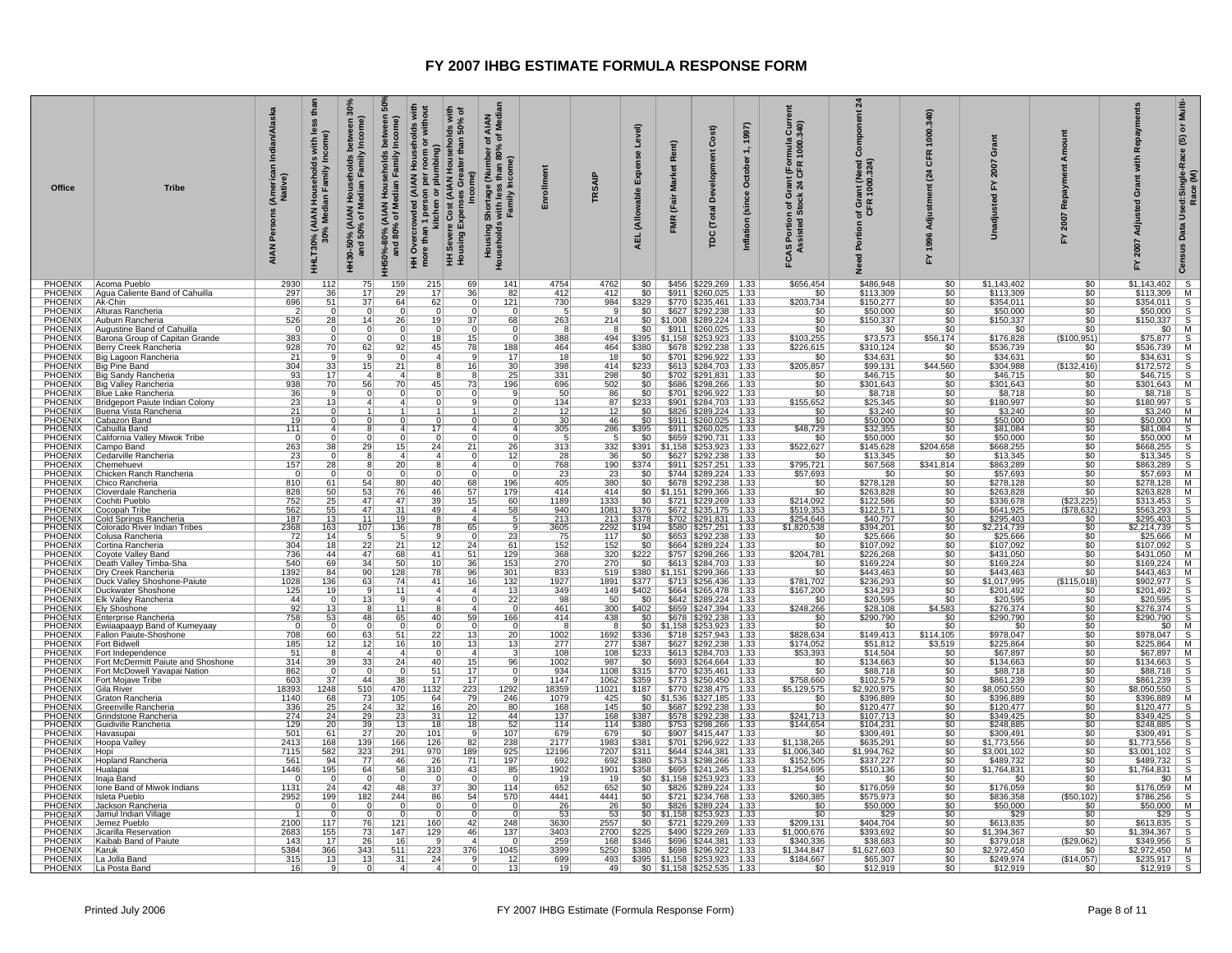| Office                           | <b>Tribe</b>                                                         | Indian/Alaska<br>(Americal)<br>Native)<br>Persons<br><b>AIAN</b> | E4<br>less<br>with<br>Households<br>Family I<br>$\overline{\mathbf{a}}$<br><b>D% (AIAN I</b><br>30% Medi<br><b>HHLT30%</b> | between 3<br>/ Income)<br>Family<br>N Househ<br>Median F<br>130-50% (AIAN I<br>and 50% of M<br>Ξ | ន<br>between<br>Income)<br>Households<br>edian Family<br>HH50%-80% (AIAN<br>and 80% of Me<br>80% of 1 | HH Overcrowded (AIAN Households with<br>more than 1 person per room or without<br>umbing)<br>효률<br>$\overline{5}$<br>n 1 persc<br>kitchen 1<br>Ξ | lds with<br>50% of<br>noids<br>than<br>Cost (AIAN Hous<br>Gre<br>Exper<br>Sever<br>using<br> 토 로 | AIAN<br>FMedia<br>৳<br>৳<br>ge (Number o<br>ss than 80%<br>≀Income)<br>Shortage<br>s with less<br>Family In<br>Housing S<br><b>Househol</b> | Enrollment          | TRSAIP             | Level)<br>Expense<br>(Allowable<br><b>AEL</b> | Rent)<br><b>Market</b><br>(Fair<br><b>FMR</b> | Cost)<br>loor<br>്ട്<br><b>Total</b><br>pc                              | 1997)<br>$\div$<br>October<br>Inflation (since | $rac{5}{340}$<br>mula<br>1000.<br>rant (For<br>24 CFR<br>ত স্ক<br>ق ۃ<br>FCAS Portion of | $\mathbf{z}$<br>ant (Need<br>1000.324)<br>of Gr<br>CFR<br>Porti<br>又 | 340<br>1000.<br><b>GFR</b><br>$\overline{a}$<br>1996<br>놊 | ō<br>2007<br>Y.<br>Jnadiu   | <b>Burt</b><br>Ě<br>œ<br>2007<br>놊  | Repayme<br>with<br>ō<br>Adjusted<br>2007<br>놊                                                                                                                                                  | Multi-<br>៰<br>$\widehat{\mathfrak{G}}$<br>Used:Single-Race<br>ŝ<br>$\alpha$<br>Data |
|----------------------------------|----------------------------------------------------------------------|------------------------------------------------------------------|----------------------------------------------------------------------------------------------------------------------------|--------------------------------------------------------------------------------------------------|-------------------------------------------------------------------------------------------------------|--------------------------------------------------------------------------------------------------------------------------------------------------|--------------------------------------------------------------------------------------------------|---------------------------------------------------------------------------------------------------------------------------------------------|---------------------|--------------------|-----------------------------------------------|-----------------------------------------------|-------------------------------------------------------------------------|------------------------------------------------|------------------------------------------------------------------------------------------|----------------------------------------------------------------------|-----------------------------------------------------------|-----------------------------|-------------------------------------|------------------------------------------------------------------------------------------------------------------------------------------------------------------------------------------------|--------------------------------------------------------------------------------------|
| <b>PHOENIX</b>                   | PHOENIX Laguna Pueblo<br>Las Vegas Colony                            | 3949<br>110                                                      | 187                                                                                                                        | 166                                                                                              | 186                                                                                                   | 212<br>4                                                                                                                                         | 53<br>4                                                                                          | 419<br>26                                                                                                                                   | 8051<br>55          | 5895<br>69         | \$203<br>\$0                                  |                                               | $$457$ $$234,768$   1.33<br>\$861   \$265,478   1.33                    |                                                | \$668,106<br>\$0                                                                         | \$842,015<br>\$50,000                                                | \$356,713<br>\$0                                          | \$1,510,121<br>\$50,000     | \$0<br>\$0                          | $$1,510,121$ S<br>$$50,000$ S<br>$$293,430$ S<br>$$377,935$ M<br>$$26,689$ S                                                                                                                   |                                                                                      |
| <b>PHOENIX</b>                   | Laytonville Rancheria                                                | 162                                                              | 10                                                                                                                         | $\overline{11}$                                                                                  | 14                                                                                                    | 10                                                                                                                                               | 10                                                                                               |                                                                                                                                             | 81                  | 293                | \$380                                         | \$753                                         | $$298,266$   1.33                                                       |                                                | \$245,252                                                                                | \$48,178                                                             | 50                                                        | \$293,430                   | \$0                                 |                                                                                                                                                                                                |                                                                                      |
| PHOENIX<br><b>PHOENIX</b>        | Lone Pine Paiute-Shoshone<br>Los Coyotes Band of Cahuilla            | 506<br>60                                                        | 30<br>13                                                                                                                   | 32                                                                                               | 24                                                                                                    | 9 <br>$\overline{4}$                                                                                                                             | 13                                                                                               | 35<br>21                                                                                                                                    | <u>295</u><br>288   | 350<br>288         | \$233                                         | $$0 \mid $1,158$                              | \$820   \$284,703   1.33<br>$$253,923$ 1.33                             |                                                | \$341,385<br>\$0                                                                         | \$78,966<br>\$26,689                                                 | \$0<br>\$0                                                | \$420,351<br>\$26,689       | (S42, 416)<br>\$0                   |                                                                                                                                                                                                |                                                                                      |
| <b>PHOENIX</b>                   | Lovelock Colony                                                      | 123                                                              | 18                                                                                                                         | 14                                                                                               |                                                                                                       | $\overline{23}$                                                                                                                                  |                                                                                                  | 41                                                                                                                                          | 291                 | 366                | 50 <sub>1</sub>                               |                                               | $$659$ $$257,943$ 1.33                                                  |                                                | $\overline{\$0}$                                                                         | \$58,060                                                             | \$0                                                       | \$58,060                    | (\$6,138)                           |                                                                                                                                                                                                | $$51,922$ S                                                                          |
| <b>PHOENIX</b>                   | Lower Lake Rancheria<br>PHOENIX   Lytton Rancheria of California     | 59<br>546                                                        | $\overline{a}$<br>33                                                                                                       | $\overline{4}$<br>35                                                                             | 50                                                                                                    | 3<br>31                                                                                                                                          | 38                                                                                               | 13<br>118                                                                                                                                   | 44<br>273           | 22<br>273          | \$0                                           |                                               | $$1,151$ $$304,090$   1.33                                              |                                                | $\frac{$0}{$0}$                                                                          | \$50,000                                                             | \$0                                                       | \$50,000<br>\$173,974       | \$0<br>\$0                          | $$50,000$ M<br>$$173,974$ M                                                                                                                                                                    |                                                                                      |
| <b>PHOENIX</b>                   | Manchester Point Arena Rancheria                                     | 1968                                                             | 118                                                                                                                        | 127                                                                                              | 181                                                                                                   | 110                                                                                                                                              | 136                                                                                              | 383                                                                                                                                         | 1074                | 734                |                                               |                                               | $\frac{$0}{$380}$ $\frac{$1,151}{$753}$ $\frac{$299,366}{298,266}$ 1.33 |                                                | \$310,370                                                                                | \$173,974                                                            | $rac{1}{100}$                                             | \$925,087                   | 50                                  | $$925,087$ M                                                                                                                                                                                   |                                                                                      |
| <b>PHOENIX</b>                   | Manzanita Band                                                       | 81                                                               | 15                                                                                                                         |                                                                                                  |                                                                                                       |                                                                                                                                                  |                                                                                                  | 28                                                                                                                                          | $\frac{108}{615}$   | 74                 |                                               |                                               | $$0$   \$1,158   \$253,923   1.33                                       |                                                | \$0                                                                                      | \$17,616                                                             | $rac{1}{100}$                                             | \$17,616                    | \$0                                 | $\begin{array}{c cc}\n\text{9525,067} & \text{W} \\ \hline\n\$17,616 & \text{M} \\ \$209,975 & \text{S} \\ \$2,463,609 & \text{S} \\ \$59,867 & \text{S} \\ \$339,639 & \text{S}\n\end{array}$ |                                                                                      |
| PHOENIX<br><b>PHOENIX</b>        | Mesa Grande Band<br>Mescalero Reservation                            | 64<br>3209                                                       | 13<br>222                                                                                                                  | 102                                                                                              | 166                                                                                                   | 181                                                                                                                                              | $\boldsymbol{\Lambda}$<br>49                                                                     | $\mathbf{A}$<br>126                                                                                                                         | 4157                | 111<br>4312        | \$391<br>\$287                                | \$1,158                                       | $$253,923$   1.33<br>\$456   \$227,070   1.33                           |                                                | \$183,092<br>\$1,974,316                                                                 | \$26,883<br>\$489,293                                                | 50                                                        | \$209,975<br>\$2,463,609    | \$0<br>50                           |                                                                                                                                                                                                |                                                                                      |
| <b>PHOENIX</b>                   | Middletown Rancheria                                                 | 166                                                              | 13                                                                                                                         | 10                                                                                               | 13                                                                                                    | 10                                                                                                                                               | 10                                                                                               | 36                                                                                                                                          | 83                  | 156                | \$0                                           |                                               | \$686   \$298,266   1.33                                                |                                                | $rac{$0}{1}$<br>\$306,001                                                                | \$59,867                                                             | $rac{$0}{$0}$                                             | \$59,867                    | \$0                                 |                                                                                                                                                                                                |                                                                                      |
| <b>PHOENIX</b><br>PHOENIX        | Moapa Band of Paiute<br>Mooretown Rancheria                          | 189<br>2302                                                      | 23<br>175                                                                                                                  | 155                                                                                              | 11<br>227                                                                                             | 113                                                                                                                                              | 194                                                                                              | $\Omega$                                                                                                                                    | 295<br>1151         | 295<br>1132        | \$388<br>\$380                                |                                               | \$861   \$265,478   1.33<br>\$678   \$292,238   1.33                    |                                                | \$334,787                                                                                | \$42,332<br>\$779,283                                                | \$0                                                       | \$348,334<br>\$1,114,070    | ( \$8,695)<br>\$0                   |                                                                                                                                                                                                |                                                                                      |
| <b>PHOENIX</b>                   | Morongo Band of Cahuilla                                             | 570                                                              |                                                                                                                            |                                                                                                  | $\Omega$                                                                                              | 23                                                                                                                                               | 25                                                                                               | 508<br>$\Omega$                                                                                                                             | 1099                | 1542               | \$395                                         | \$911                                         | $$257.387$   1.33                                                       |                                                | \$339,573                                                                                | \$76,539                                                             | 50                                                        | \$416,112                   | \$0                                 | $\frac{$1,114,070}{$1,114,070}$ M<br>\$416,112 S                                                                                                                                               |                                                                                      |
| PHOENIX                          | Nambe Pueblo                                                         | 491                                                              | 84                                                                                                                         | 46                                                                                               | 51                                                                                                    | 26                                                                                                                                               | 46                                                                                               | 53                                                                                                                                          | 643                 | 448                | \$0                                           |                                               | \$843   \$235,868   1.33                                                |                                                | \$496,376                                                                                | \$179,277                                                            | \$0                                                       | \$675,653                   | 50                                  | \$675,653                                                                                                                                                                                      | $\overline{s}$                                                                       |
| PHOENIX<br><b>PHOENIX</b>        | Navajo Nation<br>North Fork Rancheria                                | 187449<br>2730                                                   | 16093<br>198                                                                                                               | $\frac{8212}{133}$                                                                               | 8633<br>188                                                                                           | 29161<br>252                                                                                                                                     | 3908<br>182                                                                                      | 26027<br>$\frac{-221}{518}$                                                                                                                 | 268004              | 189128             | \$293<br>$\overline{50}$                      | \$592                                         | \$244,381 1.33<br>$$664$ $$290,731$   1.33                              |                                                | \$32,883,264<br>\$ſ                                                                      | 554,916,266<br>\$1,044,737                                           | $rac{1}{100}$                                             | \$87,799,530<br>\$1,044,737 | \$0<br>\$0                          |                                                                                                                                                                                                |                                                                                      |
| <b>PHOENIX</b>                   | Ohkay Owingeh (was San Juan Pueblo)                                  | 2255                                                             | 65                                                                                                                         | 112                                                                                              | 85                                                                                                    | 93                                                                                                                                               | 63                                                                                               | 196                                                                                                                                         | $\frac{1365}{2723}$ | 2668               | \$0                                           |                                               | \$489   \$229,269   1.33                                                |                                                | \$233,981                                                                                | \$303,020                                                            | 50                                                        | \$537,001                   | (\$27,394)                          | $\frac{$87,799,530}{$1,044,737$}$ $\frac{$1,044,737$}{$8,609,607$}$ $\frac{$509,607$}{$1,664,757$}$                                                                                            |                                                                                      |
| <b>PHOENIX</b>                   | Paiute-Shoshone of Bishop Colony                                     | 1372                                                             | 435                                                                                                                        | 204                                                                                              | 231                                                                                                   | $126$                                                                                                                                            | 126                                                                                              | 703                                                                                                                                         | 1149                | 914                | \$233                                         |                                               | \$613   \$284,703   1.33                                                |                                                | \$675,815                                                                                | \$985,920                                                            | $rac{$0}{$0}$                                             | \$1,661,735                 | \$0                                 | $$1,661,735$ S<br>$$395,760$ S<br>$$4,925,091$ M                                                                                                                                               |                                                                                      |
| PHOENIX                          | Pala Bank<br>PHOENIX Pascua Yaqui Tribe                              | 743<br>6182                                                      | 70<br>405                                                                                                                  | 25<br>280                                                                                        | 56<br>389                                                                                             | 42<br>390                                                                                                                                        | 35<br>229                                                                                        | 114<br>312                                                                                                                                  | 900<br>13937        | 1033<br>10075      | \$395<br>\$356                                | \$1,158                                       | \$253,923   1.33<br>\$757 \$234,361 1.33                                |                                                | \$194,282<br>\$3,841,434                                                                 | \$201,479<br>\$1,083,657                                             | 50                                                        | \$395,760<br>\$4,925,091    | \$0<br>50                           |                                                                                                                                                                                                |                                                                                      |
| PHOENIX                          | Paskenta Band of Nomlaki Indian                                      | 564                                                              | 41                                                                                                                         | 40                                                                                               | 54                                                                                                    | 27                                                                                                                                               | 33                                                                                               | 135                                                                                                                                         | 282                 | 185                | \$0                                           |                                               | $$604$ $$290,731$ 1.33                                                  |                                                | \$0                                                                                      | \$201,187                                                            | \$0                                                       | \$201,187                   | \$0 <sub>1</sub>                    | \$4,925,091 M<br>\$201,187 S<br>\$64,252 S<br>\$102,610 S<br>\$1,046,264 S<br>\$109,365 S                                                                                                      |                                                                                      |
| <b>PHOENIX</b><br><b>PHOENIX</b> | Pauma Band<br>Pechanga Band                                          | 169<br>363                                                       | 33                                                                                                                         | $\overline{17}$                                                                                  | 11<br>$\overline{15}$                                                                                 | 9<br>$\overline{31}$                                                                                                                             | 13                                                                                               | 15<br>64                                                                                                                                    | 182<br>1475         | 120<br>943         | \$395<br>$\overline{50}$                      |                                               | $$1.158$ $$253.923$ 1.33<br>\$911   \$260,025   1.33                    |                                                | \$50,775<br>\$0                                                                          | \$33,084<br>\$102,610                                                | $rac{$0}{$0}$                                             | \$83,859<br>\$102,610       | (\$19,607)<br>\$0                   |                                                                                                                                                                                                |                                                                                      |
| <b>PHOENIX</b>                   | Picayune Rancheria                                                   | 2450                                                             | 178                                                                                                                        | 119                                                                                              | 168                                                                                                   | 226                                                                                                                                              | 164                                                                                              | 450                                                                                                                                         | 1225                | 798                | \$378                                         |                                               | \$695   \$290.731   1.33                                                |                                                | \$112.651                                                                                | \$933,613                                                            | \$0                                                       | \$1.046.264                 | \$0                                 |                                                                                                                                                                                                |                                                                                      |
| PHOENIX                          | Picuris Pueblo                                                       | 176                                                              | 17                                                                                                                         | 23                                                                                               | 13                                                                                                    | 17                                                                                                                                               | -8                                                                                               | 36                                                                                                                                          | 324                 | 324                | 50                                            |                                               | \$650   \$229,269   1.33                                                |                                                | \$52,810                                                                                 | \$56,555                                                             | $\overline{50}$                                           | \$109,365                   | \$0                                 |                                                                                                                                                                                                |                                                                                      |
| <b>PHOENIX</b><br><b>PHOENIX</b> | Pinoleville Rancheria<br>Pit River Tribe                             | 474<br>4630                                                      | $\frac{28}{293}$                                                                                                           | $\frac{30}{289}$                                                                                 | 44<br>399                                                                                             | $\frac{27}{248}$                                                                                                                                 | $\frac{33}{327}$                                                                                 | $\frac{103}{982}$                                                                                                                           | $\frac{237}{2315}$  | $\frac{237}{9315}$ | $\frac{$380}{$0}$                             |                                               | \$753 \$298,266 1.33<br>\$645   \$292,930   1.33                        |                                                | $\frac{$0}{$0}$                                                                          | \$150,477<br>\$1,435,958                                             | $rac{$0}{$0}$                                             | \$150,477<br>\$1,435,958    | (\$55,420)<br>\$0                   | $\begin{array}{c cc}\n\hline\n\text{$95,057} & \text{M} \\ \hline\n\text{$81,435,958} & \text{M} \\ \hline\n\text{$8211,759} & \text{S}\n\end{array}$                                          |                                                                                      |
| <b>PHOENIX</b>                   | Pojoaque Pueblo                                                      | 285                                                              | 42                                                                                                                         | 29                                                                                               | 31                                                                                                    | 17                                                                                                                                               | 13                                                                                               | 68                                                                                                                                          | 348                 | 348                | 50                                            |                                               | \$843   \$235,868   1.33                                                |                                                | \$118,170                                                                                | \$93,588                                                             | 50                                                        | \$211,759                   | 50                                  |                                                                                                                                                                                                |                                                                                      |
| <b>PHOENIX</b><br>PHOENIX        | Potter Valley Rancheria<br>Pyramid Lake Paiute                       | 66<br>1340                                                       | $\vert$ 4<br>93                                                                                                            | $\overline{4}$                                                                                   | 6<br>96                                                                                               | $\left 4\right $<br>29                                                                                                                           | -5<br>24                                                                                         | 14<br>98                                                                                                                                    | <u>33</u>           | 33<br>2137         | \$0<br>\$379                                  | \$880                                         | $$753$ $$298,266$   1.33<br>$$263,442$   1.33                           |                                                | \$0<br>\$855,226                                                                         | \$20,953<br>\$235,915                                                | \$0<br>\$0                                                | \$20,953<br>\$1,091,141     | \$0<br>(\$248,823)                  | $\frac{$20,953}{$842,318}$ S<br>$\frac{$842,318}{$237,436}$ M                                                                                                                                  |                                                                                      |
|                                  | <b>PHOENIX</b> Quartz Valley Reservation                             | 199                                                              | $\overline{14}$                                                                                                            | $\frac{85}{13}$                                                                                  | 19                                                                                                    | $\overline{R}$                                                                                                                                   | $\overline{14}$                                                                                  | $\overline{19}$                                                                                                                             | $\frac{2161}{211}$  | 194                | \$387                                         |                                               | \$596   \$298,429   1.33                                                |                                                | \$182,249                                                                                | \$55,187                                                             | $\overline{50}$                                           | \$237,436                   | \$0                                 |                                                                                                                                                                                                |                                                                                      |
| <b>PHOENIX</b>                   | PHOENIX Quechan Tribe                                                | 1532                                                             | 84                                                                                                                         | 81                                                                                               | 128                                                                                                   | 107                                                                                                                                              | 25                                                                                               | 87                                                                                                                                          | 2668                | 2668               | \$389                                         |                                               | \$657 \$253,506 1.33                                                    |                                                | \$1,126,269                                                                              | $\frac{$265,936}{$90}$                                               | $rac{$0}{0}$<br>$rac{$0}{0}$                              | \$1,392,205                 | (\$43,310)                          | \$237,438<br>\$1,348,895 M<br>\$0 M<br>\$197,508 S<br>\$173,600 M<br>\$1,236<br>\$1,235 S<br>\$350,737 S<br>\$457,145 M                                                                        |                                                                                      |
| <b>PHOENIX</b>                   | Ramona Band<br>Redding Rancheria                                     | $\Omega$<br>562                                                  | $\Omega$<br>40                                                                                                             | 30                                                                                               | 43                                                                                                    | $^{\circ}$<br>33                                                                                                                                 | 36                                                                                               | $\Omega$<br>112                                                                                                                             | 281                 | 4364               | \$0<br>50                                     |                                               | $$911$ $$260,025$   1.33<br>\$657   \$292,930   1.33                    |                                                | $\frac{$0}{$0}$                                                                          |                                                                      |                                                           | \$0<br>\$197,508            | <u>\$0</u><br>50                    |                                                                                                                                                                                                |                                                                                      |
| <b>PHOENIX</b>                   | Redwood Valley Rancheria                                             | 324                                                              | 19                                                                                                                         | $\overline{21}$                                                                                  | 30                                                                                                    | 18                                                                                                                                               | $\overline{22}$                                                                                  | 60                                                                                                                                          | 162                 | 158                | \$380                                         |                                               | \$753   \$298,266   1.33                                                |                                                | \$72,934<br>\$1,002,379                                                                  | \$100,666                                                            | $rac{$0}{60}$                                             | \$173,600                   | \$0                                 |                                                                                                                                                                                                |                                                                                      |
| <b>PHOENIX</b><br><b>PHOENIX</b> | Reno-Sparks Colony<br>Resighini Rancheria                            | 911<br>39                                                        | 47                                                                                                                         | 294                                                                                              | 24                                                                                                    | 40<br>0                                                                                                                                          | 26                                                                                               | 165<br>0                                                                                                                                    | 701<br>99           | 839<br>87          | \$260<br>\$0                                  |                                               | $\frac{1}{2880}$ $\frac{1}{263,442}$ 1.33<br>$$642$   \$289,224   1.33  |                                                | \$0                                                                                      | \$288,145<br>\$1,235                                                 |                                                           | \$1,290,523<br>\$1,235      | 50<br>\$0                           |                                                                                                                                                                                                |                                                                                      |
| PHOENIX                          | <b>Rincon Reservation</b>                                            | 440                                                              | 58                                                                                                                         | 20                                                                                               | 29                                                                                                    | 29                                                                                                                                               | 15                                                                                               | 48                                                                                                                                          | 585                 | 585                | \$395                                         | \$1,158                                       | $$253,923$   1.33                                                       |                                                | \$297,460                                                                                | \$117,112                                                            | $rac{1}{100}$                                             | \$414,573                   | ( \$63, 836)                        |                                                                                                                                                                                                |                                                                                      |
| <b>PHOENIX</b><br>PHOENIX        | Robinson Rancheria                                                   | 809<br>103                                                       | 61                                                                                                                         | 48                                                                                               | 60                                                                                                    | 38<br>11                                                                                                                                         | 63<br>-9                                                                                         | 128                                                                                                                                         | 433                 | 433                | \$380                                         |                                               | \$686   \$298,266   1.33                                                |                                                | \$207,102                                                                                | \$250,043                                                            | 50                                                        | \$457,145                   | 50                                  |                                                                                                                                                                                                |                                                                                      |
| <b>PHOENIX</b>                   | Rohnerville Rancheria (Bear River Bd)<br>Round Valley Reservation    | 7134                                                             | 23<br>429                                                                                                                  | 459                                                                                              | 655                                                                                                   | 400                                                                                                                                              | 492                                                                                              | 39<br>1429                                                                                                                                  | 237<br>3567         | 122<br>3574        | \$0<br>\$222                                  |                                               | $$701$ $$296,922$   1.33<br>\$754   \$298,266   1.33                    |                                                | \$0<br>\$594,067                                                                         | \$62,422<br>\$2,237,186                                              | \$0                                                       | \$62,422<br>\$2,831,253     | \$0 <sub>1</sub><br>$\overline{50}$ | $\frac{$62,422}{$331,253}$ M<br>$\frac{$50,000}{$50,000}$ S                                                                                                                                    |                                                                                      |
| PHOENIX                          | Rumsey Rancheria                                                     | 88                                                               |                                                                                                                            |                                                                                                  |                                                                                                       | $\overline{a}$                                                                                                                                   |                                                                                                  | $\overline{18}$                                                                                                                             | 44                  | 44                 | \$380                                         |                                               | \$879   \$289,224   1.33                                                |                                                | \$0                                                                                      | \$50,000                                                             | $rac{$0}{$0}$                                             | \$50,000                    | 50                                  | $$2,831,253$<br>$$50,000$                                                                                                                                                                      |                                                                                      |
|                                  | PHOENIX Salt River Puma-Maricopa<br>PHOENIX San Carlos Apache        | 3843<br>9514                                                     | 263<br>731                                                                                                                 | 180<br>378                                                                                       | 175<br>452                                                                                            | 265<br>980                                                                                                                                       | 68<br>266                                                                                        | 260<br>818                                                                                                                                  | 8075<br>12671       | 7605<br>10273      | \$333<br>\$368                                |                                               | \$770   \$238,475   1.33<br>\$628   \$229,433   1.33                    |                                                | \$1,739,045<br>\$3,920,173                                                               | $\frac{$708,323}{2,144,346}$                                         | $rac{$0}{$0}$                                             | \$2,447,368<br>\$6,064,519  | 50<br>(\$148,999)                   | \$2,447,368<br>\$5,915,520                                                                                                                                                                     | $\overline{\mathsf{s}}$<br>s                                                         |
|                                  | PHOENIX San Felipe Pueblo<br>PHOENIX San Ildefonso Pueblo            | 2667                                                             | 166                                                                                                                        | 106                                                                                              | 64                                                                                                    | 244                                                                                                                                              | 51                                                                                               | 335                                                                                                                                         | 3131                | 2656               | \$0                                           |                                               | \$721   \$229,269   1.33                                                |                                                | \$0                                                                                      | \$535,405                                                            | \$0                                                       | \$535,405                   | \$0                                 | \$535,405                                                                                                                                                                                      |                                                                                      |
| <b>PHOENIX</b>                   | San Juan Southern Paiute Tribe                                       | 570<br>508                                                       | 59<br>27                                                                                                                   | 45<br>19                                                                                         | 51<br>30 <sub>1</sub>                                                                                 | 17<br>45                                                                                                                                         | 13<br>17                                                                                         | 82<br>77                                                                                                                                    | 652<br>254          | 757<br>152         | 50<br>\$0                                     |                                               | \$843   \$229,269   1.33<br>\$907   \$244,381   1.33                    |                                                | \$309,827                                                                                | \$118,961<br>\$123,988                                               | \$0<br>\$0                                                | \$428,788<br>\$123,988      | \$0<br>\$0                          | \$428,788<br>\$123,988                                                                                                                                                                         | $\frac{s}{s}$                                                                        |
|                                  | PHOENIX   San Manuel Band                                            | 43                                                               | -41                                                                                                                        | -4                                                                                               | $\mathbf{A}$                                                                                          | $\overline{0}$                                                                                                                                   | $\overline{4}$                                                                                   | 13                                                                                                                                          | 172                 | 131                | \$395                                         |                                               | $$911$ $$257,251$ 1.33                                                  |                                                | $\frac{$0}{$0}$                                                                          | \$50,000                                                             | \$0                                                       | \$50,000                    | 50                                  | \$50,000                                                                                                                                                                                       | $\overline{\mathbf{s}}$                                                              |
|                                  | PHOENIX San Pasqual Band<br>PHOENIX San Rosa Band of Cahuilla        | 365                                                              | 33                                                                                                                         | 15                                                                                               | 36                                                                                                    | 13                                                                                                                                               | 11                                                                                               | 12                                                                                                                                          | 429                 | 294                | \$395                                         |                                               | $$1,158$ $$253,923$ 1.33                                                |                                                | \$377,784                                                                                | \$72,111                                                             | \$0                                                       | \$449,896                   | $\frac{(\$3,729)}{(\$4,357)}$       | $\frac{6446,167}{27,008}$ S<br>\$446,167                                                                                                                                                       |                                                                                      |
|                                  | PHOENIX Sandia Pueblo                                                | 56<br>541                                                        | $\overline{4}$<br>34                                                                                                       | $\overline{4}$<br>30                                                                             | $\overline{a}$<br>56                                                                                  | $\overline{\mathbf{g}}$<br>17                                                                                                                    | $\Omega$<br><u>25</u>                                                                            | नु<br>98                                                                                                                                    | 209<br>485          | 209<br>409         | \$395<br>\$0                                  |                                               | \$911 \$260,025 1.33<br>\$721   \$234,768   1.33                        |                                                | \$14,998<br>\$73,883                                                                     | \$16,367<br>\$127,510                                                | \$0<br>\$0                                                | 331,365<br>\$201,393        | \$0                                 | \$201,393                                                                                                                                                                                      |                                                                                      |
|                                  | PHOENIX Santa Ana Pueblo                                             | 512                                                              | 17                                                                                                                         | 15                                                                                               | 36                                                                                                    | $\frac{40}{67}$                                                                                                                                  |                                                                                                  | 62                                                                                                                                          | 716                 | 734                | 50                                            |                                               | $$721$ $$229,269$ 1.33                                                  |                                                | \$35,654                                                                                 | \$93,520                                                             | $rac{$0}{$0}$                                             | \$129,174                   | (\$8,130)                           | \$121,044                                                                                                                                                                                      | $rac{s}{s}$                                                                          |
| PHOENIX                          | Santa Clara Pueblo                                                   | 1441<br>488                                                      | 111                                                                                                                        | 81<br>16                                                                                         | 111<br>22                                                                                             | 41                                                                                                                                               | 53<br>-9                                                                                         | 188                                                                                                                                         | 2800                | 2800<br>421        | 50<br>\$378                                   |                                               | \$507   \$229,269   1.33                                                |                                                | \$379,260                                                                                | \$311,587                                                            |                                                           | \$690,847                   | \$0                                 | \$690,847<br>\$430,579                                                                                                                                                                         |                                                                                      |
|                                  | PHOENIX Santa Rosa Rancheria<br>PHOENIX   Santa Ynez Band of Chumash | 86                                                               | 32<br>-8                                                                                                                   | $\boldsymbol{\Lambda}$                                                                           | $\boldsymbol{\Lambda}$                                                                                | 0                                                                                                                                                | $\boldsymbol{\Lambda}$                                                                           | 25<br>10                                                                                                                                    | 682<br>156          | 400                |                                               |                                               | \$612 \$275,498 1.33<br>\$395   \$1,037   \$294,030   1.33              |                                                | \$324,650<br>\$159,473                                                                   | \$105,929<br>\$100,024                                               | \$0<br>\$205,052                                          | \$430,579<br>\$259,497      | \$0<br>\$0                          | \$259,497                                                                                                                                                                                      | $\frac{s}{s}$                                                                        |
|                                  | PHOENIX   Santa Ysabel Reservation                                   | 241                                                              | 24                                                                                                                         | 19                                                                                               | 30                                                                                                    | 28                                                                                                                                               |                                                                                                  | 73                                                                                                                                          | 656                 | 656                | \$0                                           |                                               | $$1,158$ $$253,923$   1.33                                              |                                                | \$0                                                                                      | \$77,371                                                             | 50                                                        | \$77,371                    | 50                                  | \$77,371                                                                                                                                                                                       |                                                                                      |
| PHOENIX<br><b>PHOENIX</b>        | Santo Domingo Pueblo<br>Scotts Valley (Pomo)                         | 3338<br>342                                                      | 177<br>26                                                                                                                  | 140<br>20                                                                                        | 157<br>25                                                                                             | 300<br>16                                                                                                                                        | 21<br>27                                                                                         | $\frac{398}{71}$                                                                                                                            | 4492<br>173         | 4807<br>183        | \$0<br>50                                     | \$686                                         | \$721   \$229,269   1.33<br>$$298,266$ 1.33                             |                                                | \$328,306<br>\$C                                                                         | \$607,641<br>\$109,961                                               | \$0<br>50                                                 | \$935,947<br>\$109,961      | \$0<br>\$0                          | $\frac{$935,947}{$109,961}$ M                                                                                                                                                                  |                                                                                      |
|                                  | PHOENIX Sherwood Valley Rancheria                                    | 816                                                              | 49                                                                                                                         | 52                                                                                               | 75                                                                                                    | 46                                                                                                                                               | 56                                                                                               | 142                                                                                                                                         | 408                 | 401                | \$380                                         |                                               | \$753   \$298,266   1.33                                                |                                                | \$206,574                                                                                | \$250,720                                                            | \$0                                                       | \$457,294                   | 50                                  | $$457,294$ M                                                                                                                                                                                   |                                                                                      |
|                                  | PHOENIX Shingle Springs Rancheria<br>PHOENIX Smith River Rancheria   | 898<br>2112                                                      | 63<br>144                                                                                                                  | 60<br>135                                                                                        | 91<br>201                                                                                             | 36<br>88                                                                                                                                         | 118<br>148                                                                                       | 213<br>479                                                                                                                                  | 449<br>1056         | 1688<br>3254       | \$0<br>50 <sub>1</sub>                        |                                               | $$1,008$ $$289,224$   1.33<br>\$641 \$289,224 1.33                      |                                                | \$0<br>\$0                                                                               | \$422,882<br>\$638,236                                               | \$0<br>$\overline{50}$                                    | \$422,882<br>\$638,236      | \$0<br>$\overline{50}$              | $$422,882$ S<br>$$638,236$ M                                                                                                                                                                   |                                                                                      |
|                                  | <b>PHOENIX</b> Soboba Band<br>PHOENIX Stewarts Point Rancheria       | 455                                                              | 19                                                                                                                         | 13                                                                                               | 16                                                                                                    | $\overline{15}$                                                                                                                                  | <u>23</u>                                                                                        |                                                                                                                                             | 855                 | 679                |                                               |                                               | \$395   \$911   \$260,025   1.33                                        |                                                | \$396,572                                                                                | \$80,935                                                             | \$0                                                       | \$477,506                   | (\$37,639)                          | $$439.867$ S<br>$$367,066$ M                                                                                                                                                                   |                                                                                      |
|                                  |                                                                      | 1152                                                             | 69                                                                                                                         | $\overline{74}$                                                                                  | 106                                                                                                   | 65                                                                                                                                               | 79                                                                                               | 249                                                                                                                                         | 576                 | 511                |                                               |                                               | \$380   \$1.151   \$299.366   1.33                                      |                                                | \$0                                                                                      | \$367.066                                                            | 50                                                        | \$367.066                   | \$0                                 |                                                                                                                                                                                                |                                                                                      |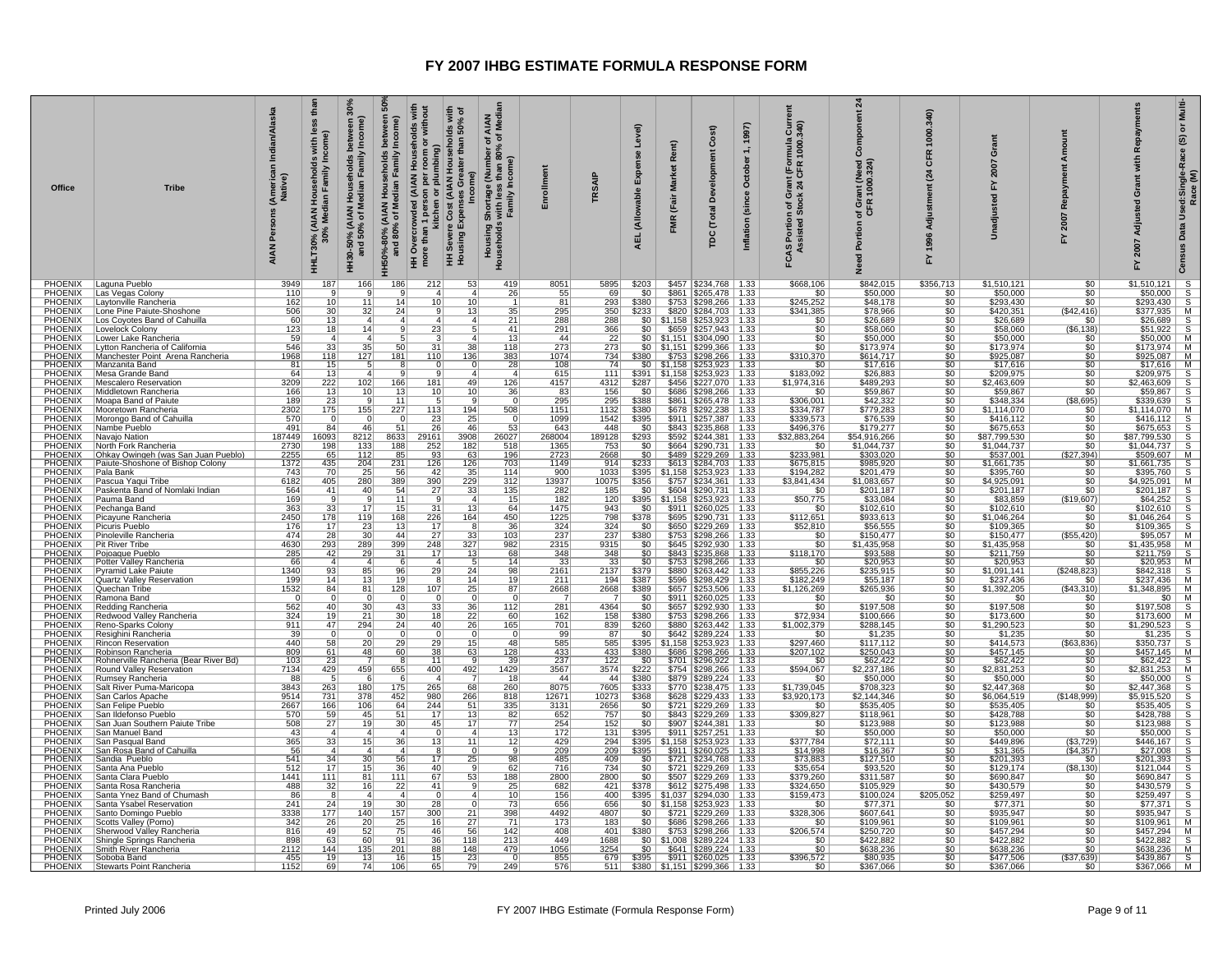| <b>Office</b>      | <b>Tribe</b>                                            | (Americal<br>Native) | than<br>$\frac{9}{2}$<br>with<br>ollds<br>amily<br>Househe<br>ian Fami<br>(AIAN<br>% Medi<br>нн <b>LT30%</b><br>30° | 30%<br>ome)<br>$\epsilon$<br>ᅙ<br>ৰ "চ<br>% (AI<br>50% (<br>in-50°<br>and<br>$rac{6}{1}$ | S<br>eholds<br>৳<br>ತಿ ಜ<br>HH50%- | ä<br>plumbing)<br>៍<br>kitchen<br>tha<br>HH Ove<br>more t<br>Ŧ | with<br>% of<br>និ<br>흥<br>$\mathbf{r}$<br><b>AIAN HOL</b><br>O<br>Exper<br>ŭ<br>Sever<br>using<br>토 로 | AIAN<br>Median<br>đ<br>ā<br>(Numbe<br>Shortage (<br>s with less<br>Family In<br>Housing S<br>Households<br>Four<br>Experts | 틍                       | RSAIP                  | $\widehat{\mathbf{a}}$<br>$\overline{\mathbf{c}}$<br>ड<br>AEL | Rent)<br>Market<br>(Fair<br><b>FMR</b> | ā<br>്<br>Total<br>pc                            | 997)<br>$\circ$<br>(sin<br>nflation | $rac{5}{340}$<br>mula<br>1000.<br>$t$ (For<br>ត្តិ ង<br>ō×<br>ចទី<br>Portion<br>sisted<br>CAS<br>As | শ্ৰ<br>힖<br>ā<br>ت<br>ant (Need<br>1000.324)<br>of Gra<br>둥<br>Porti<br>ě | 340)<br>1000.<br>CFR<br>24<br>Adjus<br>996<br>$\ddot{ }$<br>놊 | ċ<br>2007<br>없<br>$\overline{\mathbf{c}}$<br>adiu<br>Ŝ | œ<br>2007<br>걊  | $\circ$<br>$\overline{\mathbf{c}}$<br>Adiu | Multi-<br>៰<br>©<br>Used:Single-Race<br>Race (M)<br>Data |
|--------------------|---------------------------------------------------------|----------------------|---------------------------------------------------------------------------------------------------------------------|------------------------------------------------------------------------------------------|------------------------------------|----------------------------------------------------------------|--------------------------------------------------------------------------------------------------------|----------------------------------------------------------------------------------------------------------------------------|-------------------------|------------------------|---------------------------------------------------------------|----------------------------------------|--------------------------------------------------|-------------------------------------|-----------------------------------------------------------------------------------------------------|---------------------------------------------------------------------------|---------------------------------------------------------------|--------------------------------------------------------|-----------------|--------------------------------------------|----------------------------------------------------------|
|                    | PHOENIX Sulphur Bank Rancheria                          | 206                  | 16                                                                                                                  | 13                                                                                       | <b>17</b>                          | 12                                                             | 12                                                                                                     | 45                                                                                                                         | 103                     | 241                    | 50                                                            |                                        | \$686   \$298,266   1.33                         |                                     | \$0                                                                                                 | \$74,292                                                                  | \$0                                                           | \$74,292                                               | 50              | $$74,292$ S                                |                                                          |
| PHOENIX            | Summit Lake Paiute Tribe                                | 11                   | $\Omega$                                                                                                            | $\Omega$                                                                                 | $\sqrt{ }$                         | $\overline{0}$                                                 | $\Omega$                                                                                               | $\Omega$                                                                                                                   | 106                     | 133                    | 50                                                            |                                        | \$693   \$257.943   1.33                         |                                     | $\overline{50}$                                                                                     | \$321                                                                     | \$0                                                           | \$321                                                  | \$0             | $$321$ S                                   |                                                          |
| PHOENIX            | Susanville Rancheria                                    | 876                  | 40 <sup>1</sup>                                                                                                     | 94                                                                                       | 51                                 | 37                                                             | 38                                                                                                     | 110                                                                                                                        | 438                     | 1757                   | \$387                                                         |                                        | \$674 \$292,238 1.33                             |                                     | \$413,597                                                                                           | \$243,840                                                                 | \$0                                                           | \$657,437                                              | 50              | $$657,437$ S                               |                                                          |
| <b>PHOENIX</b>     | Sycuan Band of Kumeyaay Nation                          | 23                   | 4 <sup>1</sup>                                                                                                      | $\vert$ 4                                                                                | $\sqrt{ }$                         | $\overline{0}$                                                 | $\vert$                                                                                                | 9 <sup>1</sup>                                                                                                             | 69                      | 138                    |                                                               |                                        | \$395   \$1,158   \$253,923   1.33               |                                     | \$0                                                                                                 | \$50,000                                                                  | \$0                                                           | \$50,000                                               | \$0             | $$50,000$ S                                |                                                          |
| PHOENIX            | Table Bluff Rancheria, Wiyot Tribe                      | 75                   | 13 <sup>1</sup>                                                                                                     | 9                                                                                        | $\overline{a}$                     | 9                                                              | $\overline{a}$                                                                                         | 26                                                                                                                         | 459                     | 108                    | \$0 <sub>1</sub>                                              |                                        | \$701   \$296,922   1.33                         |                                     | \$0                                                                                                 | \$39,598                                                                  | \$0 <sub>1</sub>                                              | \$39.598                                               | \$0             | \$39.598                                   | - S                                                      |
| <b>PHOENIX</b>     | Table Mountain Rancheria                                | $\overline{1}$       | $\overline{0}$                                                                                                      | $\Omega$                                                                                 |                                    | $\overline{0}$                                                 | $\overline{0}$                                                                                         | $\overline{0}$                                                                                                             | 115                     | 115                    | \$0                                                           |                                        | \$702   \$291,831   1.33                         |                                     | 50                                                                                                  | \$50,000                                                                  | \$0                                                           | \$50,000                                               | 50              | $$50,000$ S                                |                                                          |
| PHOENIX            | Taos Pueblo                                             | 1407                 | 121                                                                                                                 | 82                                                                                       | 97                                 | 112                                                            | 35                                                                                                     | 153                                                                                                                        | 2383                    | 2438                   | \$0                                                           |                                        | \$650 \$229,269 1.33                             |                                     | \$456,103                                                                                           | \$313,739                                                                 | \$0                                                           | \$769,842                                              | 50              | $$769,842$ S                               |                                                          |
| <b>PHOENIX</b>     | Te-Moak                                                 | 930                  | 96                                                                                                                  | 75                                                                                       | 93                                 | 21                                                             | 33                                                                                                     | $\Omega$                                                                                                                   | 2597                    | 2597                   | \$418                                                         |                                        | \$717   \$256.436   1.33                         |                                     | \$1,352,632                                                                                         | \$194,444                                                                 | \$0                                                           | \$1,547,075                                            | (\$39,727)      | $$1,507,348$ S                             |                                                          |
| PHOENIX            | <b>Tesuque Pueblo</b>                                   | 383                  | $\overline{29}$                                                                                                     | 25                                                                                       | 38                                 | 24                                                             | $\vert$ 4                                                                                              | 59                                                                                                                         | 435                     | 435                    | 50                                                            |                                        | \$843   \$235,868   1.33                         |                                     | \$111,438                                                                                           | \$81,301                                                                  | 50                                                            | \$192,739                                              | \$0             | $$192,739$ S                               |                                                          |
| PHOENIX            | Tohono O'Odham Nation                                   | 13289                | 1096                                                                                                                | 499                                                                                      | 420                                | 1348                                                           | 276                                                                                                    | 1150                                                                                                                       | 28510                   | 26296                  | \$170                                                         |                                        | $$748$ $$238,475$ 1.33                           |                                     | \$3,203,099                                                                                         | \$2,924,926                                                               | \$0                                                           | \$6,128,025                                            | 50              | \$6,128,025                                | -S                                                       |
| PHOENIX            | Tonto Apache of Arizona                                 | 127                  | 9                                                                                                                   | $\overline{4}$                                                                           | 13                                 | 18                                                             | $\Omega$                                                                                               | 26                                                                                                                         | 125                     | 127                    | \$0                                                           |                                        | \$689   \$233.832   1.33                         |                                     | \$0                                                                                                 | \$32,836                                                                  | \$0 <sub>1</sub>                                              | \$32,836                                               | \$0             | $$32,836$ S                                |                                                          |
| <b>PHOENIX</b>     | Torres-Martinez Band of Cahuilla                        | 205                  | 27                                                                                                                  | 13                                                                                       | 30                                 | 31                                                             | 10                                                                                                     | 33                                                                                                                         | 573                     | 521                    | \$395                                                         |                                        | \$909   \$257,387   1.33                         |                                     | \$178,050                                                                                           | \$85,861                                                                  | 50                                                            | \$263,911                                              | 50              | $$263,911$ S                               |                                                          |
| PHOENIX            | Trinidad Rancheria                                      | 64                   | $\vert$ 4                                                                                                           | $\overline{a}$                                                                           | a                                  | $\vert$                                                        | 13                                                                                                     | 17 <sup>1</sup>                                                                                                            | 214                     | 162                    | $\overline{50}$                                               |                                        | \$701   \$296,922   1.33                         |                                     | \$0                                                                                                 | \$42,425                                                                  | \$0                                                           | \$42,425                                               | 50              | $$42,425$ S                                |                                                          |
| PHOENIX            | Tule River Indian Tribe                                 | 524                  | 43                                                                                                                  |                                                                                          | $\overline{21}$                    | $\overline{28}$                                                | 15                                                                                                     | $\overline{0}$                                                                                                             | 1402                    | 1450                   | \$373                                                         |                                        | \$625   \$284,296   1.33                         |                                     | \$602,310                                                                                           | \$105,460                                                                 | \$20,736                                                      | \$707,770                                              | 50              | $$707,770$ S                               |                                                          |
| PHOENIX            | Tulomne Rancheria                                       | 700                  | 46                                                                                                                  | 73                                                                                       | 52                                 | 40                                                             | 42                                                                                                     | 137                                                                                                                        | 350                     | 2700                   | \$378                                                         |                                        | \$744   \$289.224   1.33                         |                                     | \$170,945                                                                                           | \$247.741                                                                 | \$0                                                           | \$418,687                                              | 50              | $$418,687$ S                               |                                                          |
| PHOENIX            | Twenty Nine Palms Band                                  | $\Omega$<br>308      | $\Omega$                                                                                                            | $\Omega$                                                                                 | $\Omega$                           | $\Omega$                                                       | $\Omega$<br>24                                                                                         | $\Omega$<br>64                                                                                                             | 13                      | 13 <sup>1</sup><br>165 | \$0                                                           |                                        | \$911   \$257,251   1.33<br>\$686 \$298,266 1.33 |                                     | \$0                                                                                                 | \$50,000                                                                  | \$0<br>50                                                     | \$50.000<br>\$99,146                                   | \$0             | \$50,000   M                               |                                                          |
| <b>PHOENIX</b>     | Upper Lake Rancheria (Habematolel Pomo                  | 42                   | 23                                                                                                                  | 18<br>۰Q                                                                                 | 23<br>$\overline{A}$               | 15<br>9                                                        | $\vert$                                                                                                |                                                                                                                            | 185<br>$\overline{136}$ |                        | 50 <sub>1</sub><br>SO <sub>1</sub>                            |                                        | \$901   \$284,703   1.33                         |                                     | 50                                                                                                  | \$99,146                                                                  |                                                               | \$36,383                                               | 50              | $$99,146$ M<br>$$36,383$ S                 |                                                          |
| PHOENIX<br>PHOENIX | Utu Utu Gwaiti Paiute<br>Viejas Group of Capitan Grande | 156                  | 13<br>13                                                                                                            | - 9                                                                                      | 19                                 | 24                                                             | $\overline{2}$                                                                                         | 26<br>15                                                                                                                   | 268                     | 67<br>271              |                                                               |                                        | $$395 \mid $1,158 \mid $253,923 \mid 1.33$       |                                     | \$0<br>\$141,929                                                                                    | \$36,383<br>\$47,162                                                      | \$0<br>\$0                                                    | \$189,090                                              | 50<br>\$0       | $$189,090$ S                               |                                                          |
| PHOENIX            | <b>Walker River Paiute Tribe</b>                        | 696                  | 86                                                                                                                  | 45                                                                                       | 66                                 | $\overline{25}$                                                | 24                                                                                                     | 8                                                                                                                          | 2219                    | 1169                   | \$349                                                         |                                        | $$659$ $$257,943$ 1.33                           |                                     | \$900,671                                                                                           | \$157,566                                                                 | 50                                                            | \$1,058,237                                            | 50 <sub>1</sub> | $$1,058,237$ S                             |                                                          |
| <b>PHOENIX</b>     | Washoe Tribe                                            | 877                  | 89                                                                                                                  | 98                                                                                       | 72                                 | 38                                                             | 48                                                                                                     | 28                                                                                                                         | 1582                    | 1580                   | \$385                                                         |                                        | \$797   \$257.943   1.33                         |                                     | \$1,135,591                                                                                         | \$238,269                                                                 | \$0                                                           | \$1,373,860                                            | \$0             | $$1.373.860$ S                             |                                                          |
| PHOENIX            | White Mountain Apache (Fort Apache)                     | 12645                | 1033                                                                                                                | 527                                                                                      | 580                                | 1421                                                           | 301                                                                                                    | 1001                                                                                                                       | 13717                   | 12213                  | \$163                                                         |                                        | $$600$ $$230,940$   1.33                         |                                     | \$4,694,630                                                                                         | \$2,896,306                                                               | 50                                                            | \$7,590,936                                            | (\$182,206)     | \$7,408,730                                | - S                                                      |
| <b>PHOENIX</b>     | Winnemucca Colony                                       | 46                   | 8                                                                                                                   | $\overline{4}$                                                                           |                                    | 8                                                              | $\overline{4}$                                                                                         | 13                                                                                                                         | 77                      | 66                     | 50                                                            |                                        | $$693$ $$257,943$ 1.33                           |                                     | \$0                                                                                                 | \$50,000                                                                  | 50                                                            | \$50,000                                               | \$0             | $$50,000$ S                                |                                                          |
| PHOENIX            | Yavapai-Apache (Camp Verde)                             | 758                  | 89                                                                                                                  | 39                                                                                       | 41                                 | 164                                                            | 39                                                                                                     | 67                                                                                                                         | 1867                    | 1829                   | \$356                                                         |                                        | \$719 \$241,245   1.33                           |                                     | \$567,499                                                                                           | \$296,176                                                                 | \$0                                                           | \$863,675                                              | \$0             | $$863,675$ S                               |                                                          |
| <b>PHOENIX</b>     | Yavapai-Prescott                                        | 125                  | $\Omega$                                                                                                            | $\Omega$                                                                                 | $\Omega$                           | $\vert$                                                        | $\mathbf{A}$                                                                                           | 0                                                                                                                          | 161                     | 262                    | \$0                                                           |                                        | $$719$ $$241,245$ 1.33                           |                                     | \$0                                                                                                 | \$13,096                                                                  | \$0                                                           | \$13,096                                               | 50              | $$13,096$ S                                |                                                          |
| <b>PHOENIX</b>     | Yerington Paiute Tribe                                  | 360                  | 37                                                                                                                  | 30                                                                                       | 39                                 | 30                                                             | $\vert$ 4                                                                                              | 39                                                                                                                         | 998                     | 506                    | \$335                                                         |                                        | $$698$ $$257,943$   1.33                         |                                     | \$287,344                                                                                           | \$95,046                                                                  | 50                                                            | \$382,389                                              | 50              | $$382,389$ S                               |                                                          |
| PHOENIX            | Yomba Shoshone Tribe                                    | 96                   | 13                                                                                                                  | $\overline{a}$                                                                           | $\mathbf{q}$                       | 9                                                              | $\Omega$                                                                                               | 4 <sup>1</sup>                                                                                                             | 206                     | 111                    | \$382                                                         |                                        | \$664   \$265.478   1.33                         |                                     | \$160,889                                                                                           | \$22,322                                                                  | \$0                                                           | \$183,211                                              | \$0             | $$183,211$ S                               |                                                          |
| PHOENIX            | Ysleta Del Sur                                          | 2630                 | 156                                                                                                                 | 107                                                                                      | 177                                | 191                                                            | 109                                                                                                    | 410                                                                                                                        | 1315                    | 918                    | 50                                                            |                                        | \$563   \$212,000   1.33                         |                                     | \$84,562                                                                                            | \$570,653                                                                 | 50                                                            | \$655,215                                              | 50              | $$655,215$ S                               |                                                          |
| PHOENIX            | Yurok Tribe                                             | 5130                 | 349                                                                                                                 | 327                                                                                      | 487                                | 213                                                            | 358                                                                                                    | 1132                                                                                                                       | 4756                    | 5002                   | \$0 <sub>1</sub>                                              |                                        | \$672   \$296,922   1.33                         |                                     | \$164,482                                                                                           | \$1,583,383                                                               | \$0                                                           | \$1,747,865                                            | \$0             | $$1,747,865$ M                             |                                                          |
| PHOENIX            | Zia Pueblo                                              | 698                  | 22                                                                                                                  | 32                                                                                       | 36                                 | 43                                                             | $\boldsymbol{\Lambda}$                                                                                 | 45                                                                                                                         | 817                     | 1227                   | \$0 <sub>1</sub>                                              |                                        | $$721$ $$229.269$   1.33                         |                                     | \$142.961                                                                                           | \$97.664                                                                  | \$0                                                           | \$240,626                                              | SO <sub>1</sub> | $$240.626$ S                               |                                                          |
| PHOENIX            | Zuni Tribe                                              | 7935                 | 406                                                                                                                 | 353                                                                                      | 411                                | 486                                                            | 191                                                                                                    | 821                                                                                                                        | 9997                    | 9165                   | \$278                                                         |                                        | $$556$ $$245,765$ 1.33                           |                                     | \$1,645,814                                                                                         | \$1,552,865                                                               | 50                                                            | \$3,198,679                                            | $($ \$499,364)  | $$2,699,315$ S                             |                                                          |
| PHOENIX   TOTAL    |                                                         |                      | 387.382 30.559                                                                                                      |                                                                                          | 18.462 20.765                      |                                                                | 43.461 11.359                                                                                          | 50.780                                                                                                                     | 519.977                 | 426.834                |                                                               |                                        |                                                  |                                     | \$93,790,310                                                                                        | \$104.734.454                                                             | \$1.351.915                                                   | \$198.524.764                                          | (\$1,983,253)   | \$196.541.511                              |                                                          |